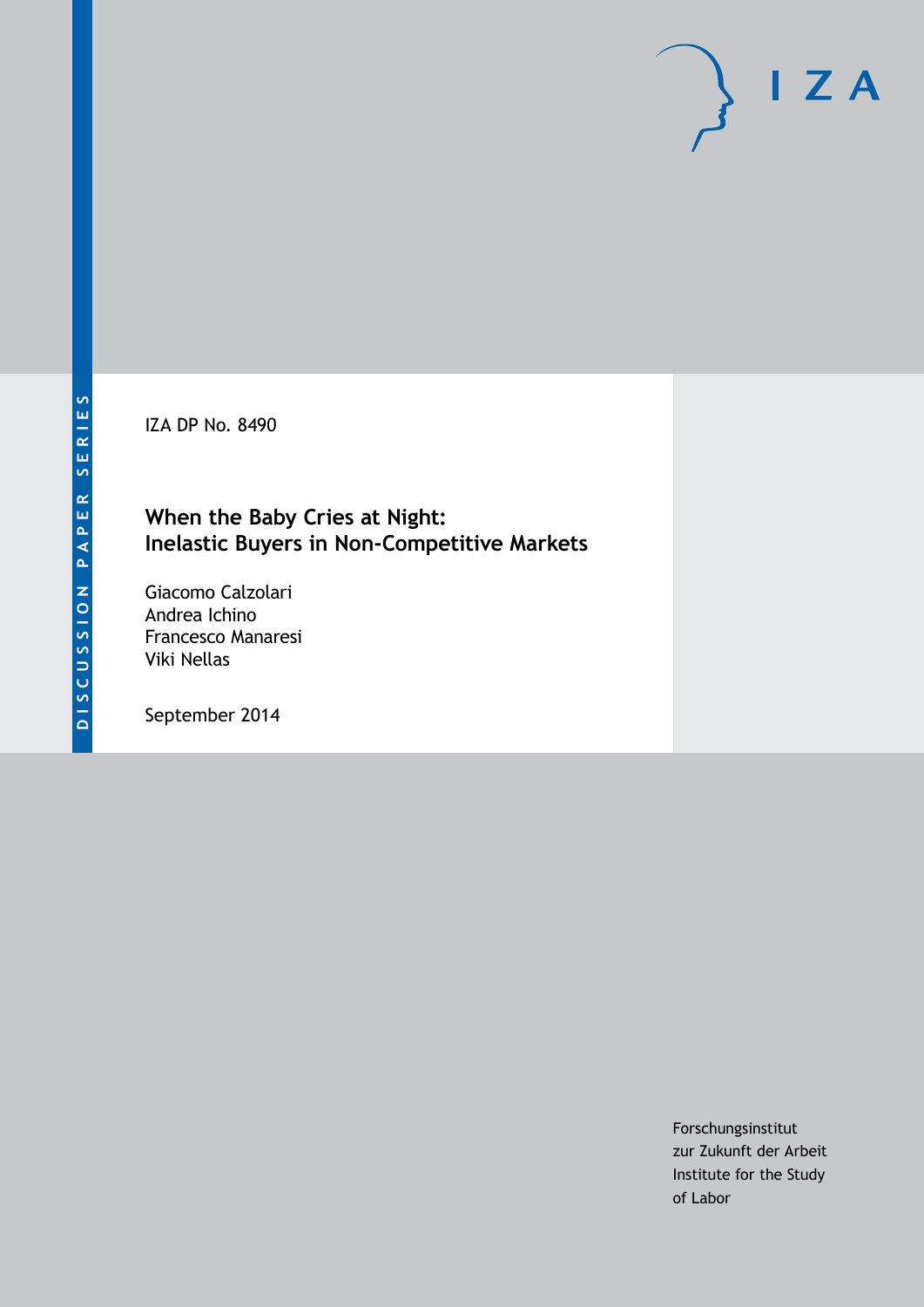## **When the Baby Cries at Night: Inelastic Buyers in Non-Competitive Markets**

## **Giacomo Calzolari**

*University of Bologna and CEPR*

### **Andrea Ichino**

*European University Institute, CEPR, IZA and CESifo*

#### **Francesco Manaresi**

*Bank of Italy*

## **Viki Nellas**

*University of Bologna*

### Discussion Paper No. 8490 September 2014

IZA

P.O. Box 7240 53072 Bonn Germany

Phone: +49-228-3894-0 Fax: +49-228-3894-180 E-mail: [iza@iza.org](mailto:iza@iza.org)

Any opinions expressed here are those of the author(s) and not those of IZA. Research published in this series may include views on policy, but the institute itself takes no institutional policy positions. The IZA research network is committed to the IZA Guiding Principles of Research Integrity.

The Institute for the Study of Labor (IZA) in Bonn is a local and virtual international research center and a place of communication between science, politics and business. IZA is an independent nonprofit organization supported by Deutsche Post Foundation. The center is associated with the University of Bonn and offers a stimulating research environment through its international network, workshops and conferences, data service, project support, research visits and doctoral program. IZA engages in (i) original and internationally competitive research in all fields of labor economics, (ii) development of policy concepts, and (iii) dissemination of research results and concepts to the interested public.

IZA Discussion Papers often represent preliminary work and are circulated to encourage discussion. Citation of such a paper should account for its provisional character. A revised version may be available directly from the author.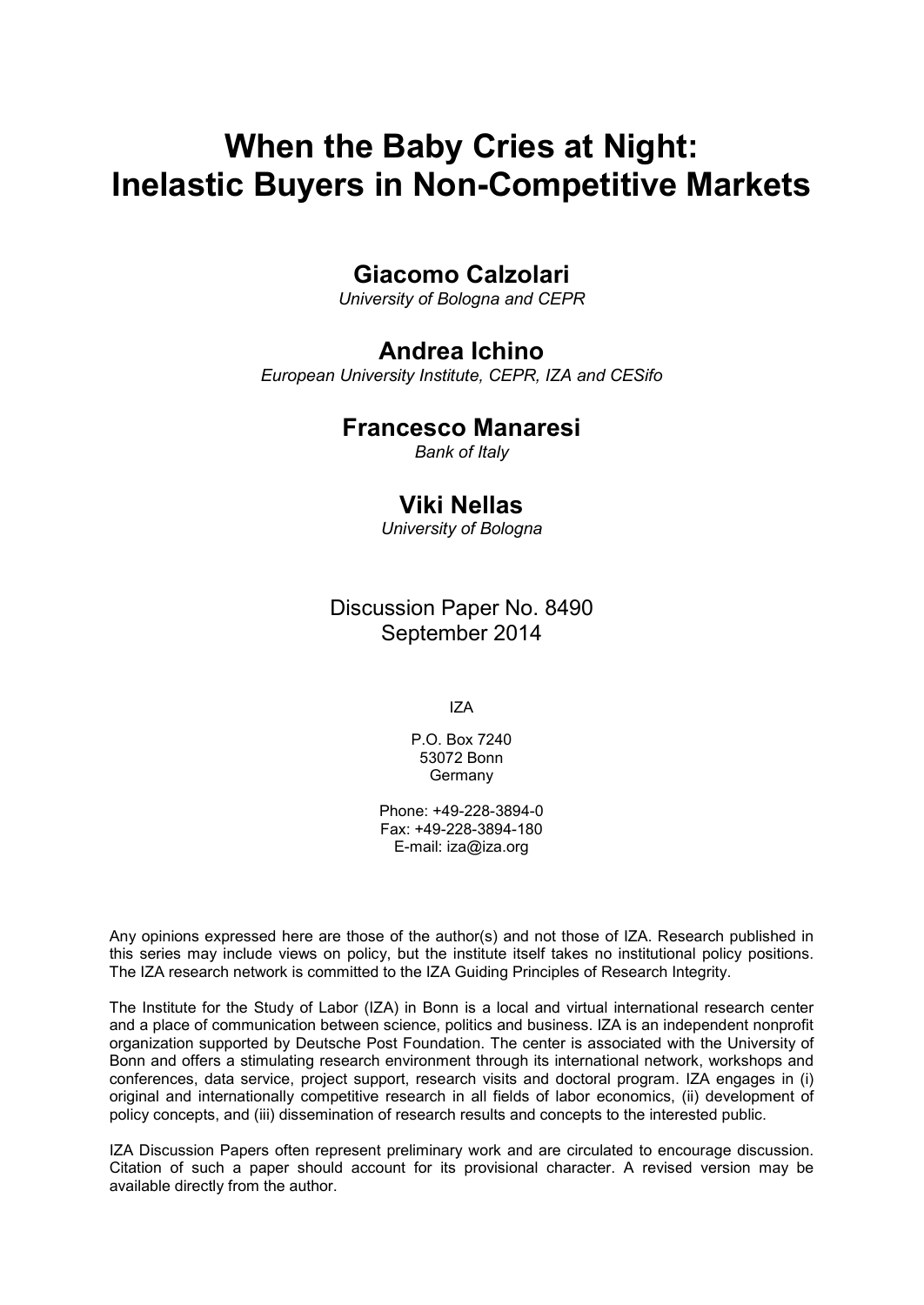IZA Discussion Paper No. 8490 September 2014

## **ABSTRACT**

## **When the Baby Cries at Night: Inelastic Buyers in Non-Competitive Markets[\\*](#page-2-0)**

We investigate empirically how sellers react to changes in the population of their consumers, identifying the effects of demand composition and demand size with limited information on costs. We show how pharmacists in Italy selectively increase the price of some products when they observe in their cities an exogenous influx of parents of newborns, conceivably less elastic buyers as compared with other more experienced and less pressed consumers. Exploiting population based laws that fix the number of pharmacies in a city, we use RDD to measure the effect of competition on sellers' ability to extract surplus from less elastic buyers.

JEL Classification: D43, D83, L13

Keywords: demand elasticity, consumer's information, price competition, pharmacies, regression discontinuity

Corresponding author:

Andrea Ichino Department of Economics European University Institute Via Piazzola 43 50133 Firenze Italy E-mail: [andrea.ichino@eui.eu](mailto:andrea.ichino@eui.eu)

<span id="page-2-0"></span>We thank the software house that provided the data on pharmacies used in this study. We also thank ANPI (in particular, Massimo Brunetti) for the data on "Parafarmacie" and ISTAT (in particular Saverio Gazzelloni and Angela Silvestrini) for the demographic data. We received insightful comments from Marco Alderighi, Joshua Angrist, Chiara Fumagalli, Paul Heidhues, Peter Kuhn, Saul Lach, Jose Moraga-Gonzalez, Claudio Piga, Andrea Pozzi, Fernando Vega-Redondo, Giulio Zanella and seminar participants at the Bank of Italy, BCLE, Bologna, EUI, Lech am Arlberg, MACCI Conference 2012 Mannheim, St. Gallen, Stockholm School of Economics, UPF, Warwick, University of Montreal and Boston University to whom our gratitude goes.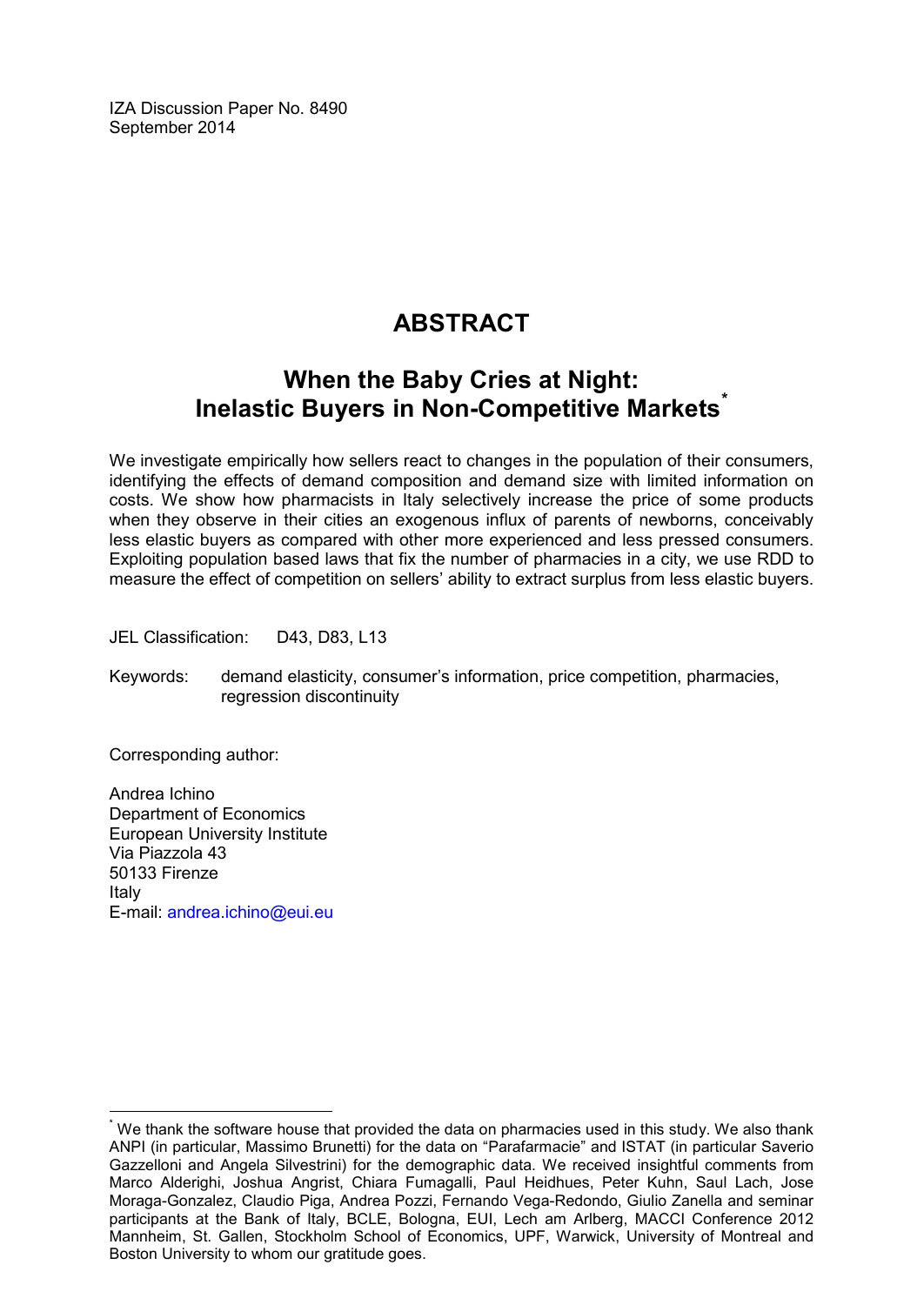## 1 Introduction

In some periods of their life consumers may enter markets that they know less well and/or may face a higher opportunity cost of their time. Both these changes, for example, characterize what happens when they become parents of newborns. In such cases consumers often cannot acquire immediately all the useful information about the best prices in the new market they just entered and about the relevant products needed by their babies. They may also have less time to profit from the best deals even if they had all the information necessary to identify them. As a consequence, these consumers are less price sensitive than standard and more experienced ones. Similar kinds of buyers' heterogeneity, in terms of price elasticity, are likely to be a common feature of most markets, but their consequences on firms' actual pricing strategies are relatively unexplored.

In this paper we investigate how firms react to changes in the composition of their consumers, specifically when they perceive that the proportion of less elastic buyers increases. Theory predicts that in this case sellers raise prices to expand surplus appropriation, even if marginal costs are non-increasing, but this effect weakens as market competition intensifies. While the theory is pretty straightforward and uncontroversial, the empirical challenge of this investigation originates from the fact that changes in composition are typically associated with changes in the size of demand shocks and without knowing whether marginal costs are increasing, constant or decreasing, one cannot attribute observed price increases to increasing marginal costs or to a change in demand composition in the presence of market power. Disentangling the effects of demand composition and demand size with limited information on firms' costs (as it is often the case and we are no exception) has therefore proven to be difficult in the literature.

We solve this problem using data on the number of newborn babies at the monthly frequency between January 2005 and December 2010 for each of the 8,092 Italian municipalities (henceforth, cities). Controlling for city and time fixed effects, the variation in newborns at the monthly frequency is arguably random and captures a demand shock with potentially different effects on products that are demanded by newborn parents only (like diapers and milk powder) or by other consumers as well (like child hygiene goods which are demanded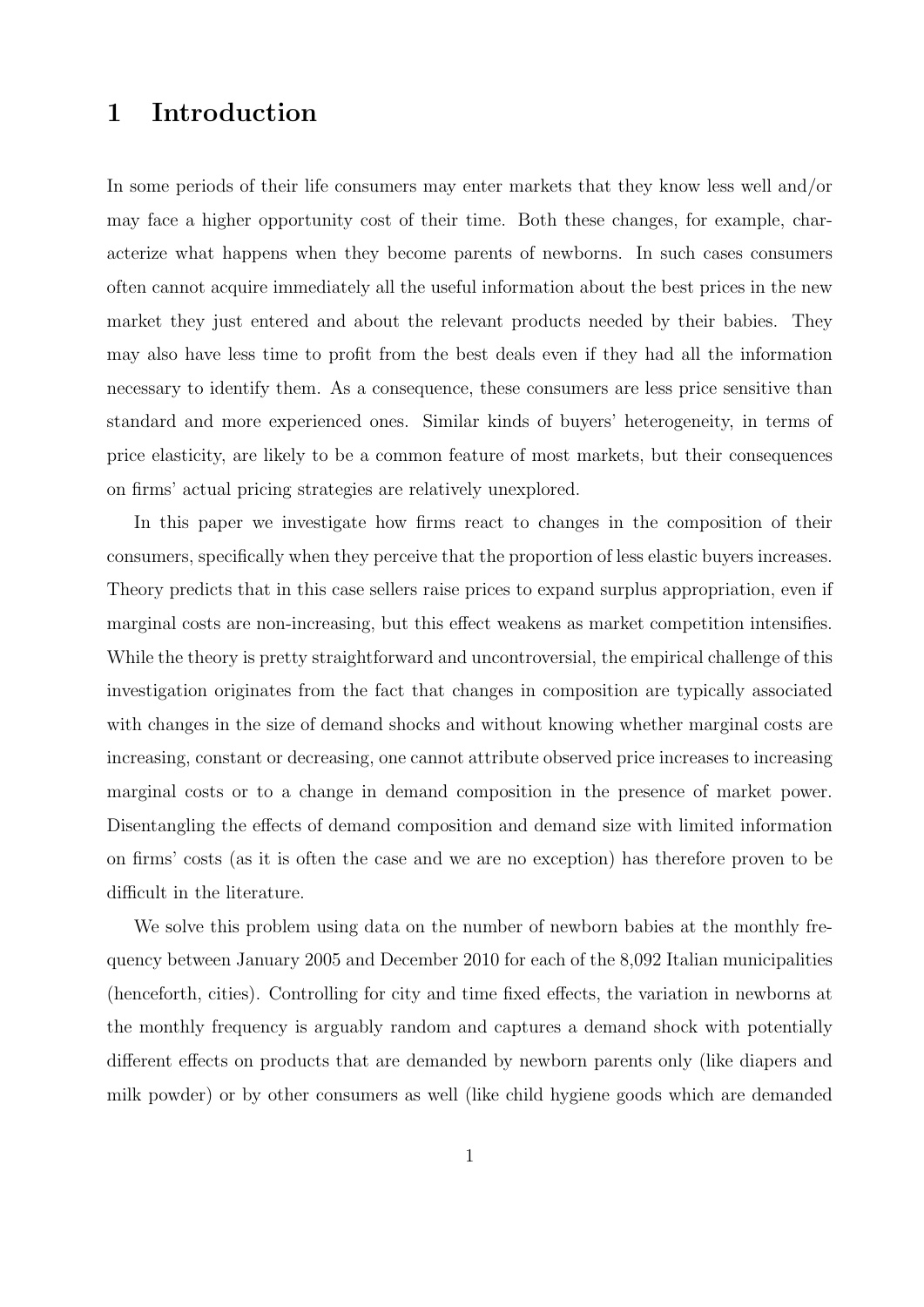also by adults for their own personal usage). In the case of diapers and milk powders, since newborn parents are the only and homogeneous group of buyers, a birth rate increase at the city level represents a demand shock that leaves unchanged the price elasticity of the average customer. Thus, for these products the price will increase (decrease) only if marginal costs are increasing (decreasing). In the case of hygiene products, instead, the same demand shock caused by newborns babies can change the composition of buyers in terms of elasticity if newborn parents differ from other buyers. The resulting price change will therefore incorporate both the composition effect due to market power and the scale effect due to the shape of marginal costs.

Under the reasonable assumption that the shape of marginal costs is similar for the three products (we will actually show evidence that this is the case and that, if anything, marginal costs are more decreasing for hygiene products) the difference between the effects induced by newborns' random fluctuations on the price of hygiene goods with respect to the price of diapers and milk powders is a lower bound for the measure of the composition effect on prices due to exogenous waves of hurried, less informed, and thus less elastic buyers.

Our analysis rests on the debatable assumption that immediately after delivery parents suddenly enter as buyers in the market of the goods that are necessary to raise their babies, but do not know well (yet) their children's needs and are relatively less informed about prices than other consumers of those products, including parents of older babies. Newborn parents may also be more frequently under pressure (... when the kid cries!), thus facing a high opportunity cost of time to search and being less able to profit from the best offers available in the market. This assumption is debatable because it is possible to argue that newborn parents are no different than other consumers or even less rigid if they have more time to search thanks to parental leaves, but, as we will see, the data are definitely more consistent with our  $(\dots)$  introspective) prior.

The insights of the theoretical model that guides our analysis invite us to further explore empirically whether the *composition effect*, that we estimate in the first part of the paper, decreases when competition among sellers increases. To do this, we need exogenous sources of variation in the number of sellers. We find these sources by concentrating the analysis on cities whose maximum population during the last 45 years has been in a neighborhood of the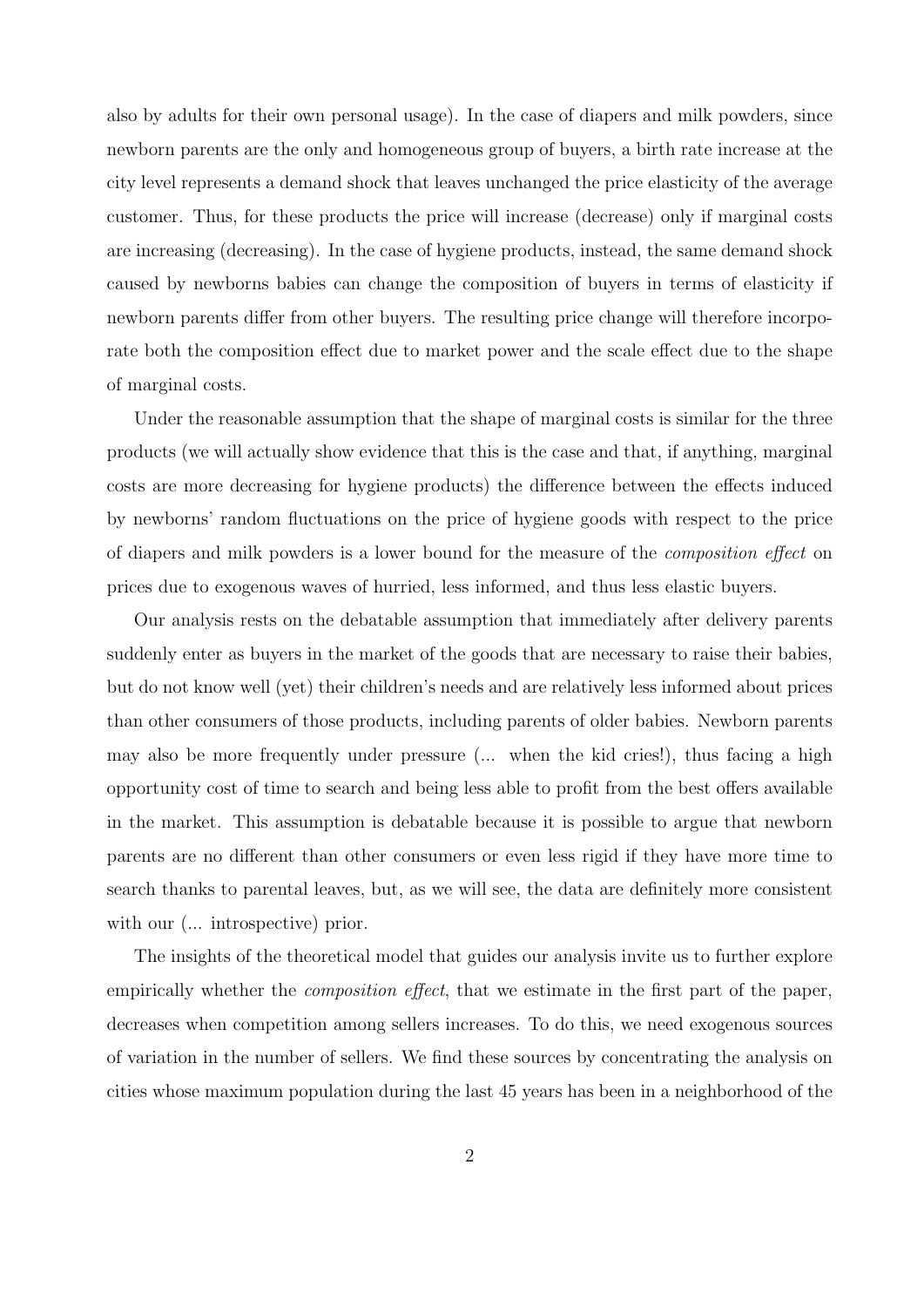7500 units threshold. Indeed, the Italian law prescribes, similarly to many other countries, that cities with a population lower than this threshold should have only one pharmacy, while an additional pharmacy should be opened in cities above the threshold. With respect to current population, there is substantial non-compliance with this rule, partly because of geographic reasons,<sup>1</sup> but more importantly because during the post-war period, when population grew above the threshold, pharmacies were opened but later they were not closed if population declined under the threshold. Precisely for this reason, the maximum population size reached historically by cities generates a fuzzy assignment mechanism for the current number of pharmacies. We exploit this assignment mechanism in a Regression Discontinuity Design to study how the number of sellers influences the effect of an increase in newborns on different product prices.

We first show that, as expected, cities immediately above the threshold (in terms of maximum historical population) have, on average, a larger number of pharmacies than cities immediately below it (i.e. the instrument is not *weak*). More interestingly, we then show that, in the case of hygiene products, where the number of competing pharmacies is small for this exogenous reason, the elasticity of equilibrium prices to newborns is significantly positive, while it falls to zero where competition is more intense. In the case of diapers and milk powders, instead, the analogous elasticity does not change at the threshold and is always not different from zero independently of the number of competing pharmacies. We interpret these findings as evidence that, in less competitive environments and for products characterized by heterogeneous buyers, sellers can exploit to their advantage increases of demand originating from less elastic consumers. However, when competition increases, sellers' ability to exploit this type of market power is severely limited.

Although there has been a recent surge of empirical investigations of consumers' heterogeneity, these studies typically do not address directly the composition effect on prices which emerges when, for some reasons, the relative proportion of different types of consumers changes. An important exception is Lach (2007) who studies the effect of an unexpected large inflow of immigrants to Israel during 1990. He shows that a one-percentage-point in-

<sup>&</sup>lt;sup>1</sup>The presence of remote areas or valleys and rivers within the city boundaries is the most common motivation for being allowed to have more pharmacies than what the demographic criterion would prescribe.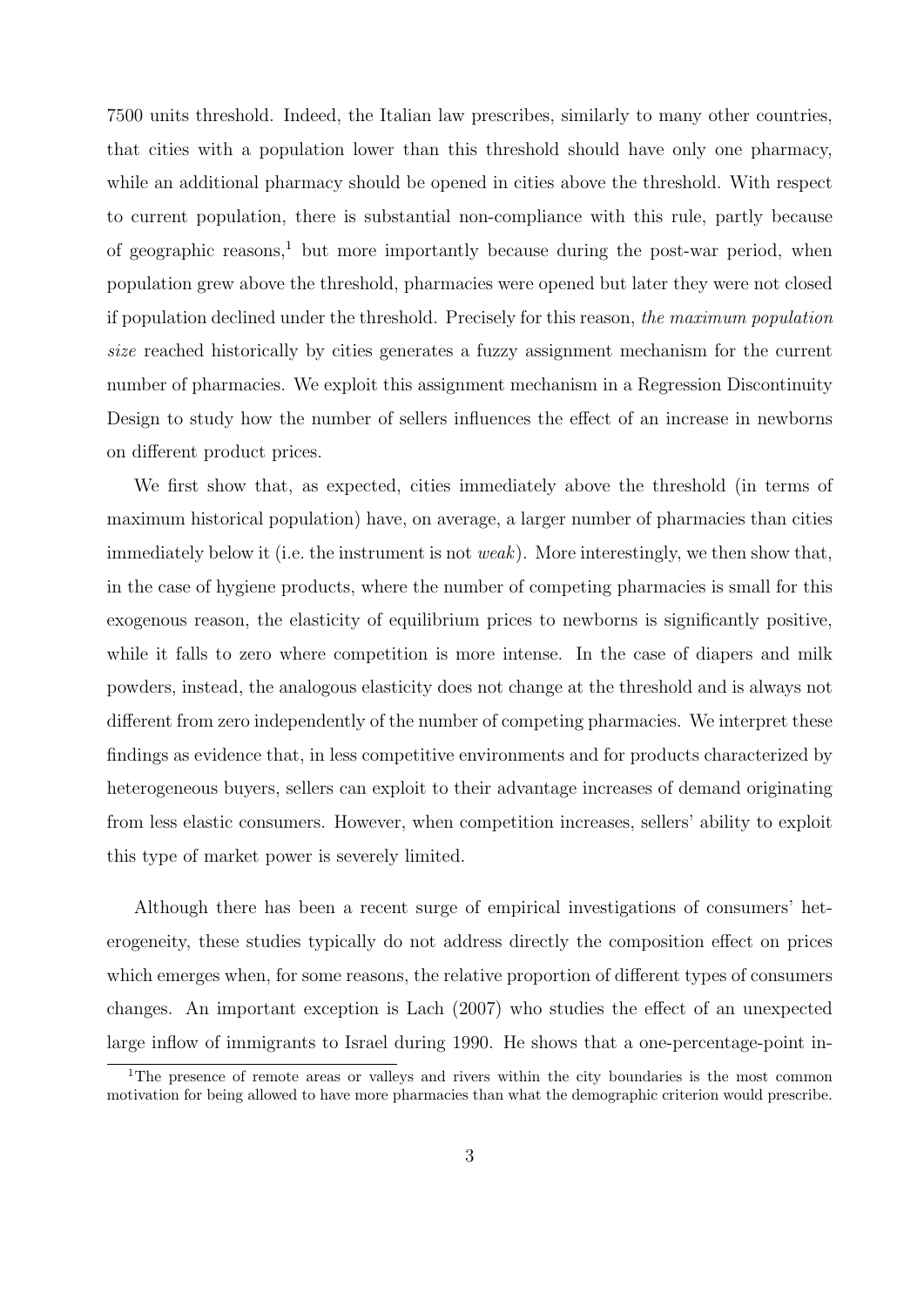crease in the ratio of immigrants to natives in a city decreases prices of commodity goods by 0.5 percentage points. He explains this finding with immigrants having lower search costs and higher price elasticity than the native population, under the maintained assumption that marginal costs are not decreasing for the firms he considers. We study instead an increase in less price-elastic and higher-search costs consumers (the parents of newborns), but at the same time we are able to explicitly net out possible effects of non-constant marginal costs. We show that this shock has a positive effect on the price of goods for which the composition of demand changes.<sup>2</sup> In addition to tackling explicitly the problem of marginal costs, we improve with respect to Lach (2007) because he does not study how competition among sellers modifies the effect of an inflow of buyers characterized by a different price elasticity. We show instead, in a Regression Discontinuity Design, that greater competition reduces the capacity of sellers to extract surplus from less elastic buyers.

Search related effects of consumers' heterogeneity are also studied in Aguiar and Hurst (2007). Using scanner data, they have shown that older individuals, facing a lower opportunity cost of time, shop more frequently looking for temporary discounts. They thus end up paying lower prices than younger consumers for exactly the same products. Interestingly for our analysis, Aguiar and Hurst (2007) are able to calculate the implicit opportunity cost of time, showing that it is hump shaped with respect to age, with a peak in the early thirties, precisely when most of them are engaged in parental care. This empirical observation is consistent with our findings but, differently from their paper, we do not take shops' pricing strategies as given. We verify if and how shops endogenously modify prices when they observe a change in the composition of customers.

Addressing the role of frequency of purchase and consumers' information, Sorensen (2000) finds that the price dispersion and the price-cost margin for a prescription drug are negatively correlated with the frequency of usage. Higher frequency of dosage allows consumers to become more informed on the prices available in the market for these drugs and phar-

<sup>2</sup>Lach (2007) compares as well different elasticities of the immigrant effect for different groups of products showing stronger negative effects for the prices of those products characterised by a larger share of consumers that are immigrants. However, these results may be, at least in part, due to non-constant marginal costs. For example, Lach (2007) notices that because of religious dietary restrictions, pork meat was a very small market in Israel before the arrival of Russian immigrants who conceivably induced a significant scale effect and, possibly, an associated cost reduction.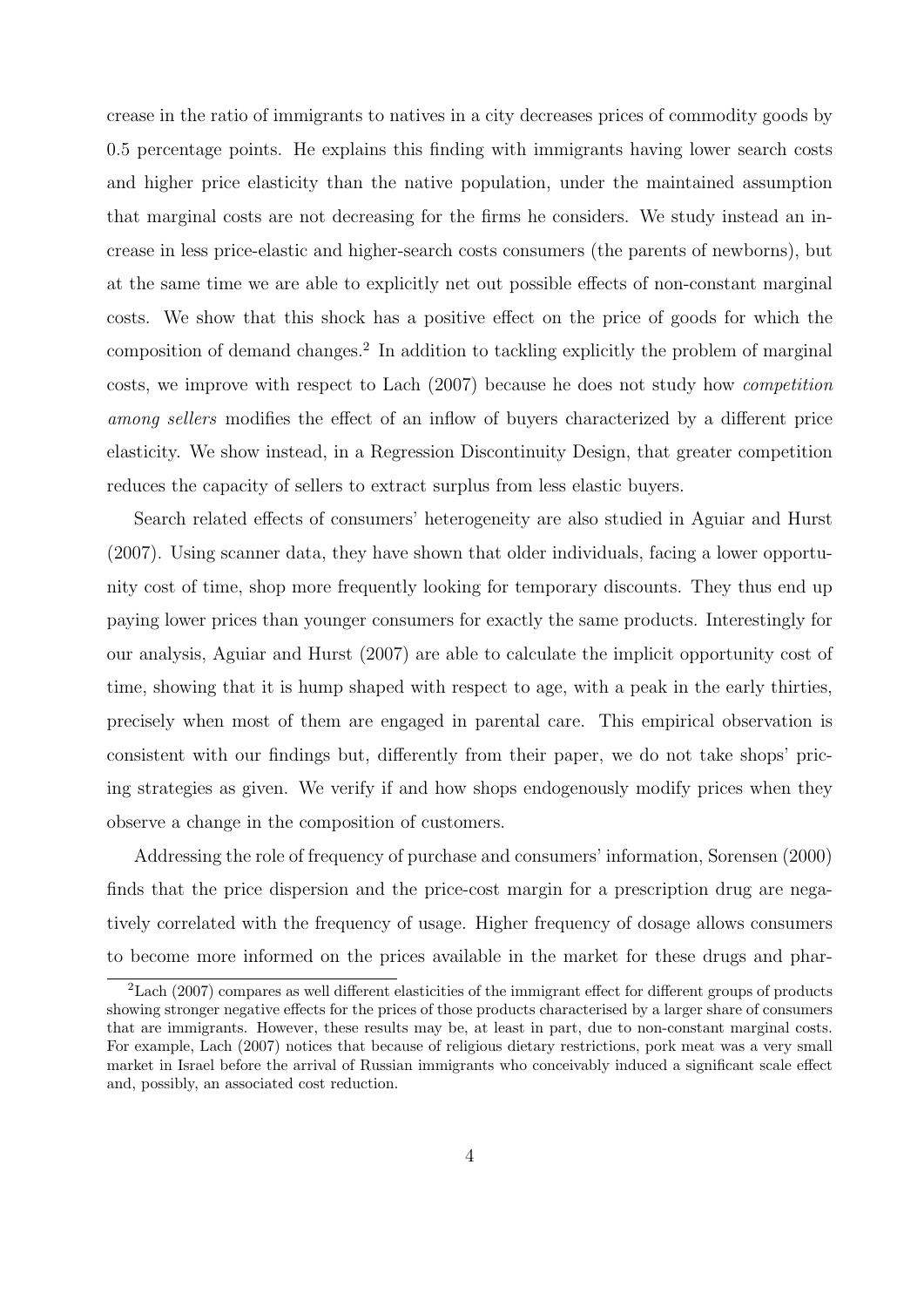macies respond by reducing price-cost margins and price variation on these products. We differentiate from this paper by studying differences in consumers not in products and by addressing the important role of competition as well.

The advent of Internet has been seen as one leading factor that has reduced search costs, increased the fraction of more informed consumers, and ultimately induced a reduction of prices. This has been documented, for example, by Brown and Goolsbee (2002) illustrating the effect of Internet comparison-shopping sites on the prices of life insurance in the 1990s. In the mutual funds industry, Hortacsu and Syverson (2004) document an upward shift of the estimated search costs distribution for heterogeneous investors that occurred between 1996 and 2000 and suggest, with indirect evidence, that this observation may be the result of entry of novice investors.<sup>3</sup> Similarly to these papers, we are interested in measuring the composition effect in markets with consumers characterized by different levels of elasticities, possibly induced by different available information sets and higher time pressure. However, and differently from these papers, we address this analysis with a *direct measure* of an *exogenous* change in the composition of consumers, offered by the possibility to count explicitly the number of inexperienced parents of newborns entering the market for childcare products. We further quantify this composition effect by interacting it with an exogenous source of variation in the market structure, i.e. the number of pharmacies available to parents as implied by the law.

In our environment, a similar composition effect is observed by the econometrician under different pricing strategies adopted by pharmacists and we are not interested in disentangling these different possibilities. These sellers may react to a change in the composition of buyers by raising the single price optimally chosen for the average customer, in order to extract more surplus from the larger fraction of less elastic buyers, i.e. the parents of newborns. Alternatively, if shops' products are sufficiently substitutable, the presence of groups of consumers characterized by different price elasticities may induce sellers to rely on mixed strategies; also in this case, a change in the composition of buyers would shift firms' incentives towards surplus-appropriation instead of business stealing, producing a different mixed strategy equilibrium with high prices being employed with higher probability. Or,

<sup>&</sup>lt;sup>3</sup>However, they say on p. 441: "We emphasize that our model's implication of such a composition shift is only suggestive–we would need investor-level data to test it definitively".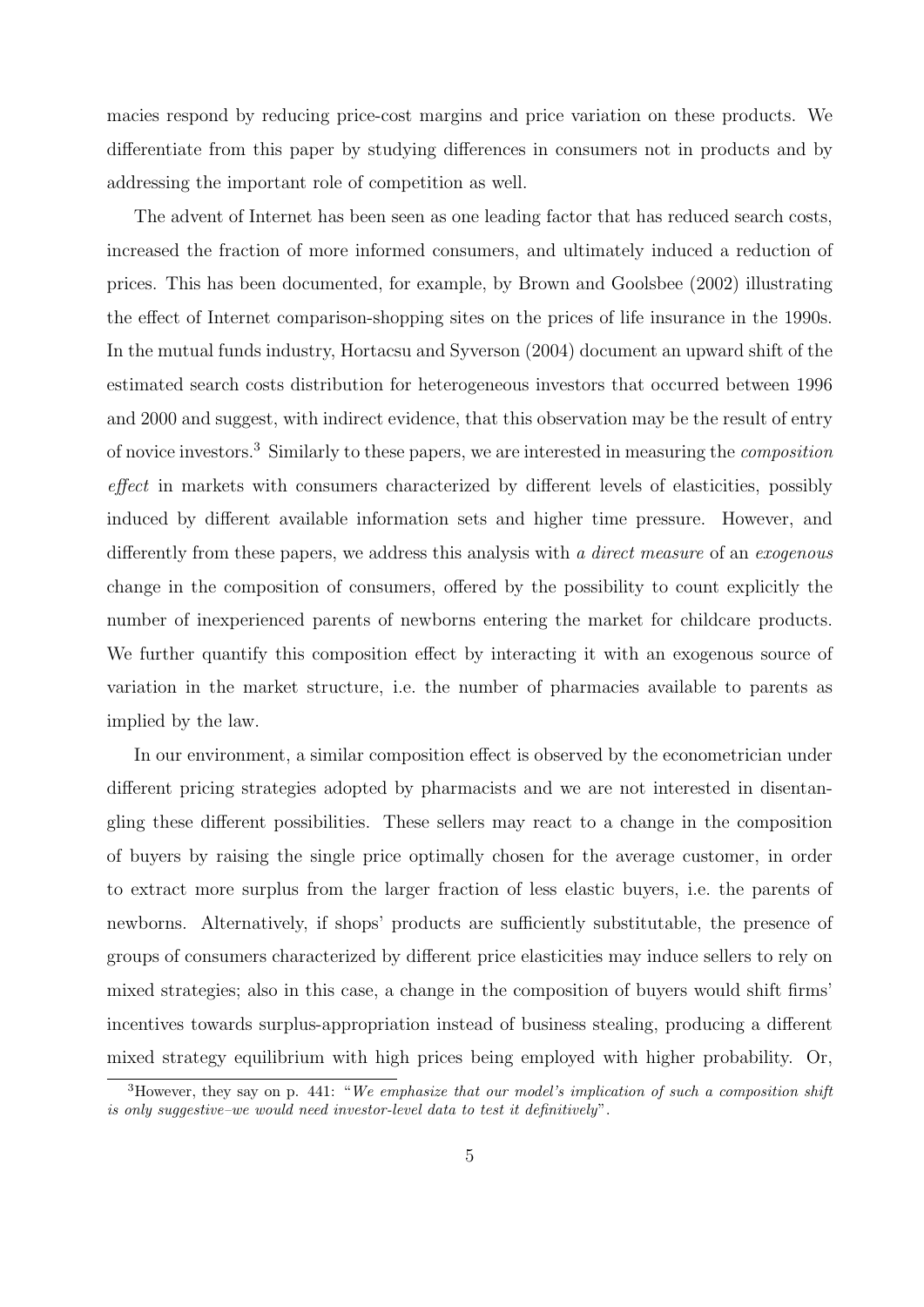finally, pharmacists may engage in price discrimination, which occurs if they charge higher prices to less elastic buyers or sell at a discount to more experienced and elastic consumers. If a pharmacist charges those different prices, an increase of the number of newborns, in a city and in a given month, determines an increase of the average price observed by the econometrician in that city and month. Although mainly interested in identifying and measuring market power, Graddy (1995) studies the NY Fulton fish market, showing that Asian buyers pay more than white buyers for similar products. In our environment, we cannot identify the individual characteristics of each single buyer and thus we cannot test explicitly for the presence of price discrimination, as Graddy (1995) does.

The rest of the paper is organized as follows. Section 2 provides the theoretical background that guides our empirical exercise. Section 3 describes the data and illustrates the identification strategy. Section 4 presents and discusses the effect of newborns on the equilibrium price of the three types of products (diapers, milk powders and hygiene goods). Section 5 shows instead how competition affects the elasticities estimated in the previous Section. Finally, Section 6 concludes.

### 2 Theoretical insights

Consider a market with S shops (pharmacies), each one selling two possibly differentiated products, namely product H (hygiene product) and product D (diapers or milk powders).<sup>4</sup> At any period t, product H is purchased by a total of  $N_t$  consumers of two groups  $j = A, B$ (respectively adult consumers and parents of babies), with  $N_t^j$  being the number of consumers of group j. Each buyer of group j has an individual demand  $q_{Hi}^j$  for product H at shop i and a price elasticity  $\eta_{Hi}^j$ . We will state that group j is more price sensitive or elastic than group j' if, for any price,  $\eta_{Hi}^{j} > \eta_{Hi}^{j'}$ . Product D is purchased uniquely by consumers of group B with individual quantity  $q_{Di}^B$  (clearly,  $q_{Di}^A = 0$ ). The number  $N_t^j$  of consumers j at any t is a IID random variable independent from that of consumers  $j'.^5$  The cost  $C(Q_i)$  for total sales

<sup>&</sup>lt;sup>4</sup>The Appendix A.1 for online publication derives formally the results of this section illustrating equilibrium prices and the relevant comparative statics in an explicit model.

 $5$ Our empirical analyses will account for the possibility that some consumers in the group B enter group A after a while.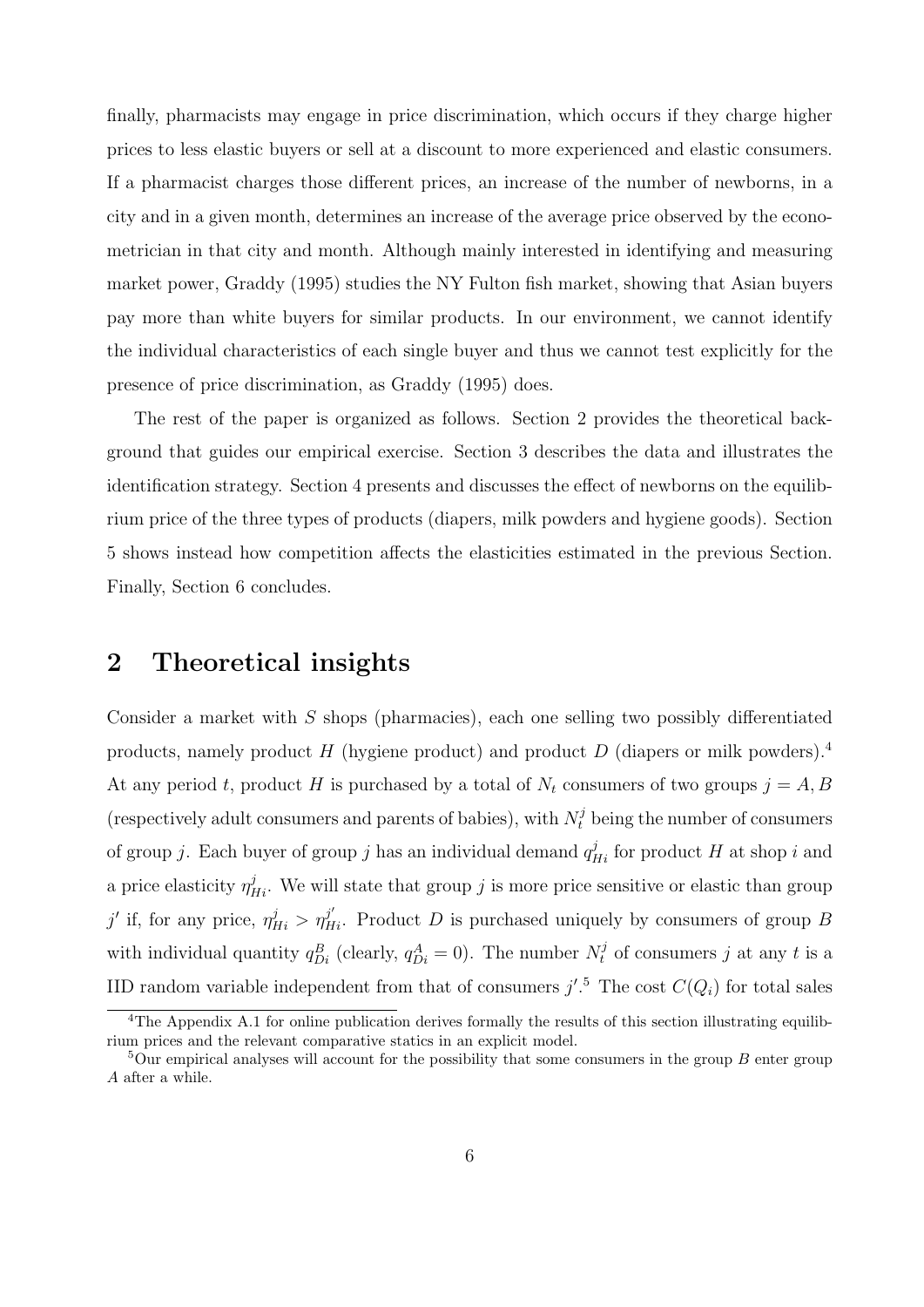$Q_i$  of the two products for shop i is time invariant.<sup>6</sup> Shops do not price discriminate and the price of product g in shop i at time t is  $p_{igt}$ <sup>7</sup>

In the rest of this section we show that, inasmuch as newborn parents are not like other buyers, a change in their number has different effects on the price of product  $H$ , which is demanded by both types A and B of consumers than on the price of product  $D$ , which is instead of interest to B consumers only.

The profit of shop  $i$  at date  $t$  is

$$
\pi_{it} = \sum_{j,g} p_{igt} \times q_{igt}^j \times N_t^j - C \left[ \sum_{j,g} q_{igt}^j \times N_t^j \right]. \tag{1}
$$

where  $q_{igt}^{j}$  is the demand of product g at time t and shop i expressed by a consumer of type j. Let  $MR_{igt}^j$  be the per-consumer of type j marginal revenue on product g. The optimal prices  $p_{iDt}$  and  $p_{iHt}$  must satisfy the usual necessary conditions: for price  $p_{iDt}^*$ 

$$
MR_{iDt}^B \times N_t^B = C'(Q_{it}) \times N_t^B,
$$
\n<sup>(2)</sup>

and for price  $p_{iHt}^*$ 

$$
MR_{iHt}^{A} \times N_{t}^{A} + MR_{iHt}^{B} \times N_{t}^{B} = C'(Q_{it}) \times N_{t}.
$$
\n
$$
(3)
$$

The difference in these two optimality conditions is the consequence of product D being purchased by consumers  $B$  only and product  $H$  being instead of interest to both consumers A and B.

We are interested in how the prices of the two products  $H$  and  $D$  are affected by a change in the composition of the population of consumers, i.e. the ratios  $N_t^j/N_t$ . Consider first the simpler case of a constant marginal cost,  $C'(Q_{it}) = C$ . Condition (2) immediately implies that the optimal price of product D does not depend on  $N_t^B$ , nor on  $N_t$  and on the the composition of the population of consumers. Shop  $i$  simply sets an optimal price

 $6$ With no effects on our results but at the cost of complicating notation, one could add product specific costs such as different wholesale prices paid by shops to procure the products.

<sup>7</sup>Price discrimination would not qualitatively alter our result. The average price observed by the econometrician at a given time in a given shop would vary with the composition of the population of consumers: a relative increase of the number of elastic consumer would put more weight on the lower price designed for those consumers.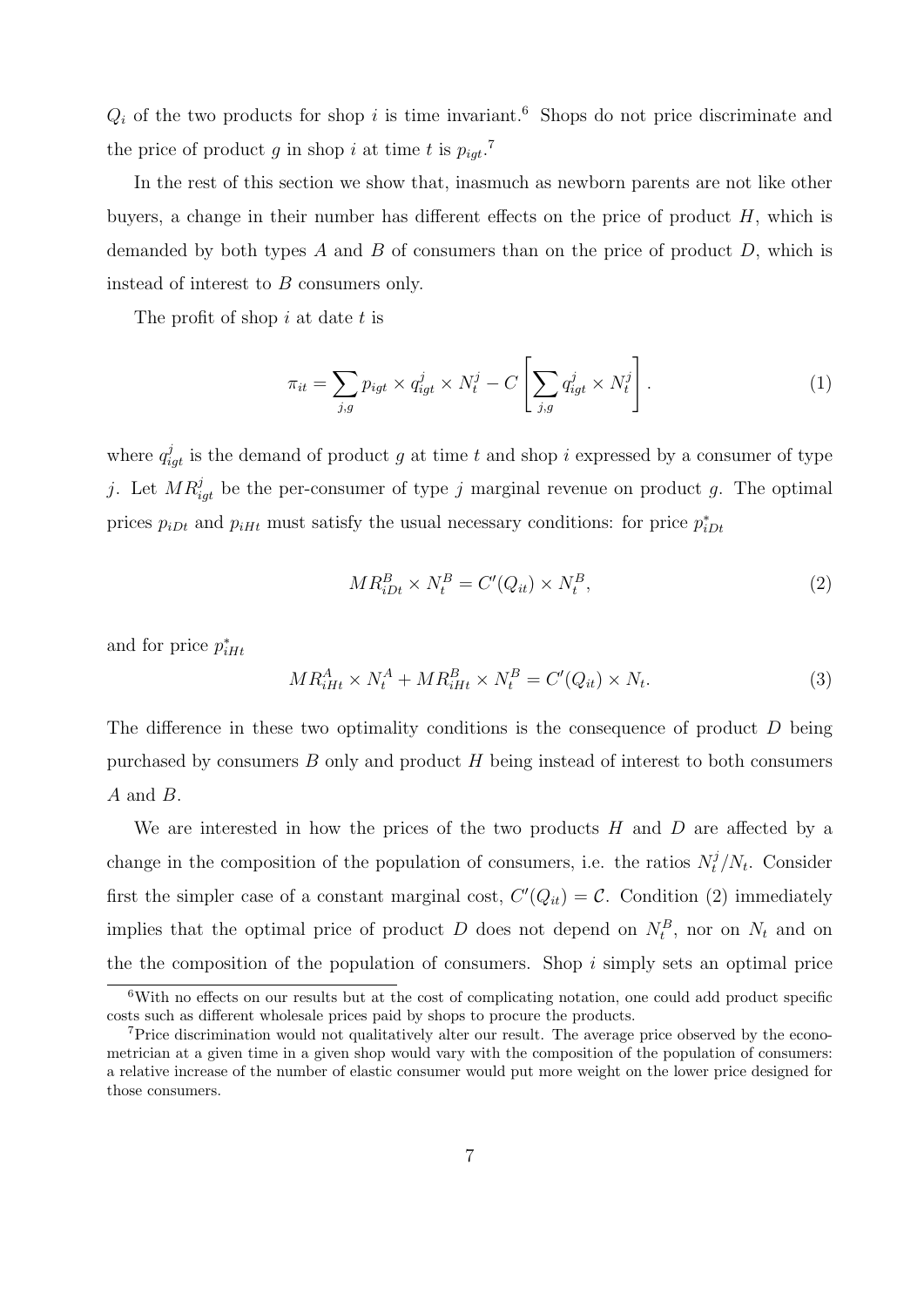that maximizes the per-consumer (of type  $B$ ) profit. The analysis on product  $H$  is more articulated because the population of consumers for this product is heterogeneous and the optimal price defined by condition (3) now does depend on the composition  $N_t^j/N_t$  of the population. In particular, if consumers  $B$  are less elastic than those in group  $A$ , then a larger fraction  $N_t^B/N_t$  of inelastic consumers increases the average price, a composition effect. At the same time, any change in the total number of consumers  $N_t$  that leaves unaffected the proportions of the two types of consumers  $N_t^A/N_t$  and  $N_t^B/N_t$ , would have no effect on the average price.

Moving to the more realistic case of non-constant marginal costs, it becomes difficult to disentangle the composition and the scale effects for product  $H$  if this product is considered separately and independently of the others. Suppose in fact that marginal costs are upward sloping. An increase of the population  $N_t$  associated with a larger fraction  $N_t^B/N_t$  of inelastic consumers would increase the observed average price defined by condition (3) both because of the changed composition of consumers and because of the *scale effect* induced by increasing marginal costs. Similarly, with decreasing marginal costs, an increase in the fraction of elastic consumers would induce a reduction of the price of product  $H$ , but it would still not be obvious how to disentangle this effects into the composition and scale components.

However, it is possible to solve the problem by comparing how the price of different products respond to similar changes in the population of consumers. In particular, one can rely on changes in  $N_t^B$  which in our empirical analysis correspond to changes in the number of newborns. Since product  $D$  is only purchased by consumers  $B$ , a change in the number  $N_t^B$  of these consumers can only affect the price of product D if marginal costs are nonconstant. Given that this same scale effect would take place also for the price of the other product  $H$ , if we do not observe a *differential* impact on the prices of the two goods, then we can conclude that the two types of consumers are characterized by the same elasticity. If we observe instead a significant *differential* effect of changes in the number of newborns on the two prices, the sign and dimension of the differential effect will speak about the relative elasticity of the two groups of consumers  $A$  and  $B$  and about the capacity of the sellers to exploit their market power.

The following remark (which is formally proven in the model described in Appendix A.1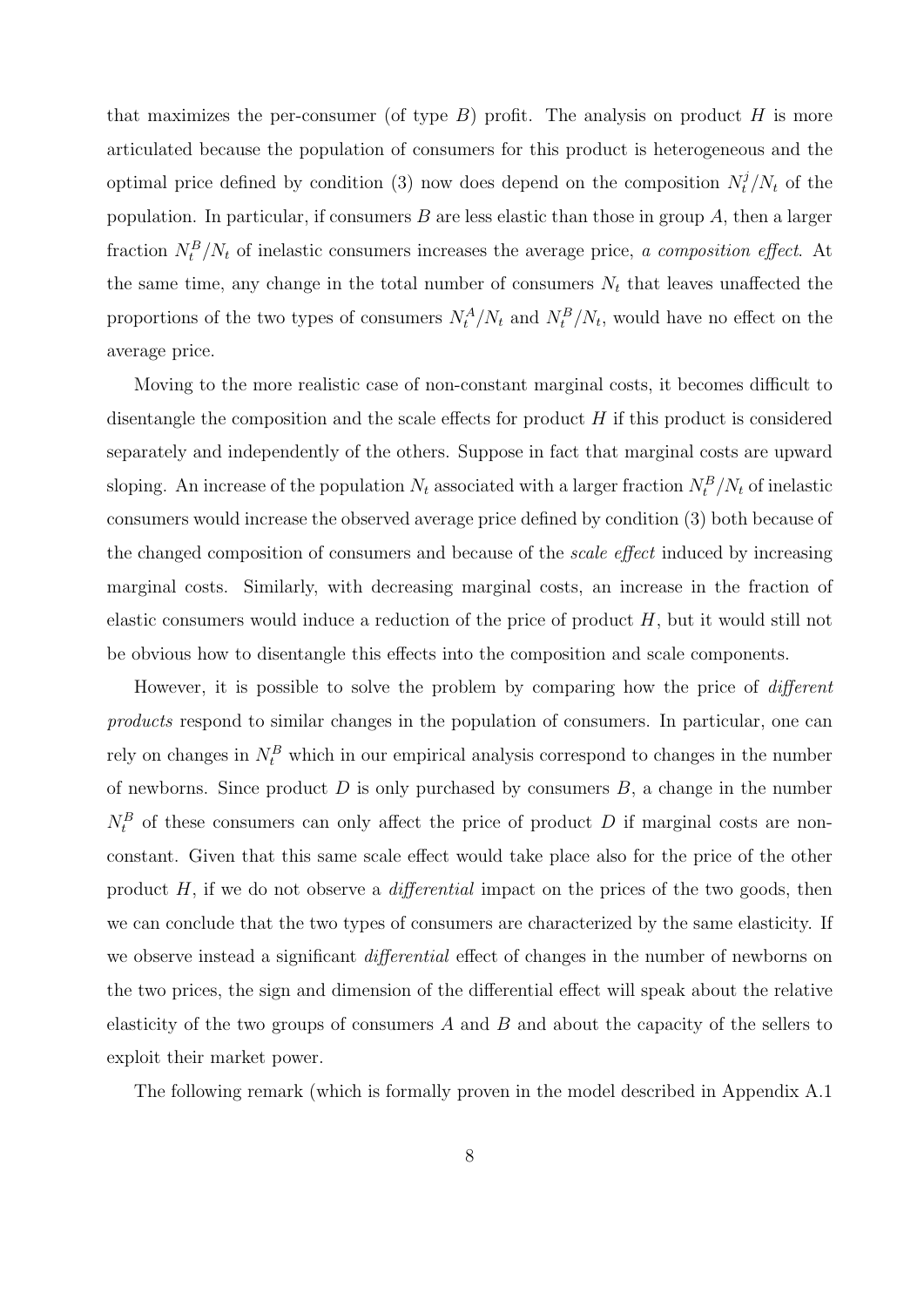for on line publication) summarizes these possibilities.

**Remark 1 (Composition effects)** Consider a market with  $N_t^B$  type B-consumers, buying both products D and H, and with  $N_t^A$  type A-consumers, who instead buy only product H.

- **1.1)** The price of product D is unaffected by an increase of the number  $N_t^B$  of its consumers if and only if the marginal costs are constant and it increases (decreases) if and only if marginal costs are increasing (decreasing).
- **1.2)** Keeping constant  $N_t^A$ , an increase of the number  $N_t^B$  of consumers B has a differential effect on the prices of the two products:

$$
\frac{\partial p^{*}_{iHt}}{\partial N^{B}_{t}}>\frac{\partial p^{*}_{iDt}}{\partial N^{B}_{t}}
$$

if and only if consumers B are less elastic than consumers A.

Under Remark 1.2 we should expect that competition limits the possibility of sellers to exploit their market power and therefore that the differential impact on prices induced by a change in  $N_t^B$  is reduced (in absolute value) by a larger number S of shops. The effect of competition on the composition effect is summarized in the following remark:

Remark 2 (Competition on composition effect) The differential effect on prices of an increase of the number  $N_t^B$  of consumers B, implied by Remark 1.2, is mitigated by competition, i.e. the difference

$$
\frac{\partial p^{*}_{iHt}}{\partial N^{B}_{t}} - \frac{\partial p^{*}_{iDt}}{\partial N^{B}_{t}}
$$

 $\overline{\phantom{a}}$  $\bigg\}$  $\bigg\}$  $\overline{\phantom{a}}$ 

is decreasing in S.

## 3 The data and the empirical strategy

 $\bigg\}$  $\bigg\}$  $\bigg\}$  $\vert$ 

We use information on a large sample of Italian pharmacies collected by "Pharma" (the name is fictitious for confidentiality reasons), a consultancy company for pharmacies and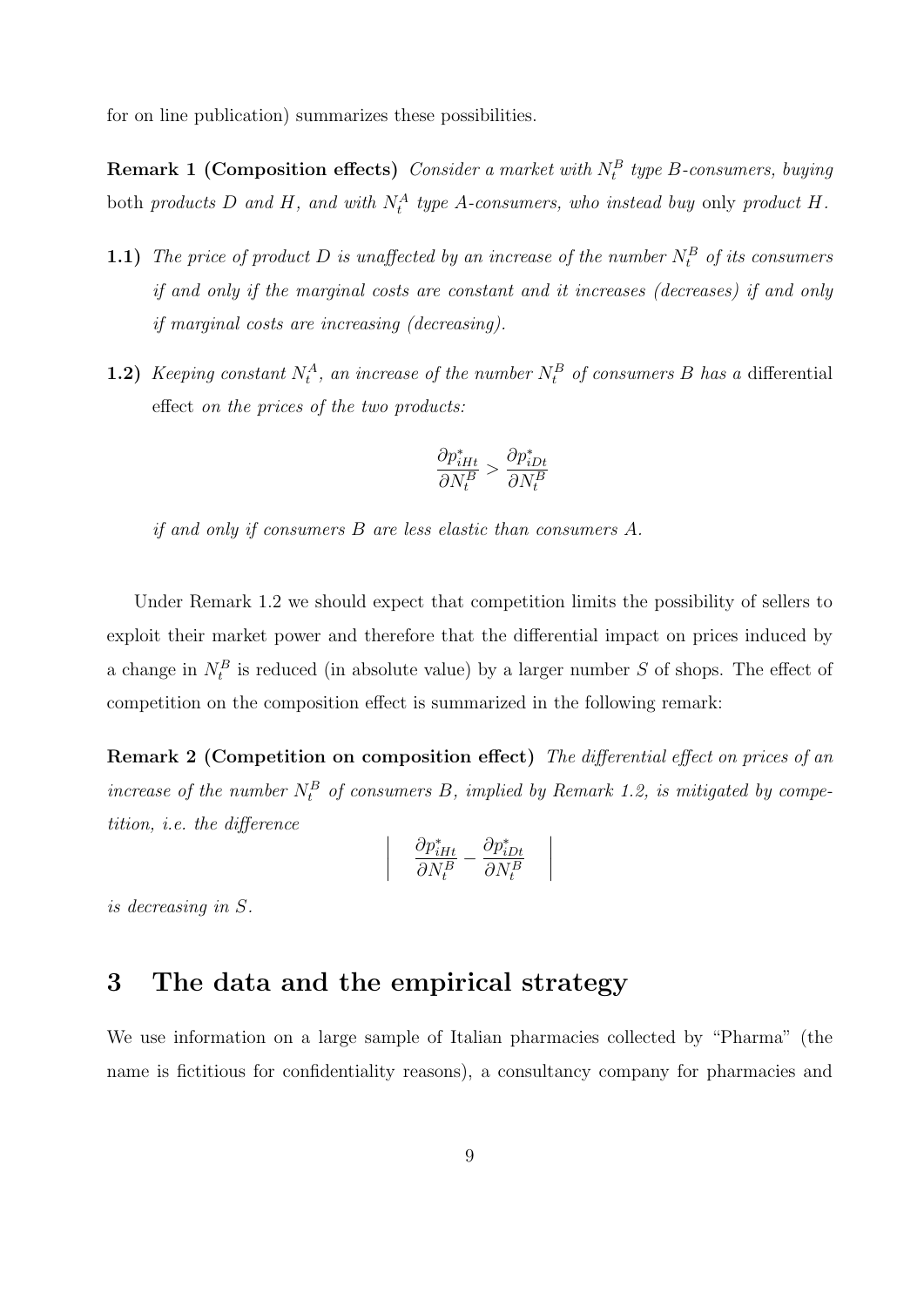pharmaceutical firms.<sup>8</sup> With the consent of its clients, we were given access to the details of every item sold by each pharmacy in the Pharma database for the period from January 2007 to December 2010. The dataset originates from each single sale receipt. During the period under study, Pharma collected data from 3,331 Italian pharmacies, corresponding to 18.6% of the universe of pharmacies in Italy. For 60% of them, we have complete information for the entire period; for 28.7% we have information starting from January 2009; and for the remaining 11.26% data is available only for the period January 2007-December 2008. The pharmacies in the Pharma database are located in almost all the Italian regions (with the exception of Basilicata), but their concentration is higher in the North since the company is located near Milan.<sup>9</sup>

Our goal is to use this dataset to test the theoretical predictions of Section 2, summarized in Remarks 1 and 2, concerning how, in a market, prices (and quantities) are affected by a demand shock that changes the composition of consumers with respect to price elasticity, at different levels of competition between sellers. We argue that a measure of this kind of shock for a subset of products sold by these pharmacies is represented by changes at the monthly frequency of the number of newborns in the neighborhood where a pharmacy is located.<sup>10</sup> Monthly data on newborns are obtained at the city level from the National Statistical Office (ISTAT). The left panel of Figure 1 plots the temporal evolution of the number of newborns in the cities where the pharmacies of the Pharma sample operate. On average, there are 19 newborns per month in a city, but there is a significant seasonality: the most relevant peaks are typically in the summer, while the lowest levels are more frequent in the winter.

<sup>8</sup>A pharmacy in Italy is a shop selling prescription drugs (with regulated prices), OTC drugs (some with unregulated prices) and health related products (all with unregulated prices which pharmacists can change at their will) such as those analyzed in this paper. They are typically run as a family business and are very profitable due to restricted entry.

<sup>9</sup>Specifically 19% of these pharmacies are in the north east of Italy, 45% in the north west, 9% in the center, 16% in the south and 11% in the islands.

<sup>&</sup>lt;sup>10</sup> Ideally, in our empirical analysis we would have liked to use information on the number of newborn babies who are the first children in their families, but this statistic is not available. However, given the relatively low fertility rate in Italy (which hovered between 1.28 and 1.40 during this period) and the fact that children are fairly evenly distributed across households, the probability that a generic newborn is the first child in a family is around 46% in 2010 according to the Bank of Italy Survey of Household Income and Wealth. Therefore, under the extreme assumption that parents are "different" buyers only at their first birth experience, slightly less than 50% of the shock that we measure at the city level captures a change in the composition of customers. In this case, our estimates of the effects of a change in the number of all newborns at the city level could be interpreted as lower bounds of the actual effects.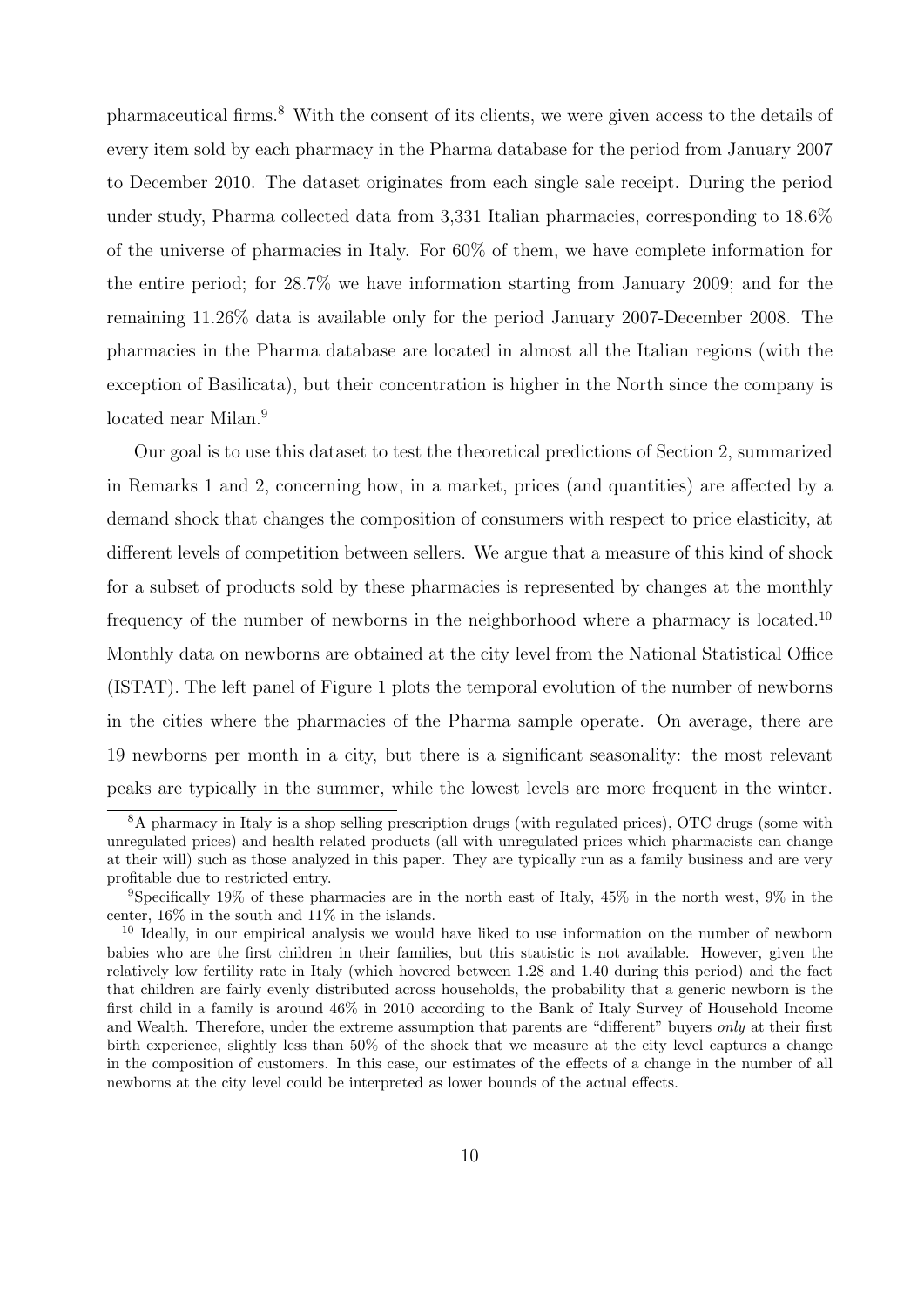The right panel of the Figure plots the residuals of a regression of (log) newborns on city fixed effects. These residuals show a substantial within-city and over time variability in the number of newborns.

Ideally, we would like to measure the monthly number of newborns in some neighborhood of each pharmacy, but we can only measure it at the level of a city. Therefore in the empirical analysis we aggregate all the pharmacies of the Pharma data set in each municipality and consider as a unit of observation the average price and the average quantity sold by these pharmacies in each city. Every city will thus be a market like the one described in Section 2. Note that unfortunately we do not observe the quantity and the price of the pharmacies that, within each city, are not in the Pharma sample. This is unfortunate, but we will report results restricted to cities in which we observe all the existing pharmacies (i.e. cities in which Pharma has a full market coverage), to show that our results remain unaffected.

We select three categories of products of which the first one (child hygiene) is the empirical counterpart of the type H product of the theoretical model described in Section 2 and is demanded by newborn parents for their babies as well as by other categories of buyers. The other two products instead (diapers and milk powders) are demanded only by newborn parents, like product  $D$  in the theoretical model. Therefore, only in the case of hygiene products there is a chance that the demand shock caused by newborns can change the composition of buyers in terms of elasticity, if newborn parents differ from other buyers. For the other two types of products, newborns can only have a scale effect with no change in composition. Descriptive statistics are in Table 1.<sup>11</sup>

Specifically, the products that are demanded by an homogenous set of consumers only (parents of newborns) are 2007 types of diaper and 427 types of milk powder.<sup>12</sup> The hygiene category, instead comprises 3039 products that are primarily (but not only) used for children immediately *after* birth and then extensively during the first years of their life.<sup>13</sup> Parents of

<sup>&</sup>lt;sup>11</sup>Additional statistics for the most frequently sold and most highly priced items in each basket are reported in Table A.2.1 of the Appendix for online publication.

<sup>&</sup>lt;sup>12</sup>In some cities, pharmacies do not sell milk powder, possibly because of breast-feeding preferences. For this reason, as shown in Table 1, the number of city×month observations for milk products sales differs from the number of city×month observations for hygiene products and diapers sales.

<sup>13</sup>This set includes items (of different brands) like: bath foams and shampoos for babies; cleansers for babies; cold and barrier creams and oils for babies; baby wipes; talcum and other after-bath products for babies.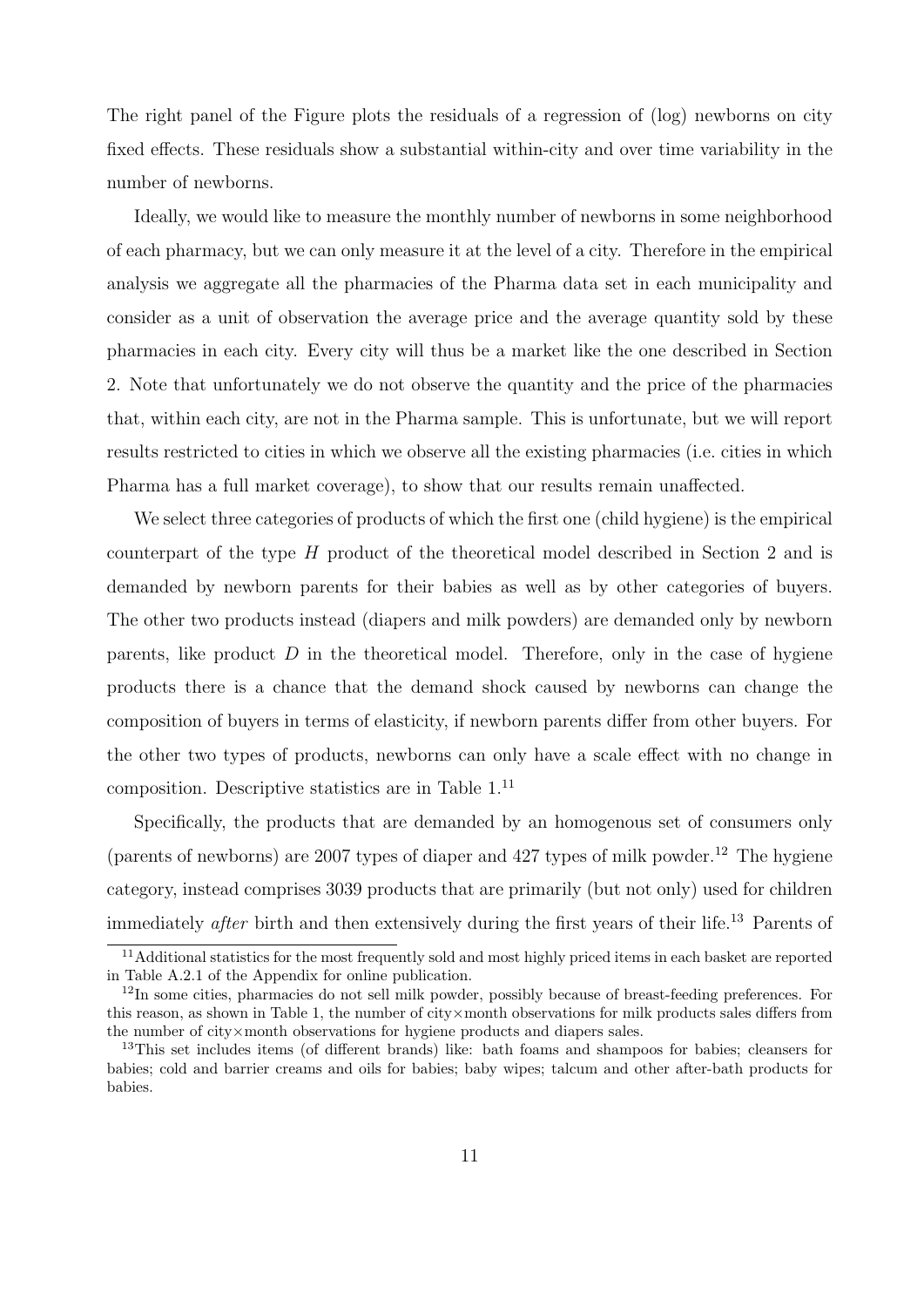newborns are buyers of these hygiene products and, like type B consumers of the theoretical model, may have a higher (opportunity) cost of search because they are time-constrained and may be relatively inexperienced about the new market in which they just entered. The opposite is also possible in principle, in the sense that they could alternatively have more time to search for the best deal, for example because of maternity leave, but the data are definitely consistent with the first hypothesis, as we will see. In any case they conceivably differ from other buyers of these hygiene products like, for example, sportsmen who are heavy users of ointments for child skin protection, while shampoos, bath foams, and barrier creams for children are used by other adults as well. These various groups of adult buyers, different than parents, represent the empirical counterpart of the type A consumers described in the theoretical model of the previous section.

Since the data come from actual till-receipts, and not from posted prices, the price  $p_{iktq}$  is only observed if there is at least one transaction in period t involving product  $k$  of category  $g = \{Hyging$ , Diaper, Milk in pharmacy i. For items that have not been sold for an entire month in a given pharmacy, the price imputed is the price of the first subsequent transaction of the same item observed for the same pharmacy in a subsequent month. When the sold quantity is positive, instead, the monthly price is the weighted average of the (possibly) different prices actually charged over the month, with weights equal to the number of items sold at each price level.<sup>14</sup>

For the econometric analysis we aggregate the products in each of the three categories  $g = {Hygiene, Diaper, Milk}$  into three baskets and we construct corresponding Laspeyres indexes of prices and quantities. Denoting with  $k \in 1, \ldots, K_q$  each product in a basket, and with  $p_{ikqt}$ ,  $q_{ikqt}$  respectively the price and the quantity at pharmacy i and at month t for product  $k$  in basket  $g$ , the price and quantity indexes (hereafter, price and quantity) for

<sup>&</sup>lt;sup>14</sup> The imputation of prices in months when no transaction is observed may bias our estimates of the effect of newborns on prices, probably downward. This hypothesis is supported by the fact that if we restrict the analysis to the subset of items that are sold at least once in each month, and therefore for which no imputation is needed, estimates of the effect of newborns on the price of child hygiene products are slightly larger in size and equal in significance (estimates for diaper and milk prices remain not significantly different from zero). Moreover, consider the hypothetical situation in which there are transactions at a low price in period t, there are no transaction in period  $t + 1$  and there are again transactions in period  $t + 2$  at a high price induced by an increase in newborns. Our imputation strategy would anticipate the  $t + 2$  high price to  $t + 1$ , when newborns do not change. In this case we should find that future changes in newborns may affect current prices. When we regress lead values of newborns on current prices we find no effect. This is reassuring on the fact that our imputation strategy is not biasing our results in a relevant way.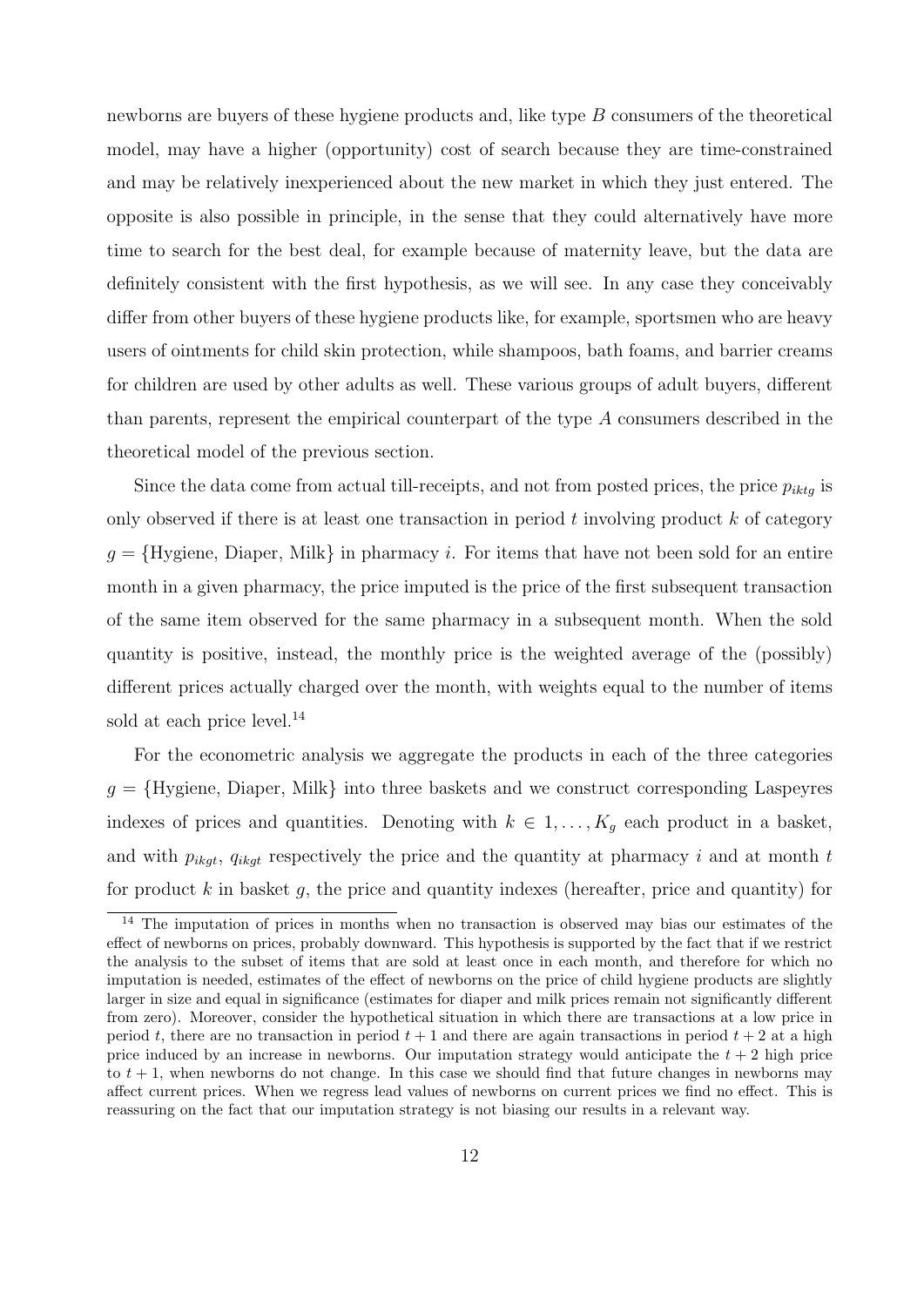pharmacy i in basket q and month t are defined by:

$$
p_{igt} = \frac{\sum_{k=1}^{K_g} p_{ikgt} \bar{q}_{kg}}{\sum_{k=1}^{K_g} \bar{p}_{kg} \bar{q}_{kg}}
$$
(4)

$$
q_{igt} = \frac{\sum_{k=1}^{K_g} \bar{p}_{kg} q_{ikgt}}{\sum_{k=1}^{K_g} \bar{p}_{kg} \bar{q}_{kg}}
$$
\n
$$
\tag{5}
$$

where  $\bar{q}_{kg}$  and  $\bar{p}_{kg}$  are the quantity and the price for product k of basket g, respectively sold and charged on average by all pharmacies in all months. In other words,  $p_{iqt}$  is the weighted average price charged by pharmacy  $i$  in month  $t$  for the entire basket  $g$ , where the weights are based on the quantities of each item of the basket sold on average in the entire market over all months. So, for each basket, this price index is independent of the quantities sold by pharmacy i and changes over time (and with respect to any other pharmacy  $f$ ) if and only if the price of at least one item changes in pharmacy i (or  $f$ ). In particular, it is important to note that if a change in the composition of the population induces the pharmacists to sell a relatively more expensive product  $k'$  instead of a less expensive one  $k$  (because, for example, parents of newborns are more exigent consumers and prefer a more expensive brand  $k'$ ), this substitution would leave the price index  $p_{iqt}$  unaffected, as long as the pharmacists keep the prices of the two products unchanged. In this example, it is only when  $p_{ikgt}$  and  $p_{ik'gt}$  change over time that we can observe a variation in the price index.

Similarly, the quantity index  $q_{igt}$  is the weighted average quantity sold by pharmacy i in month  $t$  for the entire basket  $g$ , where the weights are based on the prices of each item charged on average in the entire market over all months. So also this quantity index is independent of the prices charged by pharmacy  $i$  and changes over time (and with respect to any other pharmacy f) if and only if the quantity of at least one item in basket q changes in pharmacy  $i$  (or  $f$ ).

As explained above, since newborns are measured at the city level, the price and quantity indexes  $p_{igt}$  and  $q_{igt}$ , constructed for each basket g of products observed at time t in pharmacy i, have to be averaged over the pharmacies in each city c, thus finally obtaining a price  $p_{cat}$ and a quantity  $q_{cqt}$  observed in city c for basket g at time t.

The temporal evolutions of the price and quantity indexes (averaged over cities) for the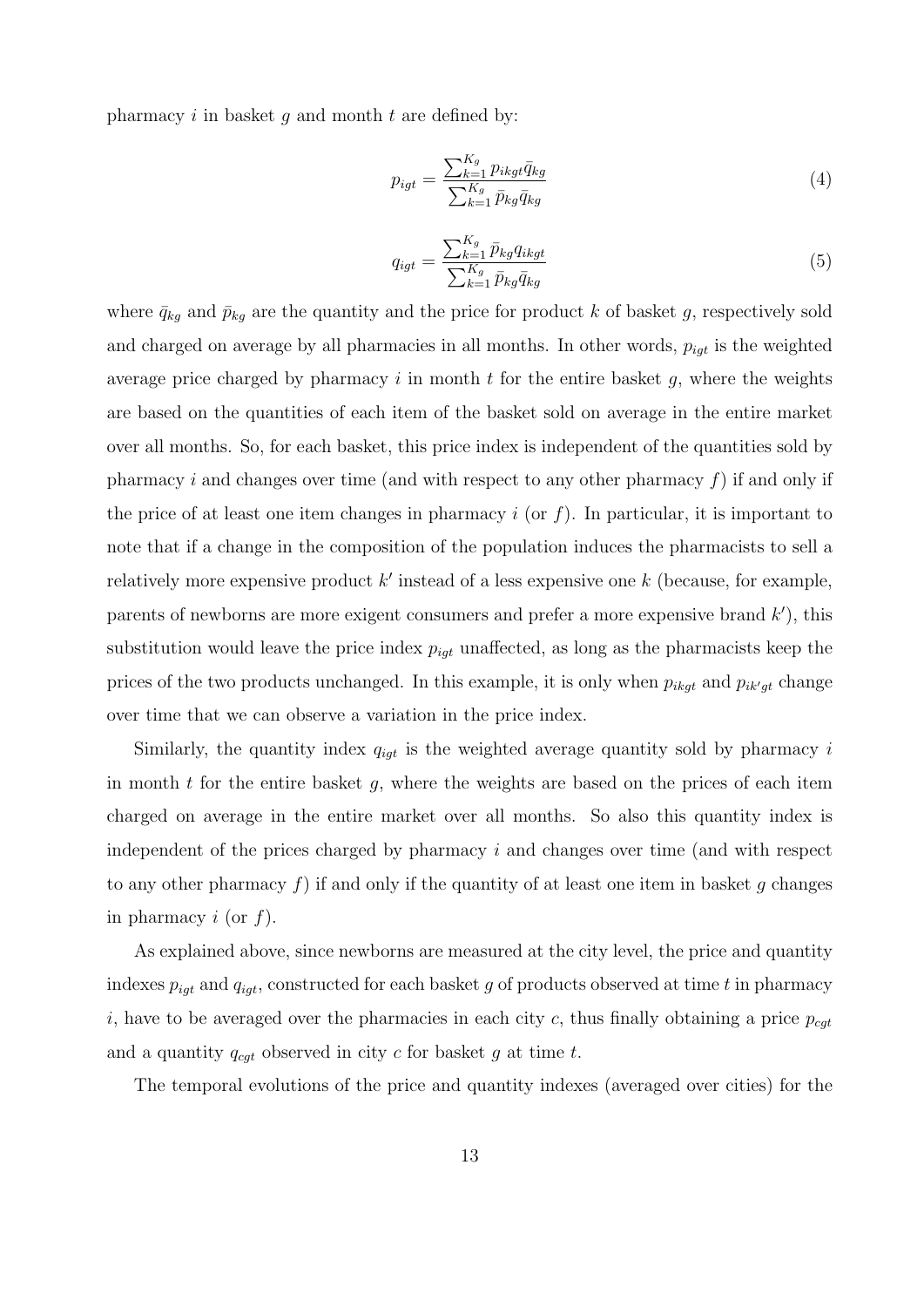three baskets of products  $g = {Hygiene, Diaper, Milk}$  in the pharmacies of the Pharma dataset, are plotted in the left panels of Figures 2 and 3. Our empirical strategy exploits the within city and across time variability of these variables. The right panels of the same figures plot the residuals of regressions of each (log) price and (log) quantity on city fixed effects. These residuals show that, for each basket, both the quantity and the price change substantially over time at the city level.

We are also interested in the effects of changes in the degree of competition between sellers for the market under study (see Remark 2). To study these effects we need an exogenous source of variation in the number of pharmacies, which is offered by the rules that regulate the Italian pharmacy market. In Italy, entry in and exit from this market are determined by the Law 475/1968 that establishes (as in many other countries) the so-called "demographic criterion" to define the number of pharmacies authorised to operate in each city. Specifically, the law states a set of population thresholds at which the number of existing pharmacies that should operate in a city changes discontinuously. Leaving the details to Section 5, here we just mention that, for our purposes, this law generates a Regression Discontinuity design that allows for the possibility to estimate the causal effect of a change in the number of competing pharmacies at each threshold.

# 4 Effects of changes in the proportion of inelastic consumers in a market

We use the data described in the previous Section to first estimate the parameters of the following linear regression, which allows us to test the predictions of the theory by comparing the elasticities of prices to newborns for a basket of products demanded by heterogeneous consumers  $(g = Hygiene)$  and a basket of products demanded by homogeneous consumers  $(g =$ Diapers or Milk powders):

$$
p_{cgt} = \delta N_{ctr}^B + \lambda N_{cto}^B + \delta^D N_{ctr}^B D_g + \lambda^D N_{cto}^B D_g + \psi_{cg} + \mu_t + \varepsilon_{cgt}
$$
(6)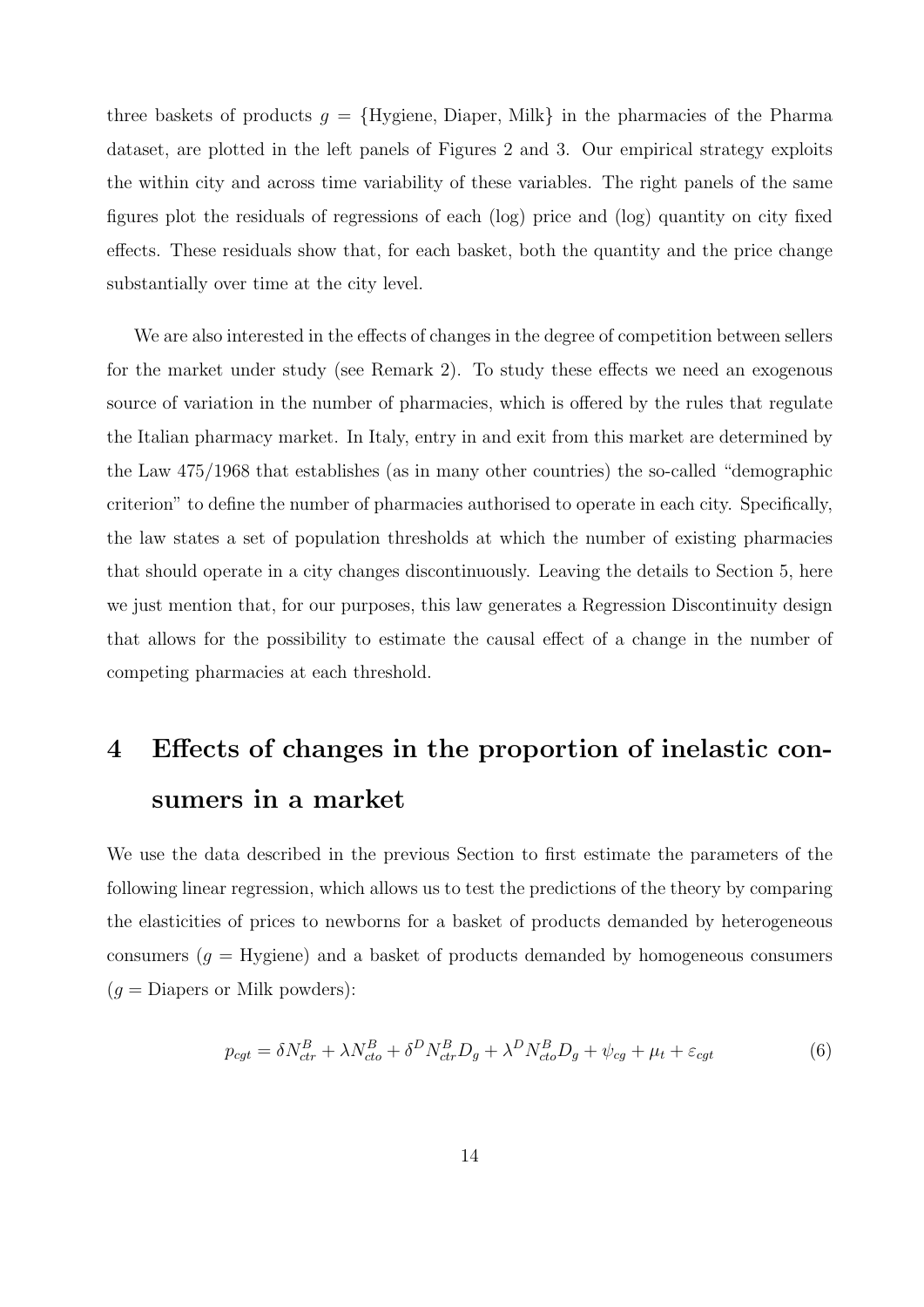where  $D_g = 1$  if  $g =$  diapers (or milk powders),  $c \in \{1, ..., C\}$  denotes cities,  $t \in \{1, ..., T\}$ denotes months,  $r$  (for recent) denotes the 12 months that include and precede  $t$  and  $o$  (for older) denotes the 12 months that include and precede  $t - 12$ .  $p_{cgt}$  is the (log) price index charged by the  $S_c$  pharmacies in city c during month t for product g.  $N_{ctr}^B$  is the log of the total number of babies that are born in city c during the 12 months that include and precede t (recent newborns) and who are potential buyers of product g in month t. Similarly,  $N_{cto}^B$ is the log of the total number of babies that are born in city c during the 12 months that include and precede  $t-12$  (older newborns) and who are as well potential buyers of product g in month t.  $\psi_{cg}$  are city×product fixed-effects which capture relevant characteristics of city markets, among which, most importantly, the number of pharmacies in each city that is time invariant in our sample.  $\mu_t$  are time fixed effects that capture relevant characteristics of calendar months, like seasonal effects.

Our identifying assumption requires that, for the case of hygiene products, the city $\times$  product and time fixed effects capture, up to a random component, the number of other consumers  $N_{ct}^{A}$ , for the part of this number that is independent of newborn parents. But the stock of other consumers may change also because parents, with the passage of time from delivery, become similar to other adults and ultimately join the stock itself. This is captured by the differentiation between  $N_{ctr}^B$  and  $N_{cto}^B$ .<sup>15</sup> Finally,  $\varepsilon_{cgt}$  is an error term, which is allowed to display heteroskedasticity and serial correlation at the city level. This, however, is not a threat for our identification strategy, since it does not affect the randomness, at the monthly frequency and controlling for city×products fixed effects, of the numbers of recent  $N_{ctr}^B$  and older  $N_{cto}^B$  newborns.

In equation (6),  $\delta$  measures the elasticity of the price of hygiene products with respect to recent newborns while  $\delta^D$  measures by how much this elasticity differs from the equivalent one of diapers or milk powders. Similarly for  $\lambda$  and  $\lambda^D$  in reference to older newborns. Table 2 reports the elasticities estimated for hygiene and diapers (or milk powder) and their difference based on equation (6), with standard errors that are robust to heteroskedasticity and serial correlation at the city level. All (log) variables have been standardized, dividing

<sup>15</sup>Estimates that disaggregate the effects of newborns in each month are reported in Tables A.2.2 - A.2.7 of the Appendix for online publication. Table A.2.8 of the same Appendix presents instead estimates that control for *city specific or product specific time trends*, and conclusions are qualitatively unchanged.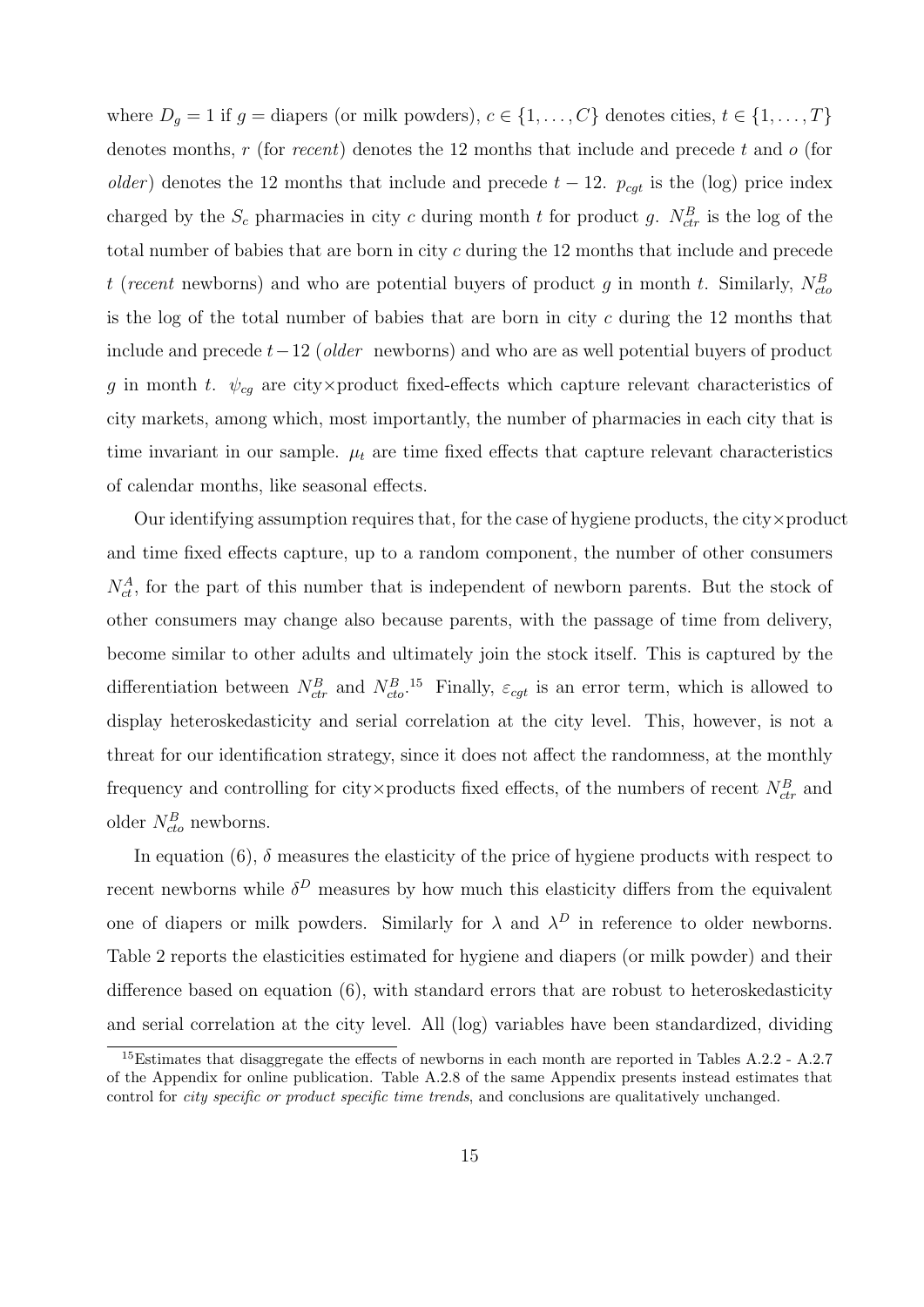them by the their (log) standard deviation. The descriptive statistics of the variables used in this regression are in Table 1.

In the top panel of the table the entire sample is considered, while, in the bottom panel, estimates are restricted to the sample of cities in which Pharma has full coverage. Starting with hygiene products in the first column, one standard deviation increase in the number of recent newborns raises by almost 30% of a standard deviation the price of this product. The estimated effect for lagged newborns is slightly smaller but both estimates are statistically significant. As discussed in Section 2, however, these positive and significant estimates are not necessarily evidence of a composition effect induced by the inflow of more rigid newborn parents in the market (see Remark 1), because they could simply result from the scale effect induced by increasing marginal costs, even in the absence of differences between newborn parents and other customers in terms of elasticity.

To test this possibility, the second column of Table 2 focuses on the basket of diapers, which are demanded by newborn parents only, and the third column displays the difference between the effect of newborns on hygiene products and the effect on diapers. Because of Remark 1.1, only if marginal costs are increasing (decreasing) the price of diapers should increase (decrease) when more babies are born. The estimated elasticities for this basket, in the second column, are not significantly different from zero, consistently with non-increasing marginal costs. More importantly, the *difference* between the elasticities of hygiene products and diapers (respectively  $\delta^D$  and  $\lambda^D$  for recent and older newborns), reported in the third column of Table 2, is negative and significant. This difference nets out the scale effect and measures only the extent to which pharmacies are able to use their market power to extract rents from newborn parents when they enter the market. Its negative sign therefore implies that newborn parents are indeed relatively less elastic consumers.

To confirm this conclusion, the last three columns of Table 2 report similar results based on the sub-sample of pharmacies and months for which we have information on both hygiene products and milk powder sales. The fourth column reports estimates of  $\delta$  and  $\lambda$  for hygiene products in this sub sample, and these are again both positive and significant, although smaller in size than the ones obtained for diapers in the slightly different sample of column 1. In the fifth column, the equivalent estimates for milk powders are not significant (one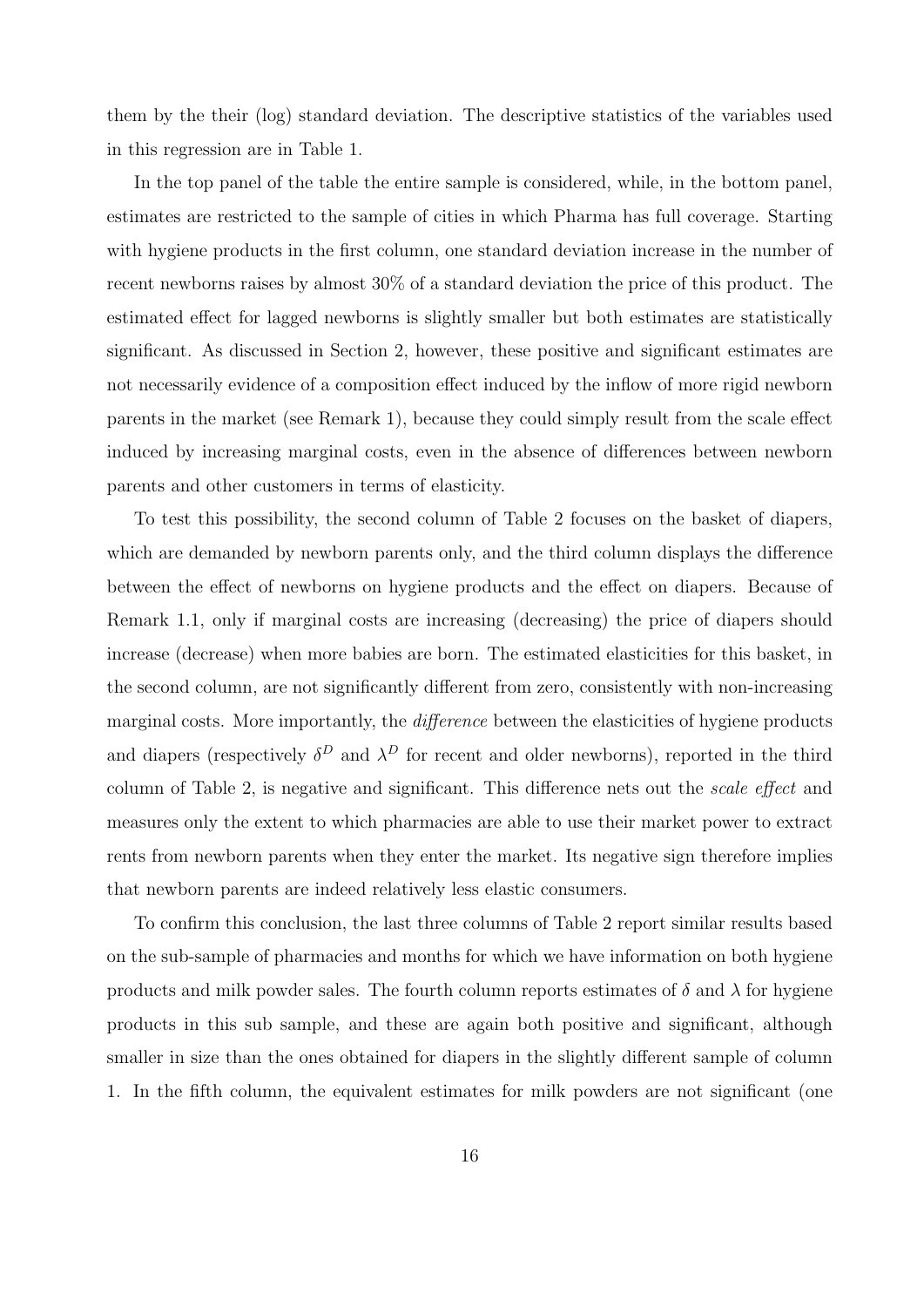positive and the other negative), as in the case of diapers. Given that also milk powders are demanded only by newborn parents, we have again evidence of an insignificant scale effect which is consistent with non increasing marginal costs. Finally, the differences in the last column of Table 2 provide an alternative estimate of the composition effect described in Remark 1. For recent newborns, the difference is negative but not statistically significant when all cities are considered, while it is negative and strongly significant when the cities with full Pharma coverage are considered. The difference for lagged newborns is always negative and significant. We can therefore again conclude that newborn parents are indeed relatively less elastic consumers from which sellers can extract surplus.

These conclusions rest on the maintained assumption that the marginal costs for hygiene products are similar to those of diapers and milk powders, which, from the estimates in the second and fourth columns of Table 2, appear to be constant or at least not increasing. Although we do not have precise measures of marginal costs, there are good reasons to claim that they are indeed constant or at least not increasing not only for diapers and milk powders but also for hygiene products. In these pharmacies marginal costs may be increasing (for any product) only if one or more of the following three possible conditions holds: (i) if the wholesale contracts with suppliers are characterized by increasing wholesale prices (i.e. quantity premia), (ii) if there are capacity constraints so that shops run the risk of remaining out of stock, and (iii) if it is proportionally more costly to serve more consumers in the shop due to congestion and queuing (having people queuing in the shop may discourage future visits of more profitable consumers).

As for the first possibility, Figure 4 shows that wholesale contracts for pharmacists involve, if anything, quantity discounts which should reflect into decreasing marginal costs. This figure is based on data concerning wholesale price schedules that we obtained from "InfoSystem" (fictitious name for confidentiality reasons), a software house specialized in managing information systems for pharmacies in Italy. The data refer to 9 wholesalers in the province of Milan.<sup>16</sup> Although this sub-sample is clearly non-randomly selected, since wholesale pharmaceutical contracts are similar across the country according to the information at our disposal, we have no reason to expect that it should give a severely distorted

<sup>16</sup>We were not able to access this highly confidential information for a larger sample.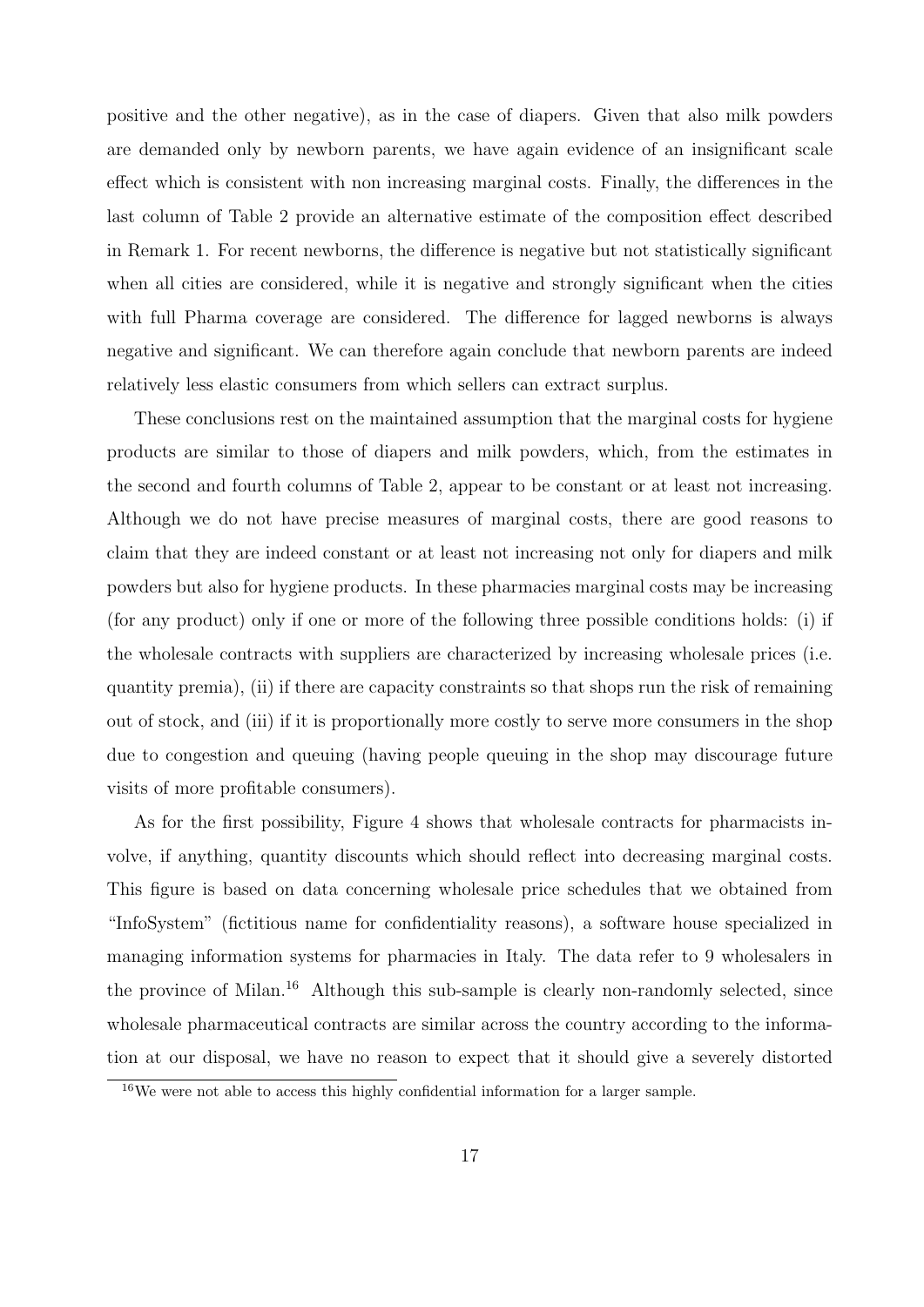image of the rest of the pharmacies considered in this study, at least as far as wholesale prices are concerned. For each one of the three baskets, the figure plots the marginal costs faced by pharmacies for different numbers of acquired units of each product (i.e. the change in cost for any additional box of product, normalizing to 100 the cost of the first box of diapers purchased). All these lines are similarly downward sloping and, if anything, the one for hygiene products even more than that of diapers and milk powders. This is at least suggestive that the component of marginal costs that depends on wholesale prices is similar and non-increasing.

As for the possibility of shortages of inventories, the Italian law (D.Lgs. 538/92) imposes to wholesalers the responsibility to make sure that pharmacies never incur in shortages of inventories. Indeed, they must supply medicines and other products to each pharmacy independently of their location - as soon as possible and in any event within 12 working hours from the request. Moreover, the wholesalers must ensure the availability of all the medicines listed by the Board of Health and of 90% of all the items potentially sold by a pharmacy.<sup>17</sup> Therefore, with a simple phone call, pharmacies can receive supplies of hygiene products, diapers and milk powder more than once a day, at no additional costs and even in small/remote cities. Hence, there is no effective shortage of inventories that might be binding for more than few hours.

Finally, there is the possibility of increasing marginal costs generated by congestion and queuing. If the increase of newborns had the potential to generate a queue of parents in the pharmacy and if expected revenues from them were lower than the ones that could be expected from other consumers (of any product), the pharmacist could react by increasing prices on child hygiene products in order to reduce the undesired queue of parents of newborns. However, in this case we should observe an increase in the price diapers and milk powders too when newborns increase, which is clearly not the case, as shown in Table 2. Moreover, this possibility is extremely unlikely in our environment because child hygiene products represent, on average, a tiny percentage of the monthly transactions of a pharmacy.<sup>18</sup>

<sup>&</sup>lt;sup>17</sup>For further details on the obligations of wholesalers towards pharmacies in Italy, see again AGCM (1997).

<sup>&</sup>lt;sup>18</sup>Evidence from till receipts issued by the pharmacies in our sample shows that those containing at least one child hygiene product are, on average, less than 2.2% of all monthly till receipts (i.e. around 130 over a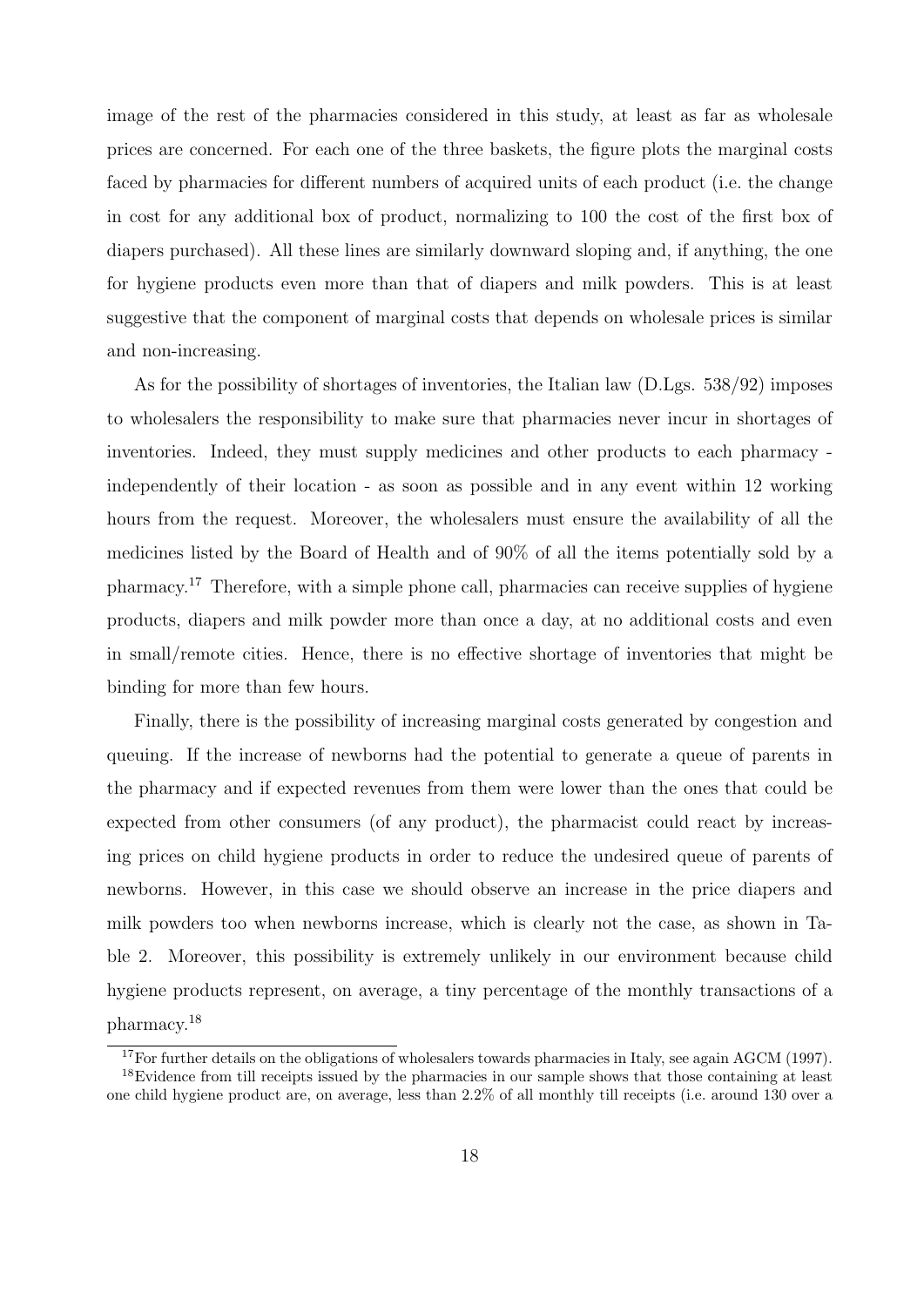To sum up, using the effects of newborns on the prices of diapers and milk powders as an estimate of the scale effect associated with possibly non-constant marginal costs, we have been able to identify the part of the effect of newborns on the price of hygiene products that can be confidently considered a composition effect, i.e. the price increase that measures the capacity of pharmacies to extract surplus from the inflows of more rigid newborn parents in the market.

In the next section we explore the extent to which this capacity is reduced when market power declines because of an exogenous increase in the number of sellers.

## 5 Can competition limit the capacity of pharmacies to extract surplus from inelastic consumers?

As previously anticipated, entry and exit in the pharmacy market is regulated in Italy by law 475/1968 which establishes how many pharmacies should operate in a city as a function of the existing population. Below 7500 inhabitants there should be only one pharmacy, while from 7500 to 12500 there should be two pharmacies; above this threshold a new pharmacy should be added every 4000 inhabitants. Compliance with this theoretical rule is however imperfect for at least two reasons. First, cities that are composed by differentiated and land locked geographical areas with difficult transport connections (e.g. because of mountain ridges or rivers), are allowed to have more pharmacies than what would be implied by the demographic rule. Second, the evidence suggests that it is easier to open a pharmacy than to close one, probably because of the difficulty of "deciding" who should exit the market when pharmacies are too many (the law being silent on this issue). In some rare occasions market forces induce the bankruptcy of the weakest pharmacy in a city in which demand is no longer sufficient to sustain positive profits for all the existing ones. But otherwise, the evidence suggests that, given the rents that a pharmacy probably grants to its owners in a highly regulated market, new sellers enter immediately whenever possible, but very few later exit if and when the city population declines.

total monthly average of 5,800). A 100% increase in monthly sales of child hygiene products would thus yield an increase of around 2.2% of total demand, which would not be enough to generate substantial queuing in the pharmacy.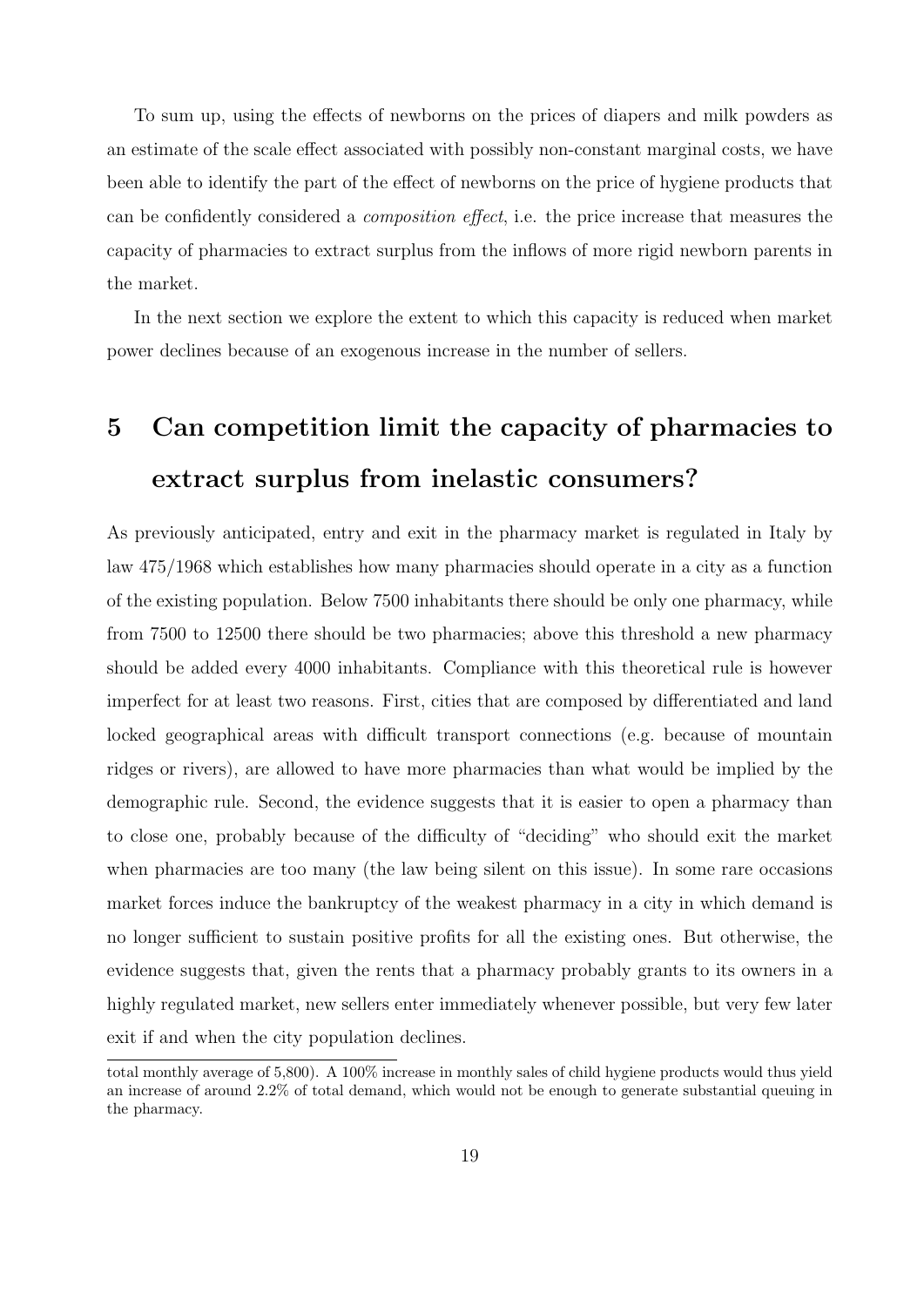This historical asymmetry in the likelihood that pharmacies are opened or closed generates, nevertheless, an exogenous source of variation in the current number of pharmacies based not on the current population but on the population peak reached since  $1971<sup>19</sup>$  Consider the threshold of 7,500 inhabitants at which the number of existing pharmacies should theoretically increase from 1 to 2, according to the law. The left panel of Figure 5 shows local polynomial smoothing (LPS) regression estimates of the number of pharmacies as a function of the current city population, together with the  $95\%$  confidence intervals.<sup>20</sup> No discontinuity in the number of competitors can be appreciated. The right panel of the same Figure shows instead analogous LPS regression estimates of the number of pharmacies against the maximum level reached by the city population since 1971. Here the discontinuity is large and statistically significant.

As far as imperfect compliance is concerned, the figure also shows that there are indeed cities in which the population never went above 7500 units since 1971 and nevertheless have more than one pharmacy for the already mentioned historical or geographic reasons. Similarly, on the right of the threshold, the average number of pharmacies is larger than two, more than what the law would prescribe. But even in the presence of this generalized "upward non-compliance", a significant discontinuity of approximately half a pharmacy emerges at the threshold. At higher thresholds, involving larger cities with more pharmacies, also the compliance with the rule based on the historical population peak is more blurred, so that we are forced to use only the first threshold of 7500 units for our analysis. This however is enough to test in a clean way the theoretical predictions concerning the effects of competition in these markets (Remark 2). $^{21}$ 

To measure precisely the strength and significance of the discontinuity in the number of pharmacies at the first threshold, we estimate jointly two polynomials of the number of pharmacies as functions of the distance of city population from the threshold, one for each side of the threshold. The difference in the values of the two polynomials at the threshold (i.e.

<sup>&</sup>lt;sup>19</sup>The 1971 Census is the first reliable population measure at the city level after the date of enactment of Law 475/1968.

<sup>&</sup>lt;sup>20</sup>For municipalities in which pharmacies are observed in our dataset since January 2007, current population is measured at December 31, 2006; for municipalities in which pharmacies are observed since January 2009, current population is measured at December 31, 2008.

<sup>&</sup>lt;sup>21</sup>It would instead not be enough for a complete policy design since we only have insights concerning changes from approximately 1 to approximately 2 pharmacies in relatively small cities.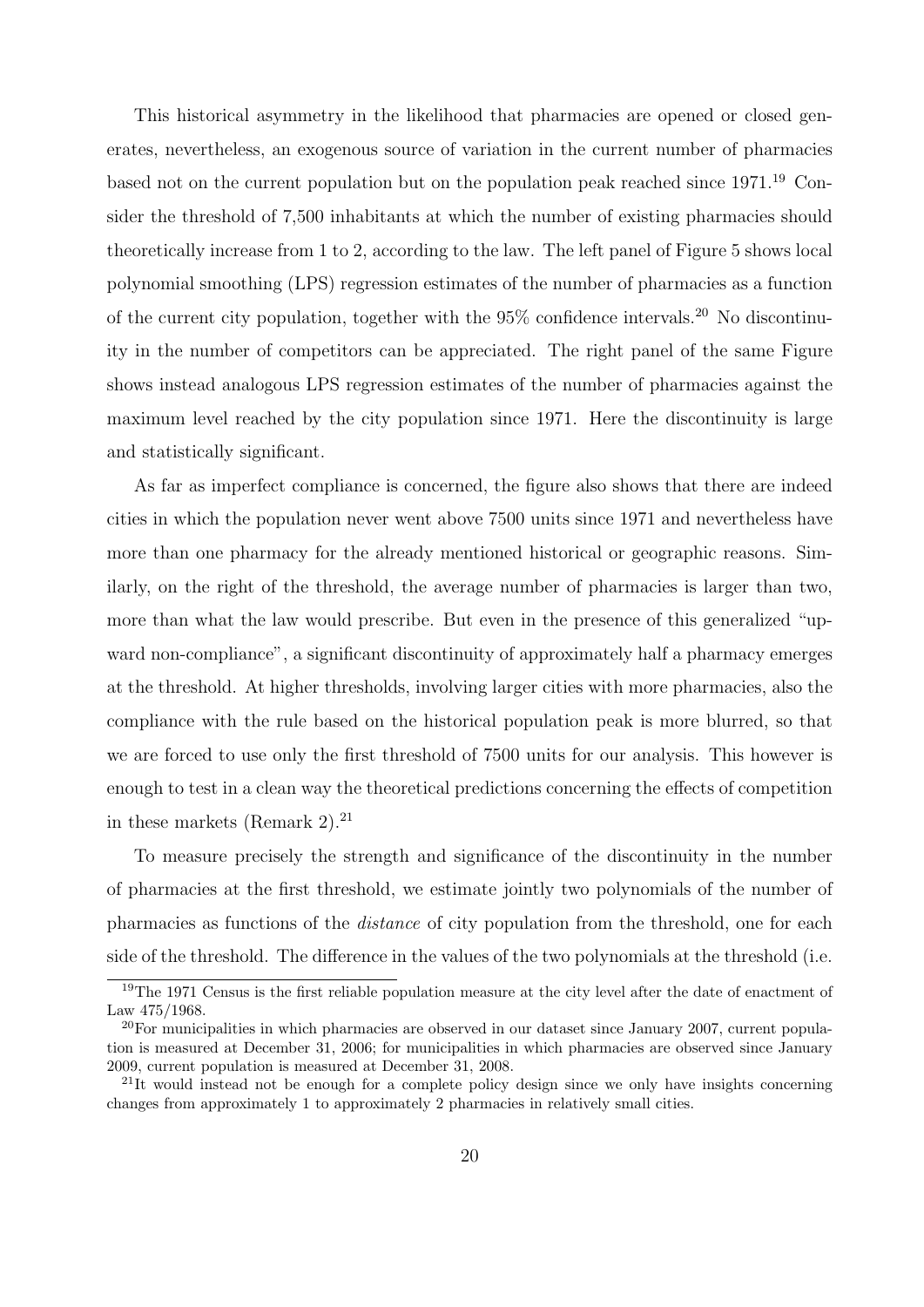the coefficients of order zero of the two polynomials) measures the size of the discontinuity. Specifically, let  $\kappa = 7500$  denote the first threshold set by the Law. Define  $K_c = 1(\text{Pop}_c \geq \kappa)$ to be a a dummy taking value 1 for city c on the right hand side of the  $\kappa$ -threshold, and the vectors  $V_c$  and  $\rho$  as

$$
V_c = \begin{pmatrix} (1 - K_c) \cdot f(\text{Pop}_c - \kappa) \\ K_c \cdot f(\text{Pop}_c - \kappa) \end{pmatrix} \qquad \rho = \begin{pmatrix} \rho_1 \\ \rho_{\mathbf{h}} \end{pmatrix} \tag{7}
$$

where Pop<sub>c</sub> is the maximum historical population in a city;  $f(\text{Pop}_c - \kappa)$  denotes the terms of order greater than zero of the polynomials in  $(Pop_c - \kappa)$  on the two sides of the threshold;  $\rho_1$  and  $\rho_2$  are vectors of the coefficients for each term of order greater than zero of the polynomials, respectively on the low and on the high side of the threshold. Then, the number of pharmacies in a city  $S_c$  can be estimated using the following equation:

$$
S_c = \rho_{\mathbf{10}} + V_c' \rho + \rho_{\mathbf{h0}} K_c + \zeta_c \tag{8}
$$

In this equation  $\rho_{10}$  is the term of grade zero of the polynomial in (Pop<sub>c</sub> −  $\kappa$ ) on the low side of the threshold and measures the expected number of pharmacies immediately below the threshold:

$$
\rho_{\mathbf{10}} = \lim_{\text{Pop}\uparrow\kappa} E(S_c | \text{Pop}_c = \kappa)
$$

The parameter  $\rho_{h0}$  measures instead the difference between the number of pharmacies immediately above and below the threshold, so that:

$$
\rho_{\mathbf{h0}} = \lim_{\text{Pop}_{\downarrow\kappa}} E(S_c | \text{Pop}_c = \kappa) - \lim_{\text{Pop}_{\uparrow\kappa}} E(S_c | \text{Pop}_c = \kappa)
$$

Panel A in Table 3 reports estimates of equation (8) with polynomials of different degrees (from 1st to 4th) and with windows of different size around the threshold  $(\pm 2000$  and  $\pm 3,000$  inhabitants). Independently of the specification, these estimates confirm the visual impression of Figure 5, suggesting an even larger discontinuity at the threshold: from half a pharmacy in column 1 to more than three fourth of a pharmacy in column 3. Panel B of the same Table probes these results in other ways. Column 1 reports the mean difference in the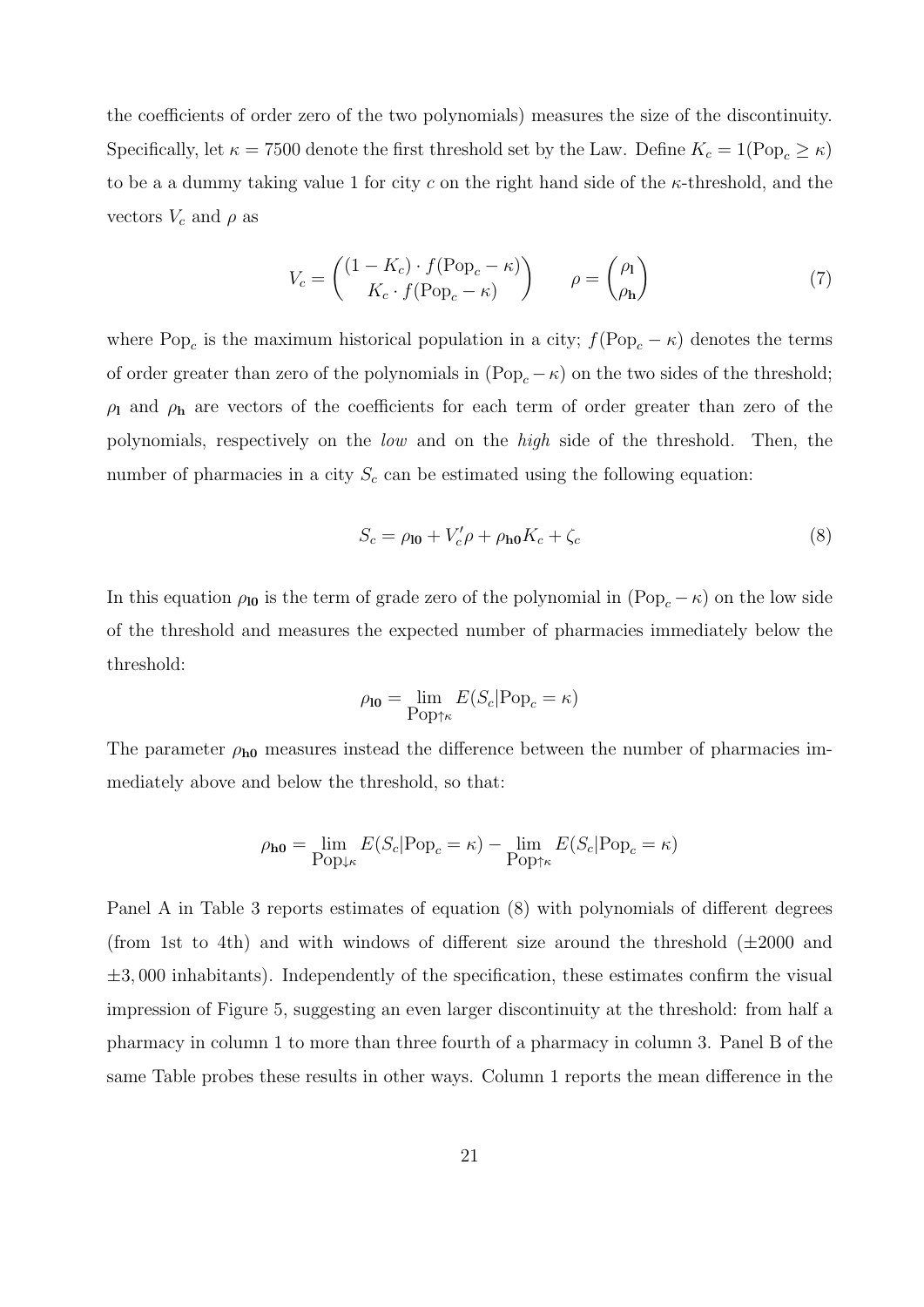number of pharmacies belonging to cities that are within a window of plus or minus 1000 inhabitants from the threshold. Column 2 estimates equation (8) on the restricted sample of cities in which Pharma has a  $100\%$  coverage.<sup>22</sup> Column 3 includes, in the unrestricted specification of equation (8), observable controls that, as we will see, are balanced around the threshold but may improve efficiency in the estimation.<sup>23</sup> Finally, column 4 reports estimates based on a local linear regression with bandwidth equal to 2000. Also in Panel B the estimates of the discontinuity at the threshold range between half a pharmacy and three fourth of a pharmacy.

Having shown that the number of pharmacies effectively changes discontinuously at the first threshold, we now have to provide evidence supporting the identifying assumption for a Regression Discontinuity (RD) design, requiring that nothing else which might be relevant changes discontinuously at the same threshold. Figure 6 shows the LPS regressions of six observable "pre-treatment" factors on the maximum historical population since 1971: the number of wholesalers serving the pharmacies in the city; the number of other shops in the city, like supermarkets, possibly selling some hygiene products, diapers and milk powders; the average monthly number of newborns; a dummy taking value 1 if the city is in a urban area; a dummy taking value 1 if the city is in Northern Italy and per capita disposable income (measured in 2008) at the city level. For none of these variables a quantitatively or statistically significant discontinuity should be observed at the threshold and this is precisely the evidence emerging from the figure.<sup>24</sup> Moreover, note that we are not aware of any other law setting entry thresholds for other industries in a neighbourhood of 7,500 inhabitants nor we know of any other regulation referring to the same threshold, so that the effect that we

<sup>22</sup>Here the polynomial is of third degree and the window is plus or minus 2500 inhabitants.

<sup>&</sup>lt;sup>23</sup> In this specification the polynomial is of third degree and the window is plus or minus 3000 inhabitants. The included controls are: the average monthly number of newborns, a dummy taking value 1 if the city is in a urban area, a dummy taking value 1 if the city is in Northern Italy, and per capita disposable income at the city level.

<sup>&</sup>lt;sup>24</sup> Nonetheless, in some empirical specifications we include these variables as regressors to increase efficiency. We have also tested the existence of a discontinuity at the threshold for these variables using local linear and polynomial regressions for different windows around the threshold (as suggested by Imbens and Lemieux (2008)). Results uniformly fail to identify any significant discontinuity. Additional covariates for which the continuity hypothesis has been tested include the population growth rate since 1971, per capita consumption, per capita expenditure on pharmaceuticals, the number of convenience-stores allowed to sell drugs ('parafarmacie'), and the number of grocery stores, all at the city level. The expected values of all these variables do not show any significant discontinuity at the threshold. Results are available upon request.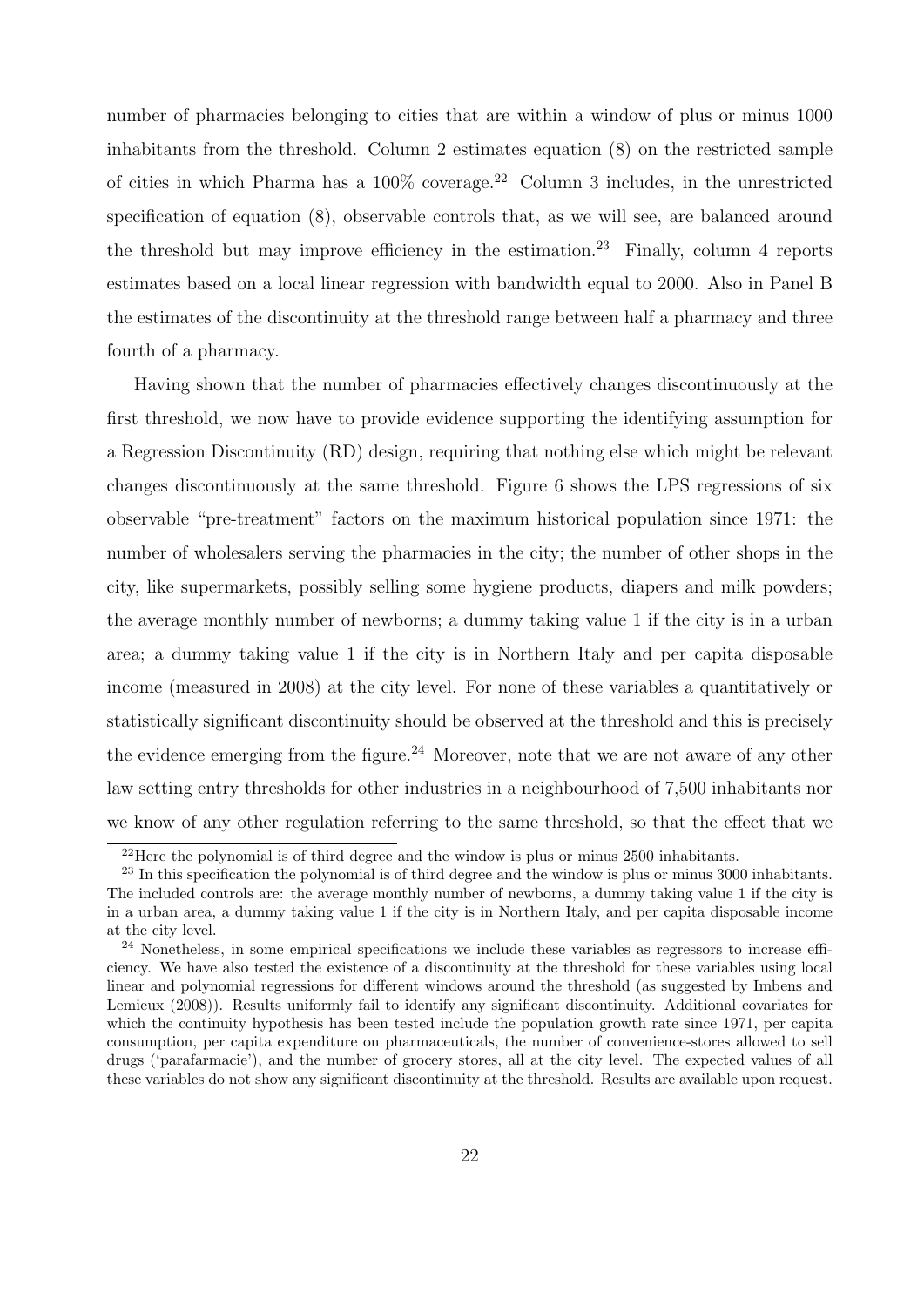are going to estimate can be ascribed solely to law 475/1968.

Another crucial assumption for the validity of a fuzzy RD approach is that the assignment rule has a monotone effect on the treatment variable (see Imbens and Lemieux (2008)). We provide evidence in favor of monotonicity with the test developed by Angrist, Graddy, and Imbens (2000). Figure 7 plots the cumulative distribution function of the number of pharmacies (our treatment variable) for the two groups defined by our instrumental variable (i.e., those below and above the 7500 inhabitants threshold). The plot shows that the CDF above the threshold stochastically dominates the one below the threshold, as it must happen if monotonicity holds.<sup>25</sup>

Since the conditions for a RD design are satisfied we can now describe what we learn from estimates based on such design, concerning the effect of competition on the ability of firms to extract surplus from inelastic consumers. To this end, we test, for each of the three baskets (hygiene products, diapers and milk powders), whether the composition effect on prices of an increase in the number of inelastic consumers (newborn parents) is different on the two sides of the threshold  $\kappa = 7500$ , where the levels of competition between pharmacies changes while everything else is equal.

Figures 8 plots the LPS regression estimates of the elasticity of price with respect to the number of newborns on the two sides of the threshold for each of the three products. In the case of hygiene the discontinuity at the threshold is sizeable: below the threshold, where the number of competing pharmacies is lower, the composition effect is positive, while above it is not different from zero. In line with theoretical predictions, we therefore see that for a product demanded by heterogenous consumers the elasticity of price to newborns reduces when competition increases, suggesting that pharmacies facing higher competition are less able to extract surplus from inelastic consumers. For diapers and milk powders, instead, there is no evident discontinuity in the estimates of the elasticity. In the case of these products, which are demanded by an homogenous group of consumers, there is no composition effect independently of the level of competition on the two sides of the thresholds.

<sup>25</sup>We tested also for manipulation of the running variable around the threshold using the McCrary (2008) density test. It seems unlikely that our running variable (the maximum population reached by the city between 1971 and 2008) could have been manipulated by pharmacies, and indeed the test confirms this hypothesis (p-value  $= 0.31$ ).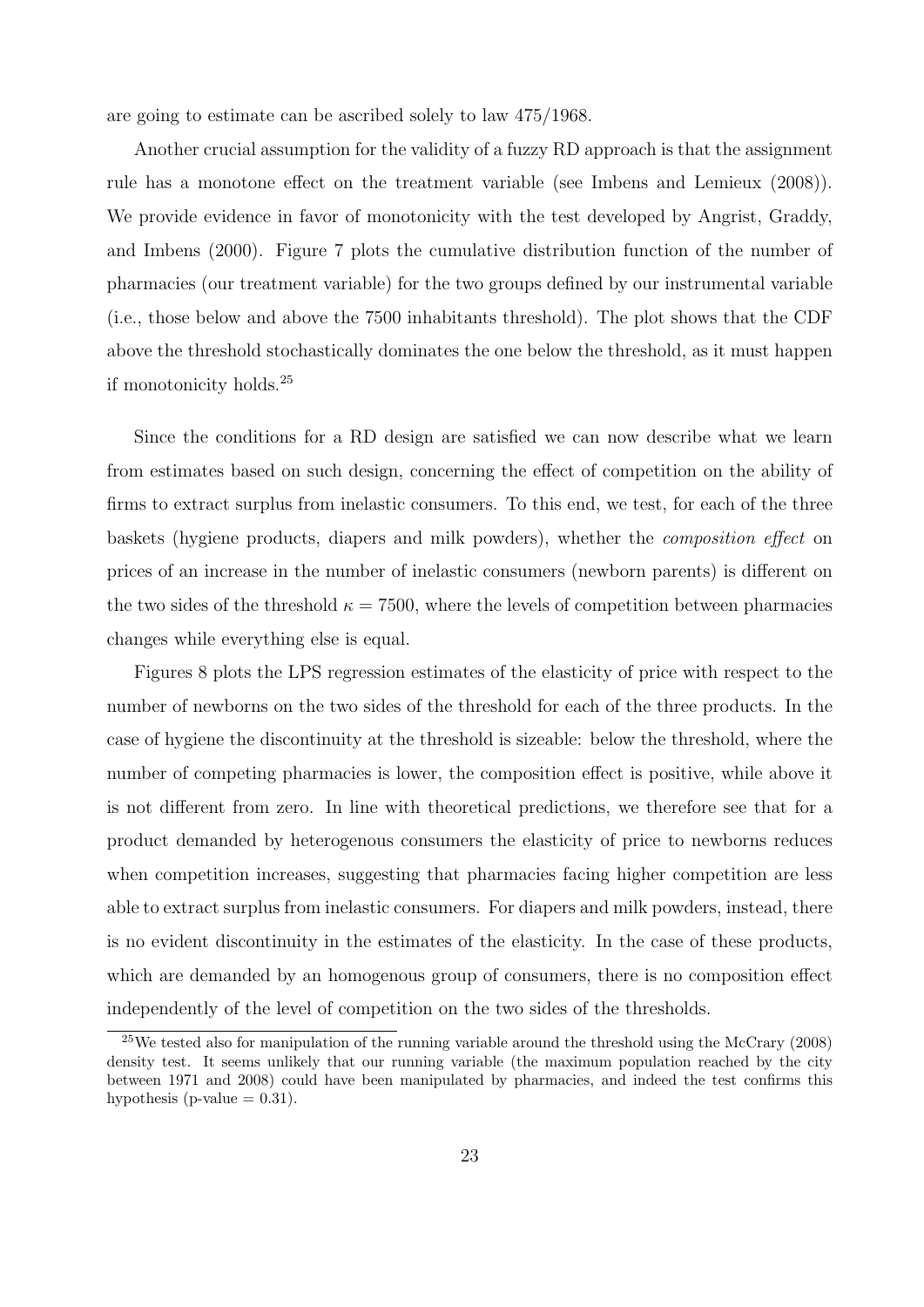To measure precisely the discontinuity of the composition effect at the  $\kappa = 7500$  threshold, we test whether there is a jump at this threshold in the difference between the price elasticities of hygiene products and diapers with respect to newborns.<sup>26</sup> As already explained, this difference measures the composition effect net of any scale effect. For this purpose, we model the (log) price as a function of the (log) numbers of recent and old newborns, fully interacted with different polynomials in the distance of the city population from the threshold, one for each side of the threshold and for each product. The specification includes also city×product fixed and month fixed effects. The idea of this strategy is that, on the two sides of the thresholds and for each product, the elasticity of price to newborns may change continuously for various reasons, as a function of city population, and the different polynomials capture this variation. However, no discontinuity should be observed at the threshold for the elasticity of a product unless the exogenous change in the number of sellers at the threshold has an effect. The coefficients of the interactions of newborns with the terms of order zero of the polynomials measure the elasticities of price to newborns for each product immediately above and below the threshold. If these coefficients differ for a given product, it means that the elasticity of that product is discontinuous at the threshold.

Specifically, we estimate the following joint model of the effect of newborns on prices for the two products on the two sides of the threshold:

$$
p_{ctg} = \theta N_{ctr}^B + \xi N_{cto}^B
$$
  
+  $\theta^D N_{ctr}^B D_g + \xi^D N_{cto}^B D_g$   
+  $\theta^K N_{ctr}^B K_c + \xi^K N_{cto}^B K_c$   
+  $\theta^{DK} N_{ctr}^B D_g K_c + \xi^{GK} N_{cto}^B D_g K_c$   
+  $N_{ctr}^B V_c' \varphi + N_{c,t,o}^B V_c' \varphi$   
+  $D_g N_{ctr}^B V_c' \varphi^D + D_g N_{cto}^B V_c' \varphi^D$   
+  $\chi_{cg} + \eta_t + u_{cgt}$  (9)

where the last line contains the city×product and month fixed effects as well as the error

<sup>&</sup>lt;sup>26</sup>We follow Grembi, Nannicini, and Troiano (2014) in calling this type of analysis a *Difference-in-*Discontinuities approach.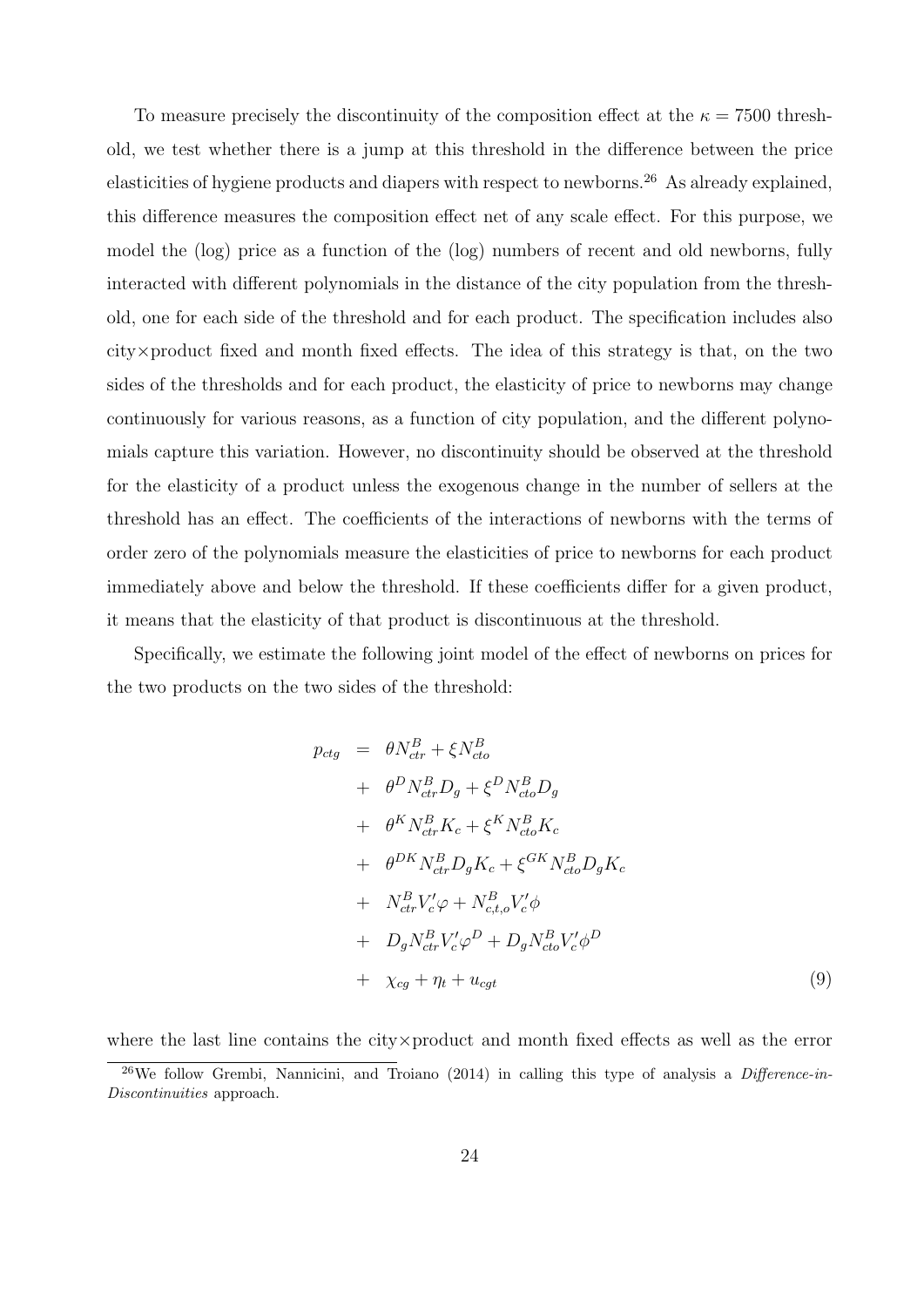term. The previous two lines contain the interactions between recent and old newborns and the terms of order greater than zero of the polynomials on the two sides of the threshold for each of the two products ( $V_c$  is defined as in equation (7) and the  $\varphi$  and  $\phi$  parameters play the same role as  $\rho$  in the same equation).

In equation (9) the main coefficients of interest are  $\theta, \theta^D, \theta^K$  and  $\theta^{DK}$ , attached to the interactions of the number of recent newborns with the terms of zero order of the polynomials. The first of these coefficients,  $\theta$ , is the elasticity of the price of hygiene products to the number or recent newborns immediately below the threshold, where only one pharmacy should operate according to the law and market power is high. The other coefficients measure by how much the other elasticities differ respectively for diapers immediately below the threshold  $(\theta^D)$ , for hygiene immediately above the threshold  $(\theta^K)$  and for diapers immediately above the threshold  $(\theta^{DK})$ . Similarly for the  $\xi$  parameters concerning the elasticities with respect to older newborns.

Estimates of the elasticities of prices with respect to recent newborns, for the comparison of hygiene products versus diapers, are reported in Table 4. In the first column of the top panel, the polynomial  $f(\text{Pop}_c - \kappa)$  is of first order and the window around the population threshold is  $\pm 2000$  units. The first row reports the elasticity of the standardized price of hygiene products with respect to the standardized number of recent newborns immediately below the threshold (the parameter  $\theta$  in equation (9)). This elasticity is estimated to be slightly larger than 1 and to be strongly statistically significant. The second row estimates how the analogous elasticity for diapers deviates from the elasticity for hygiene below the threshold (the parameter  $\theta^D$ ). The point estimate of this difference is negative and large enough in absolute size to indicate that the elasticity for diapers immediately below the threshold is essentially null. The third row indicates that the elasticity for hygiene products drops significantly above the threshold becoming not distinguishable from zero (the parameter  $\theta^K$ ). This result explains why the estimate of  $\theta$  in equation (9) is almost three times as large as the estimate of  $\delta$  in equation (6), reported in Table 2. While here the elasticity  $\theta$  is estimated only on cities below the threshold, the elasticity  $\delta$  in equation (6) is estimated on all cities, including those above the threshold in which, we now know, the composition effect is null. Finally, the fourth row shows that, for diapers, the elasticity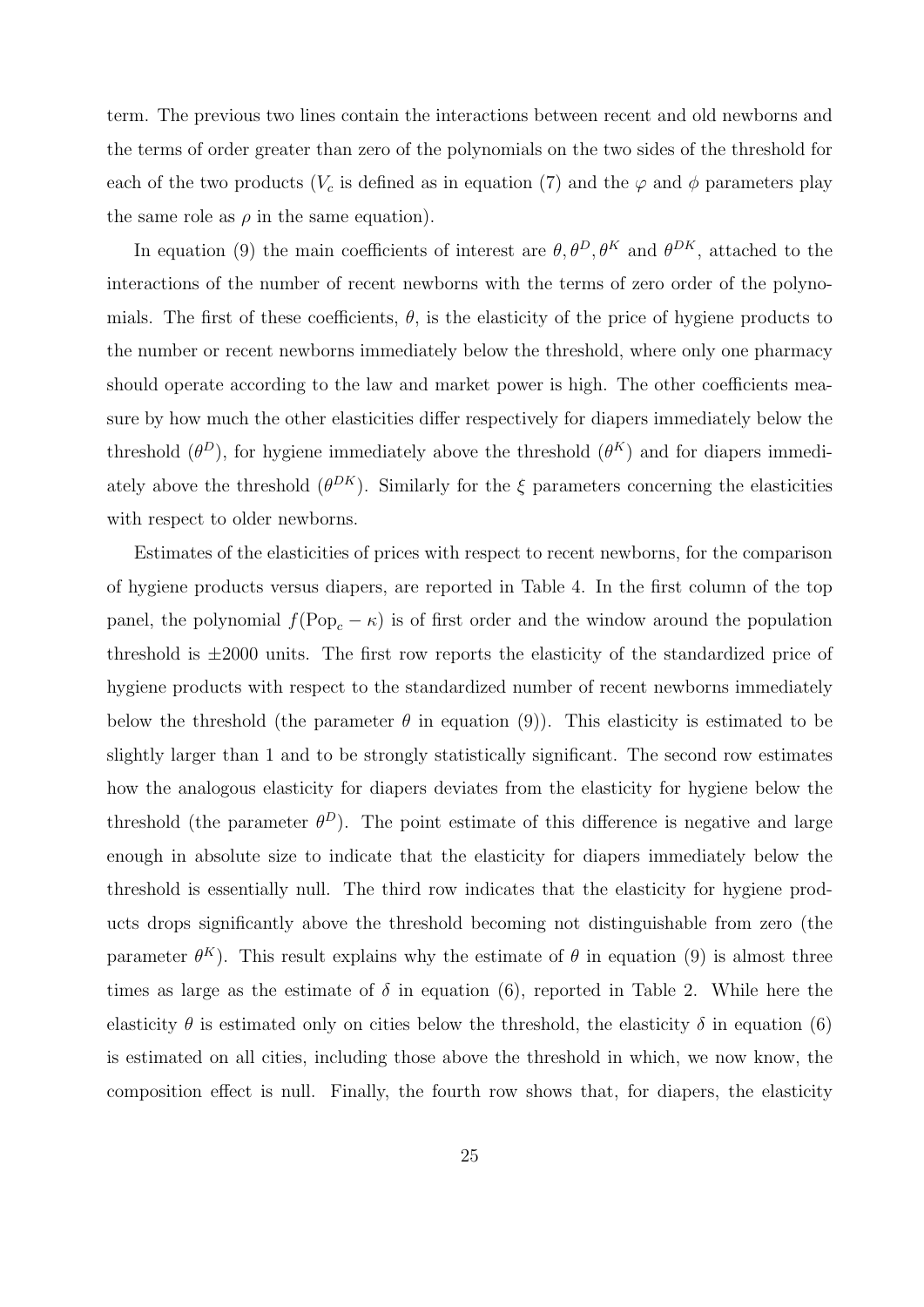remains indistinguishable from zero also above the threshold (the parameter  $\theta^{DK}$ ).

To sum up, these estimates are in line with the theoretical predictions and replicate the graphic evidence of the top two panels of Figure 8. For hygiene products, that are demanded by heterogeneous consumers, the elasticity to newborns (which, given constant marginal costs, measures the composition effect) is definitely positive below the threshold where competition is low and equal to zero above the threshold where competition is high. For diapers, instead, that are demanded by homogeneous consumers, the elasticity is not different from zero on both sides of the threshold and no discontinuity emerges. The evidence for diapers is indeed consistent with non-increasing marginal costs and, therefore, the positive elasticity on the high side of the threshold for hygiene is entirely driven by the composition effect.

The other estimates of Table 4 show that these conclusions are robust to the use of different windows around the threshold (top panel:  $\pm 2000, \pm 2500, \pm 3000$ , with a polynomial of first order); the use of different polynomials (middle panel: 2nd, 3rd and 4th order, with a window of  $\pm 2500$ ); the choice of a local linear bandwidth equal to 2000 (first column of the bottom panel); the restriction to cities with 100% Pharma coverage (second column of the bottom panel); the inclusion of controls (third column of the bottom panel).<sup>27</sup> In these different specifications point estimates and significance levels change slightly from those of the first column in the top panel, but are qualitatively similar and support the same conclusions, in line with the predictions described in Remark 2.

To further sustain the robustness of our results, in Table 5 we replicate the same estimation exercise, based on equation (9), comparing hygiene products with milk powders in the slightly different sub sample of pharmacies that sell both these products.<sup>28</sup> Results are again qualitatively similar to the graphical evidence of Figure 8, in this case with reference to the top and bottom panels. In all the specifications, although with differences in size and precision, the estimated elasticities for hygiene and milk powders differ substantially below the threshold, with the former being positive and statistically significant, while on the other

<sup>&</sup>lt;sup>27</sup>The included controls are: the average monthly number of newborns, a dummy taking value 1 if the city is in a urban area, a dummy taking value 1 if the city is in Northern Italy, and per capita disposable income at the city level.

<sup>28</sup>As already mentioned, milk powders are not sold by pharmacies in some cities, possibly because of breast-feeding preferences.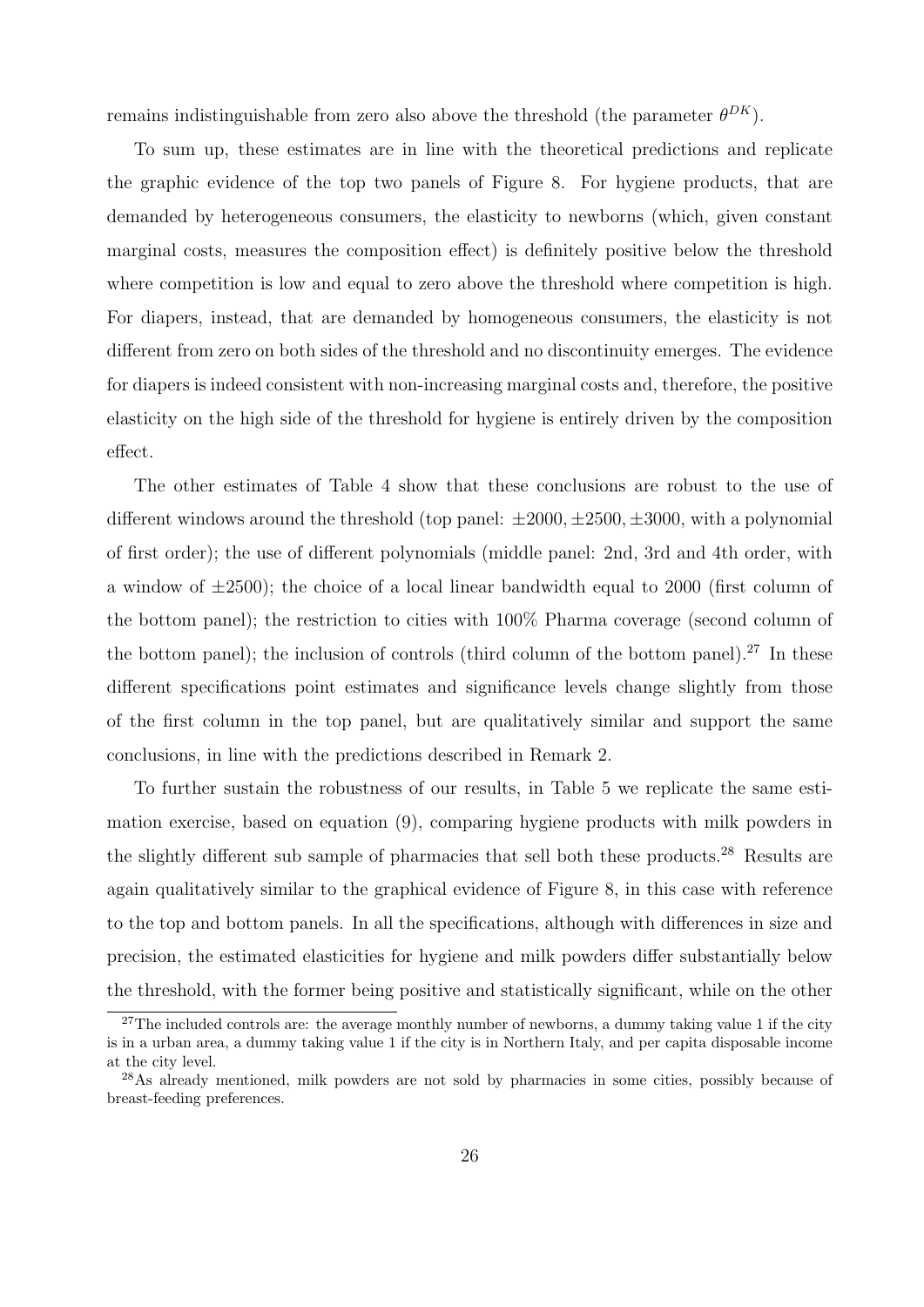side of the threshold they are both indistinguishable from zero.

Finally, equation (9) performs the same Difference-in-Discontinuities exercise for the effects of older newborns on prices that, as already anticipated, we keep separate to allow for the possibility that newborn parents become more similar to other adult consumers with the passage of time from birth. Not surprisingly, results for this comparison, which are reported in Tables A.2.9 and A.2.10 of the Appendix for online publication, are qualitatively similar but less statistically significant, particularly for the subsample in which we compare hygiene products to milk powders.

## 6 Conclusions

In this paper we provide new evidence on the role of consumers' heterogeneity, in terms of price elasticity, for the retail sector and on its interplay with competition among sellers. Theory predicts that an inflow of less experienced consumers with higher search costs should have a positive effect on the average price charged by sellers. This composition effect (generated by sellers being able to extract larger rents from inelastic consumers through higher prices) should also decline as the number of competitors increases. However, it maybe difficult to identify empirically this composition effect because it may be confounded by a scale effect if marginal costs faced by sellers are non-constant.

We gather data for a large sample of Italian pharmacies and estimate the effect of a positive shock in the number of newborns (at the monthly frequency and controlling for city and time fixed effects) on the average price at the city level for a basket of child hygiene products (demanded by newborns' parents and other consumers) and for diapers and milk powders (demanded by newborns' parents only). We argue that parents of newborns indeed face higher search costs because they are more hurried and are also less experienced than other consumers of the same set of products. Thus, an increase of newborns is a source of exogenous variation in the number of relatively inelastic consumers. Consistently with theoretical predictions, an increase in newborns has a positive effect on the average observed price of hygiene products which is significantly larger than that on the prices of diapers and milk powders which is actually nil, suggesting that marginal costs are constant or at least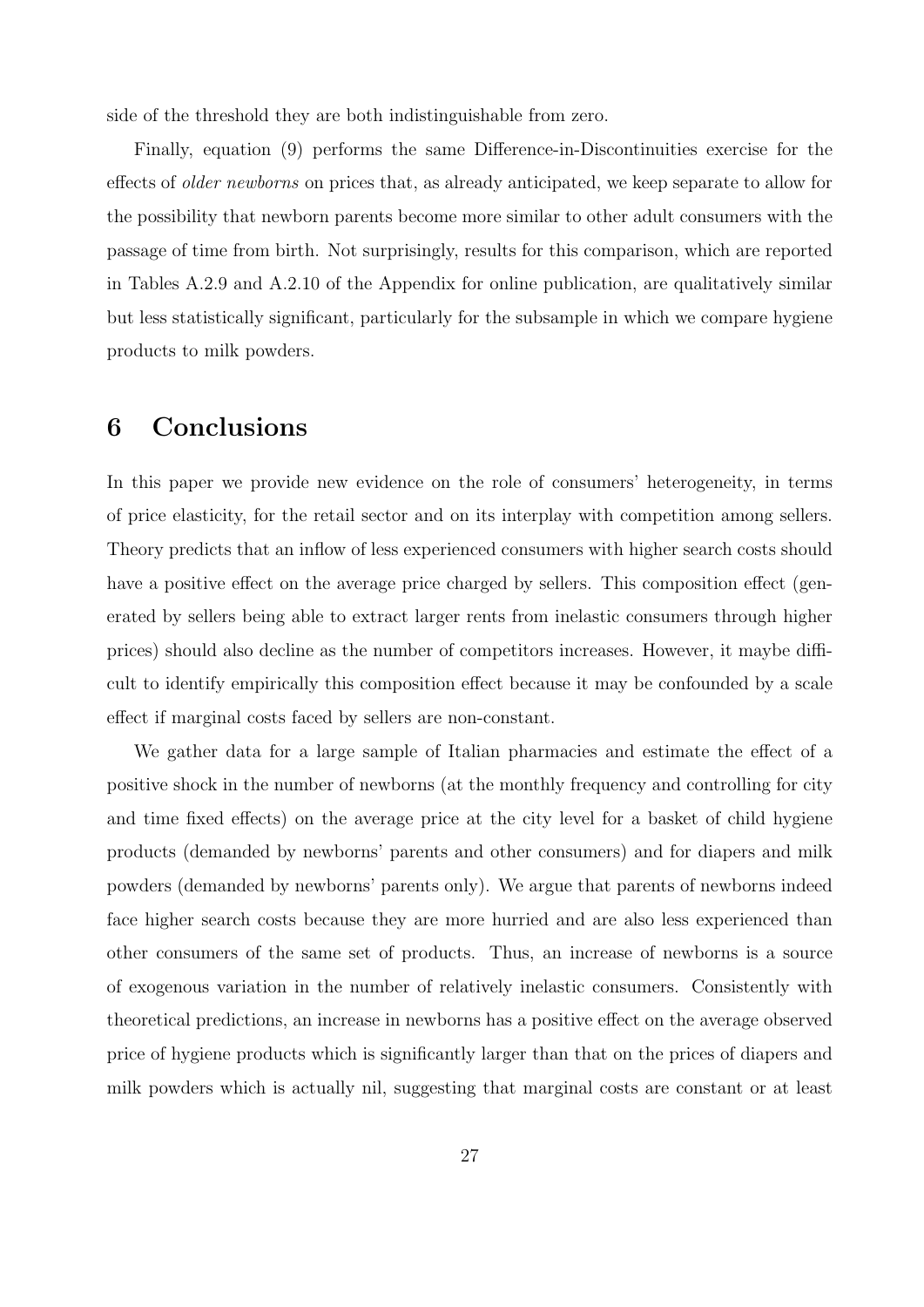not increasing. This differential impact of the number of newborns on the price of these different groups of products allows us to neatly identify the composition effect, net of any scale effects that may be generated by non-constant marginal costs.

To study the role of competition on the composition effect, we exploit a regulation of entry and exit in the Italian pharmacy market that is common to other countries and is based on a demographic criterion. In Italy the law imposes that municipalities under 7,500 inhabitants should have a single pharmacy, while those right above this threshold should have two. Despite the presence of partial non-compliance with this prescription, we are able to exploit it within a Regression Discontinuity design and show that the elasticity of prices of hygiene products to the number of newborns declines to zero in cities where the number of pharmacies is higher because population is above the threshold. No discontinuity is instead observed, as expected, for the elasticities of diapers and milk products. These results confirm the theoretical prediction that competition reduces the capacity of firms to extract surplus from less elastic buyers.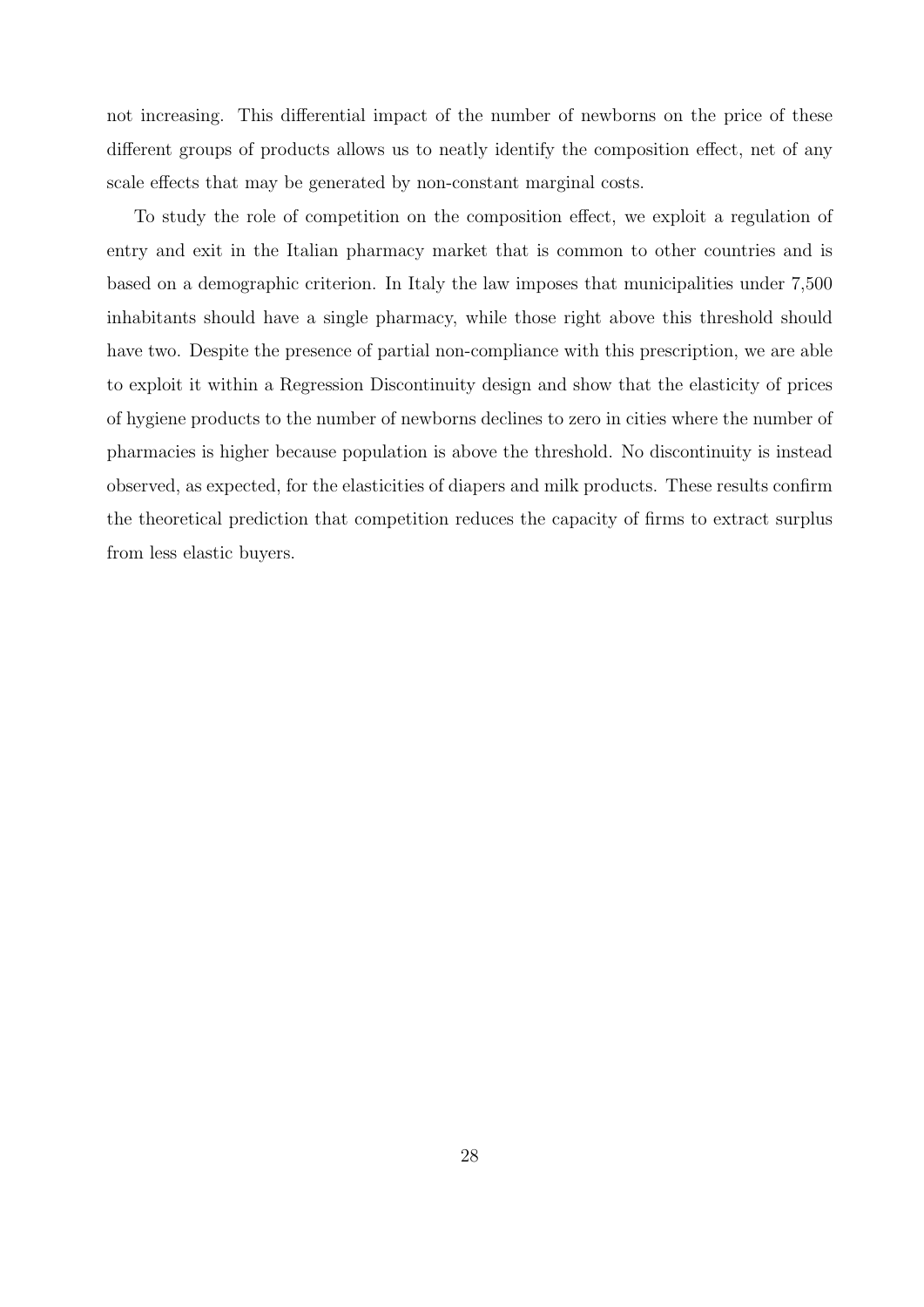## References

- AGCM, Autorità Garante per la Concorrenza e il Mercato. 1997. "Indagine conoscitiva nel settore farmaceutico del 6 novembre 1997." Available (in Italian) at http://tinyurl.com/ccxb4o8.
- Aguiar, M. and E. Hurst. 2007. "Life-cycle prices and production." The American Economic Review 97 (5):1533–1559.
- Angrist, J., K. Graddy, and G. Imbens. 2000. "Instrumental variables estimators in simultaneous equations models with an application to the demand for fish." Review of Economic Studies 67:499–527.
- Brown, J. and A. Goolsbee. 2002. "Does the internet make markets more competitive? Evidence from life insurance industry." Journal of Political Economy CX:481–507.
- Graddy, K. 1995. "Testing for Imperfect Competition at the Fulton Fish Market." RAND Journal of Economics 26:75–92.
- Grembi, V., T. Nannicini, and U. Troiano. 2014. "Policy responses to fiscal restraints: a difference-in-discontinuities design."
- Hortacsu, A. and C. Syverson. 2004. "Product differentiation, search costs, and competition in the mutual fund industry: a case study of S&P 500 Index funds." Quartely Journal of Economics 119 (2):403–456.
- Imbens, G. and T. Lemieux. 2008. "Regression discontinuity design: a guide to practice." Journal of Econometrics 142 (2):615–635.
- Lach, S. 2007. "Immigration and prices." *Journal of Political Economy* 115 (4):548–587.
- McCrary, J. 2008. "Manipulation of the running variable in the regression discontinuity design: a density test." Journal of Econometrics 142 (2):698–714.
- Sorensen, A. 2000. "Equilibrium Price Dispersion in Retail Markets for Prescription Drugs." Journal of Political Economy 108:833–850.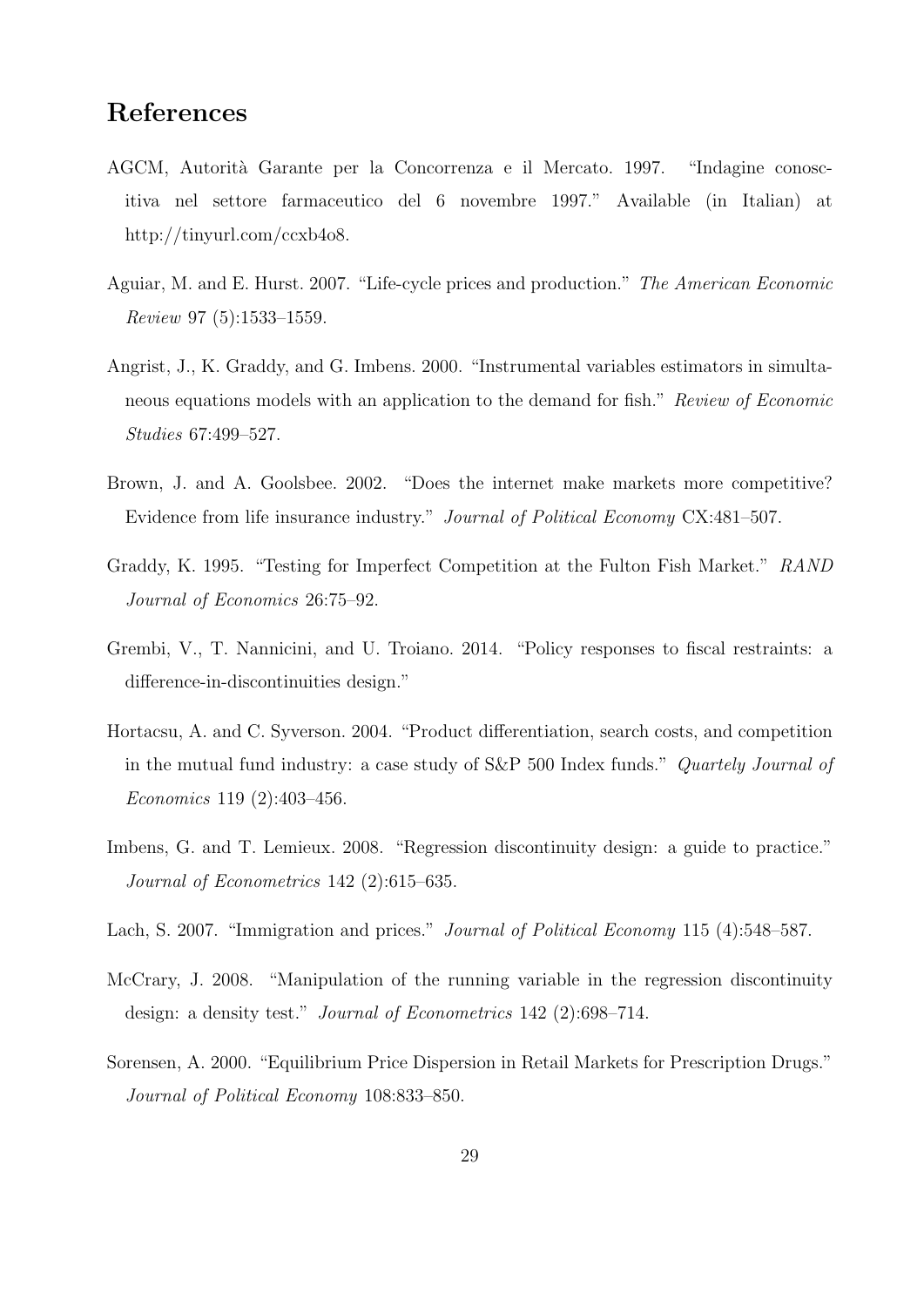

Figure 1: Temporal evolution and within city variability of the number of newborns

Notes: Temporal evolution of the average number of newborns per city (left panel), and histograms of the residuals of a regression of log-newborns on city fixed effects (right panel). Dashed lines delimit the 95% confidence interval.

|                                        | Mean           | Standard<br>Deviation | Min    | Max  | No.of<br>Obs. |
|----------------------------------------|----------------|-----------------------|--------|------|---------------|
|                                        |                |                       |        |      |               |
| <i>Hygiene</i> products                |                |                       |        |      |               |
| Log Price Index                        | $\theta$       | 1                     | $-5.5$ | 1.9  | 62808         |
| Log Quantity Index                     | $\overline{0}$ | 0.60                  | $-6.5$ | 4.2  | 62808         |
| <i>Diapers</i>                         |                |                       |        |      |               |
| Log Price Index                        | $\overline{0}$ | 1                     | $-6.9$ | 24.7 | 62808         |
| Log Quantity Index                     | $\theta$       | 1.07                  | $-5.1$ | 5.0  | 62808         |
| Milk powders                           |                |                       |        |      |               |
| Log Price Index                        | $\overline{0}$ | $\mathbf{1}$          | $-5.6$ | 11.4 | 54404         |
| Log Quantity Index                     | $\overline{0}$ | $\mathbf{1}$          | $-5.4$ | 3.6  | 54404         |
| Log Newborns between $t$ and $t-12$    | 4.5            | 1.3                   | 1.8    | 10.2 | 125616        |
| Log Newborns between $t-13$ and $t-24$ | 4.4            | 1.3                   | 1.8    | 10.2 | 125616        |
| No. of pharmacies per city             | 7              | 28                    | 1      | 709  | 125616        |

Table 1: Descriptive statistics of the variables used in the econometric analysis

Notes: Price and quantity information concerning 3039 hygiene products, 2007 types of diaper and 427 types of milk powder sold by the 3331 pharmacies in the Pharma dataset. Note that by construction (see equations (4) and (5) in the text), the price and quantity indexes have mean 1 and thus their logs have mean 0. Information on newborns refers to the 1548 cities in which the pharmacies of the Pharma dataset operate. One observation is a city in a month. The number of observations for milk powder sales is different than the number of observations for hygiene product and diaper sales because in some cities, possibly because of breast-feeding preferences, pharmacies do not sell milk powder. Additional descriptive statistics for the most frequently sold and most highly priced items in each basket are reported in Table A.1 of the Online Appendix.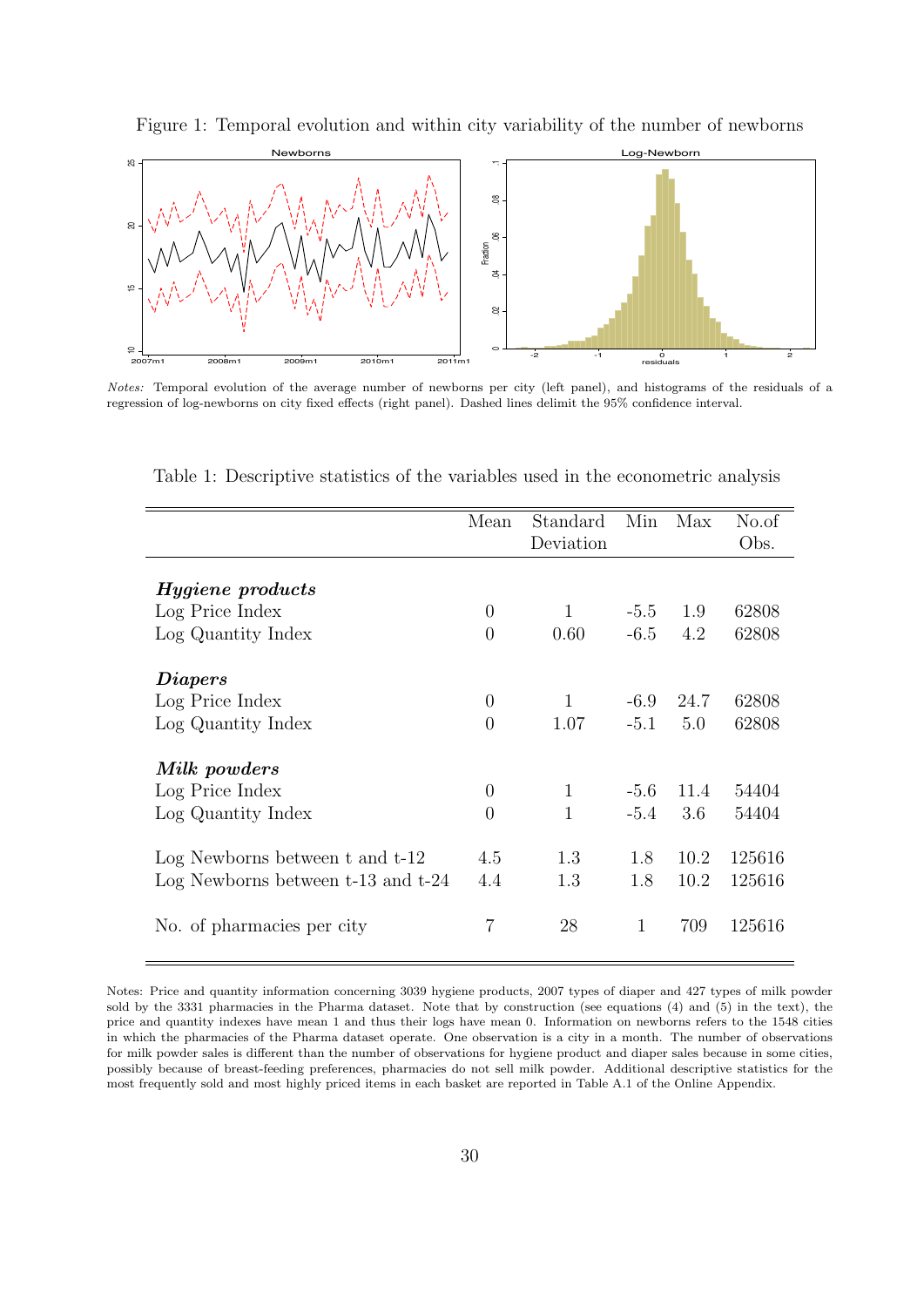Figure 2: Temporal evolution and within city variability of the price indexes of hygiene products, diapers, and milk powders



Notes: Temporal evolution of the average price indexes of hygiene products, diapers, and milk powders (left panels), and histograms of the residuals of a regression of the (log) price indexes on city fixed effects (right panels). Dashed lines delimit the 95% confidence interval.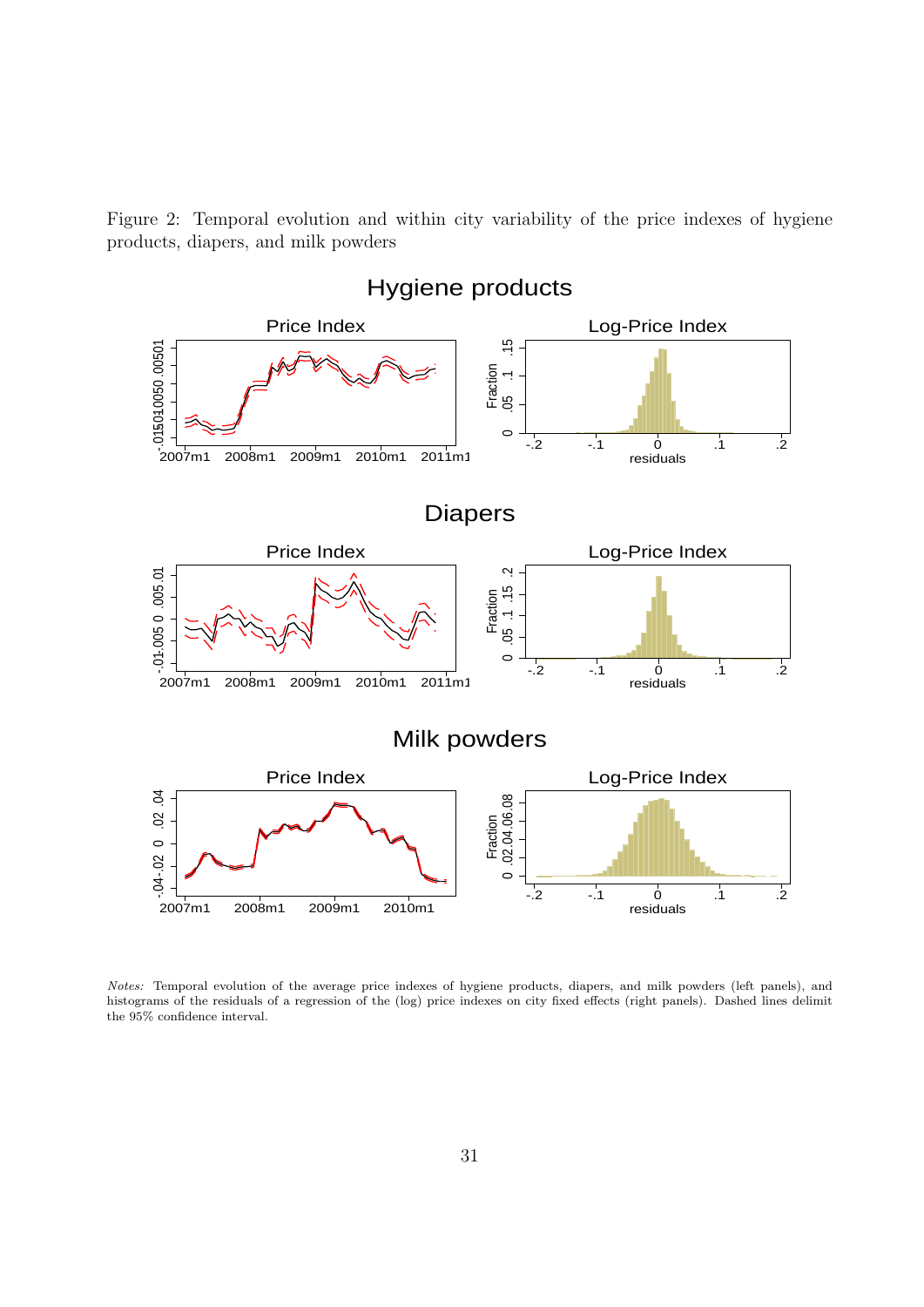Figure 3: Temporal evolution and within city variability of the quantity indexes of hygiene products, diapers, and milk powders



Hygiene products

Notes: Temporal evolution of the average quantity indexes of hygiene products, diapers, and milk powders (left panels), and histograms of the residuals of a regression of the (log) quantity indexes on city fixed effects (right panels). Dashed lines delimit the 95% confidence interval.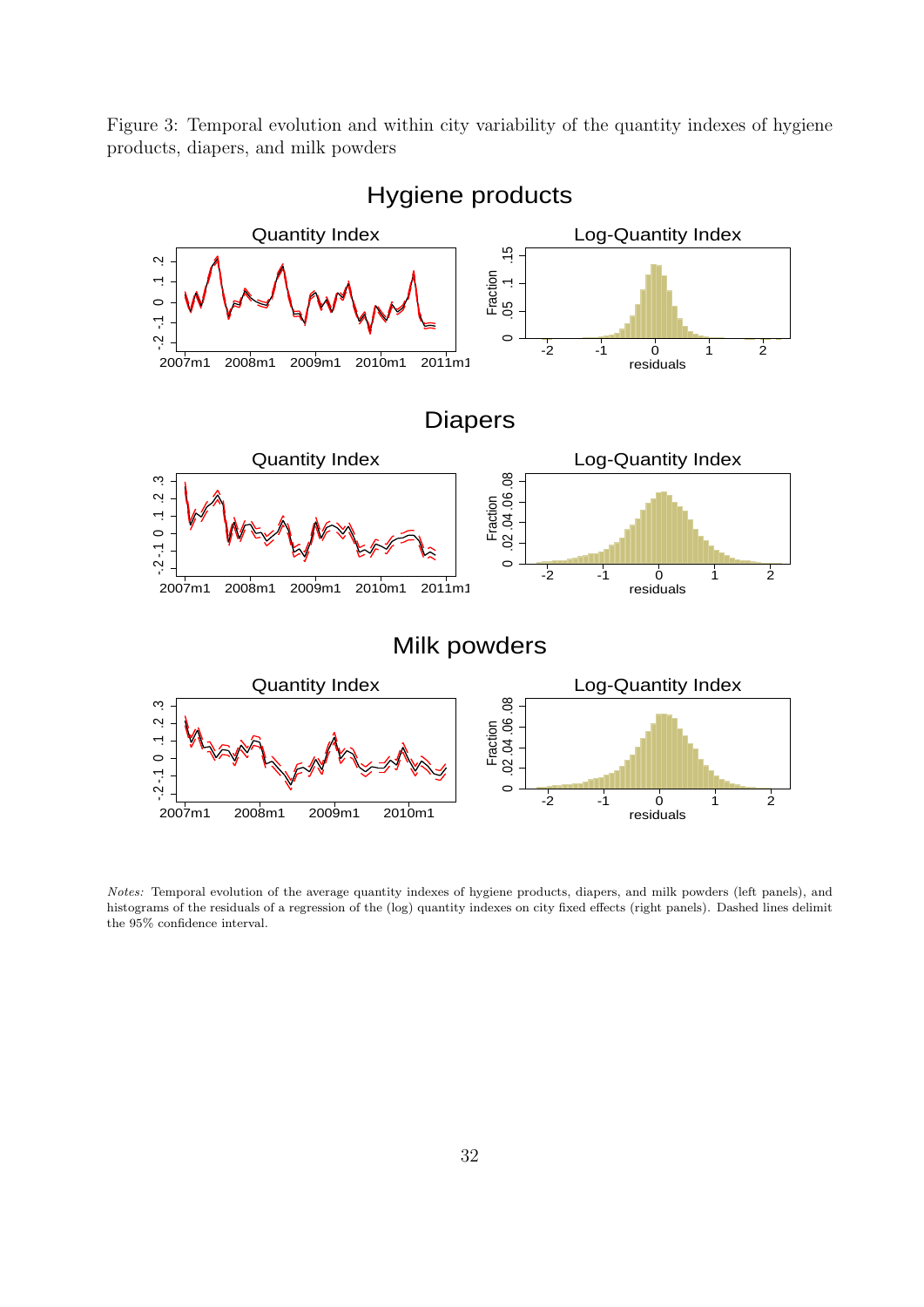|                               | Hygiene<br>$(\delta)$<br>$(\lambda)$ | Diaper<br>$(\delta + \delta^D)$<br>$(\lambda + \lambda^D)$ | Difference<br>$(\delta^D)$<br>$(\lambda^D)$ | Hygiene<br>$(\delta)$<br>$(\lambda)$ | Milk<br>$(\delta + \delta^D)$<br>$(\lambda + \lambda^D)$ | Difference<br>$(\delta^D)$<br>$(\lambda^D)$ |
|-------------------------------|--------------------------------------|------------------------------------------------------------|---------------------------------------------|--------------------------------------|----------------------------------------------------------|---------------------------------------------|
| Panel A: All cities           |                                      |                                                            |                                             |                                      |                                                          |                                             |
| Log Newborns $(t,t-11)$       | 0.288<br>$(0.058)$ ***               | 0.005<br>(0.054)                                           | $-0.284$<br>$(0.068)$ ***                   | 0.215<br>$(0.080)$ ***               | 0.028<br>(0.082)                                         | $-0.187$<br>(0.134)                         |
| Log Newborns $(t-12,t-23)$    | 0.227<br>$(0.062)$ ***               | $-0.104$<br>(0.069)                                        | $-0.333$<br>$(0.084)$ ***                   | 0.143<br>$(0.066)$ ***               | $-0.067$<br>(0.067)                                      | $-0.211$<br>$(0.095)$ **                    |
| Time effects                  | Yes                                  | Yes                                                        | Yes                                         | Yes                                  | Yes                                                      | Yes                                         |
| City-product effects          | Yes                                  | Yes                                                        | Yes                                         | Yes                                  | Yes                                                      | Yes                                         |
| Number of observations        | 125616                               | 125616                                                     | 125616                                      | 110232                               | 110232                                                   | 110232                                      |
| Number of cities              | 1548                                 | 1548                                                       | 1548                                        | 1548                                 | 1548                                                     | 1548                                        |
| Panel B: 100% Pharma coverage |                                      |                                                            |                                             |                                      |                                                          |                                             |
| Log Newborns $(t,t-11)$       | 0.232<br>$(0.058)$ ***               | $-0.022$<br>(0.062)                                        | $-0.255$<br>$(0.076)$ ***                   | 0.242<br>$(0.076)$ ***               | $-0.123$<br>(0.088)                                      | $-0.370$<br>$(0.131)$ ***                   |
| Log Newborns $(t-12,t-23)$    | 0.139                                | $-0.114$                                                   | $-0.253$                                    | 0.1027                               | $-0.143$                                                 | $-0.270$                                    |
|                               | $(0.063)$ **                         | (0.077)                                                    | $(0.095)$ ***                               | $(0.066)^*$                          | $(0.085)^*$                                              | $(0.110)$ ***                               |
| Time effects                  | Yes                                  | Yes                                                        | Yes                                         | Yes                                  | Yes                                                      | Yes                                         |
| City-product effects          | Yes                                  | Yes                                                        | Yes                                         | Yes                                  | Yes                                                      | Yes                                         |
| Number of observations        | 51550                                | 51550                                                      | 51550                                       | 45598                                | 45598                                                    | 45598                                       |
| Number of cities              | 694                                  | 694                                                        | 694                                         | 694                                  | 694                                                      | 694                                         |

Table 2: Effect of the monthly number of newborns on the equilibrium price

Notes: OLS estimates of equation (6):

$$
p_{cgt} = \delta N_{ctr}^B + \lambda N_{cto}^B + \delta^D N_{ctr}^B D_g + \lambda^D N_{cto}^B D_g + \psi_{cg} + \mu_t + \varepsilon_{cgt}
$$

where all variables are in logs,  $D_g = 1$  if  $g =$  diapers (or milk powders), c denotes cities, t months, r the 12 months that include and precede t and o the 12 months that include and precede t - 12.  $p_{cgt}$  is the equili and precede t (recent newborns),  $N_{cto}^B$  is the log of the total number of babies that are born in city c during the 12 months that include and precede t − 12 (older newborns).  $\psi_{cg}$  are city×product fixed-effects,  $\mu_t$  time fixed effects. Robust standard error, clustered at the city and time level, in parentheses. \*\*\* p<0.01, \*\* p<0.05, \* p<0.1. Reported coefficients and standard errors have been standardized by the standard deviation of the correspondent variable. To evaluate the size of the estimates note that <sup>a</sup> standarddeviation is ≈ 1.3 for the (log) number of newborns between t and t-12 and the (log) number of newborns between t-13 and t-24, 0.03 for the (log) price of hygiene product, 0.05 for the (log) price of diaper and <sup>0</sup>.<sup>05</sup> for the (log) price of milk powder.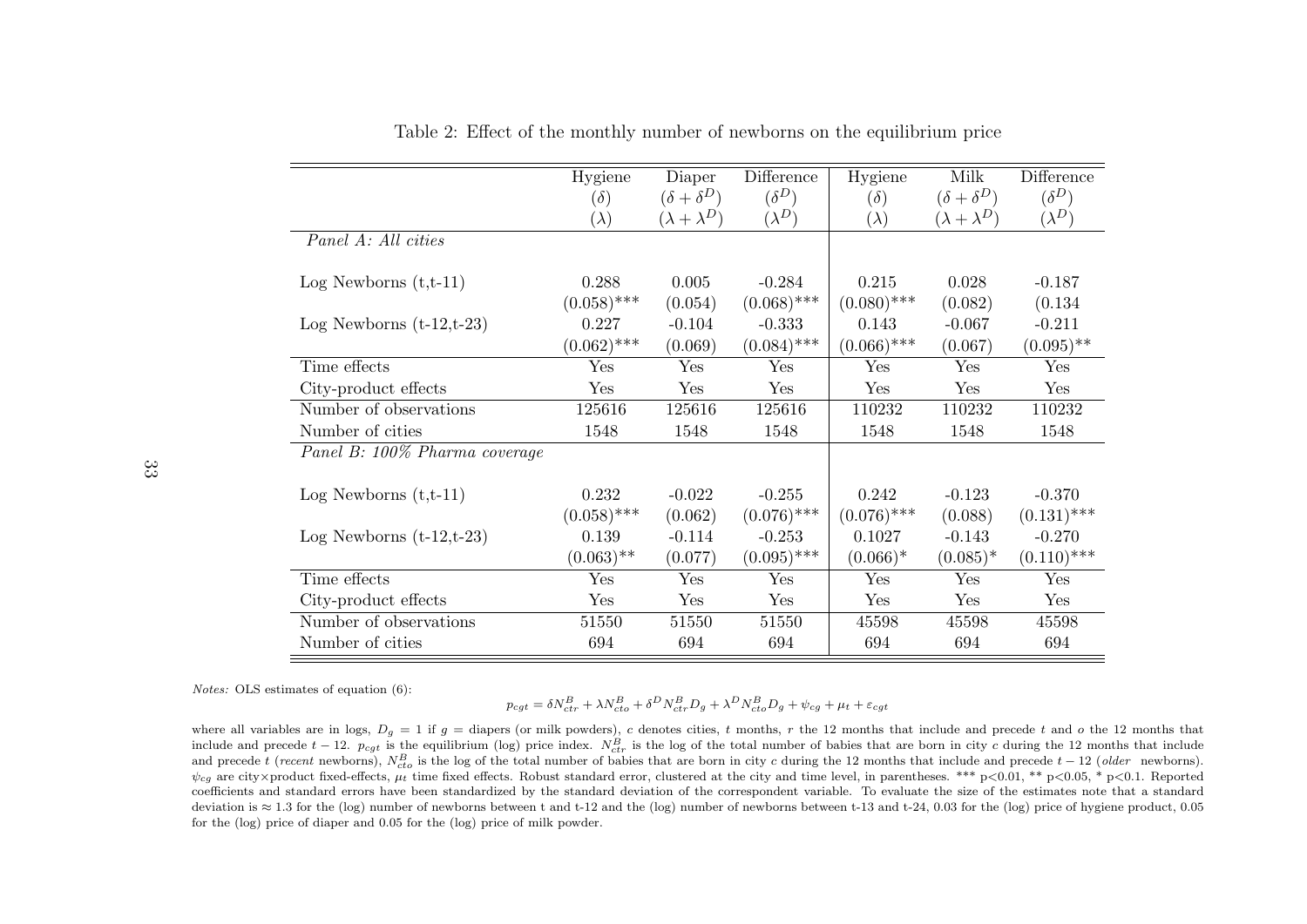

Figure 4: Average marginal cost of purchasing from wholesalers faced by pharmacies for child hygiene products (solid line), diapers (dashed line) and milk powders (dotted line)

Notes: Linear fit of the marginal costs for different quantities that can be purchased by a pharmacy from 9 wholesalers located in the province of Milan, for each of the three baskets. Marginal costs are obtained from changes in costs for any additional box of product, normalizing to 100 the cost of the first box of diapers and computed as follows. For each product and each quantity that can be purchased by <sup>a</sup> <sup>p</sup>harmacist, the wholesale price equals the average price posted by different wholesalers. For each quantity that can be purchased, the wholesale price of the basket is then computed as the weighted average of the wholesale prices of each product, with weights equal to the total quantitiesactually sold by pharmacies over the period 2007-2010.

34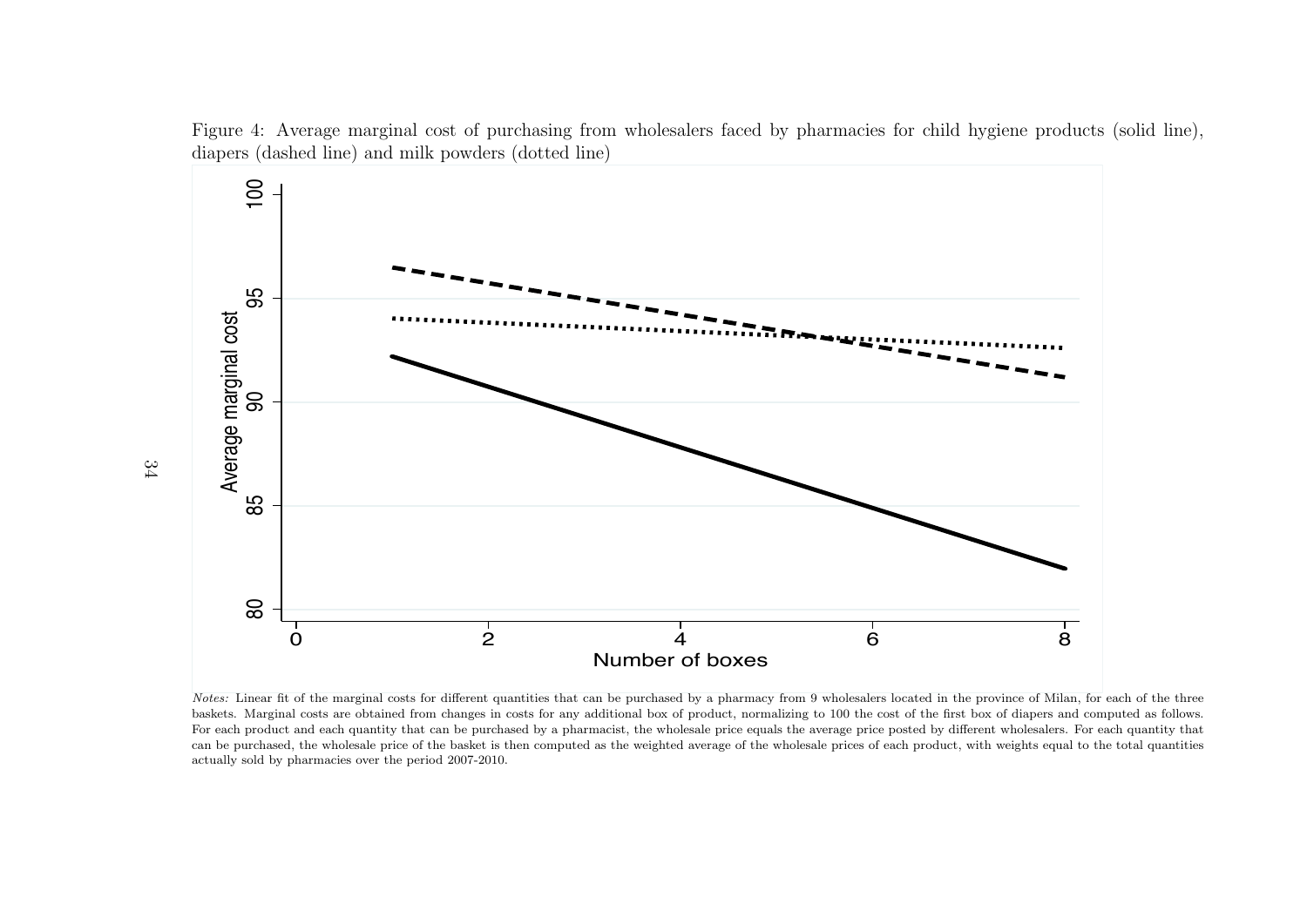

Figure 5: Current population, maximum population and competition at the threshold

Notes: Scatter plot and local polynomial smoothing regressions (bandwith = 300) of the number of pharmacies with respect to current and maximum historical population. Current population is measured at 12-31-2006 for municipalities observed since January 2007, at 12-31-2008 for municipalities observed since January 2009.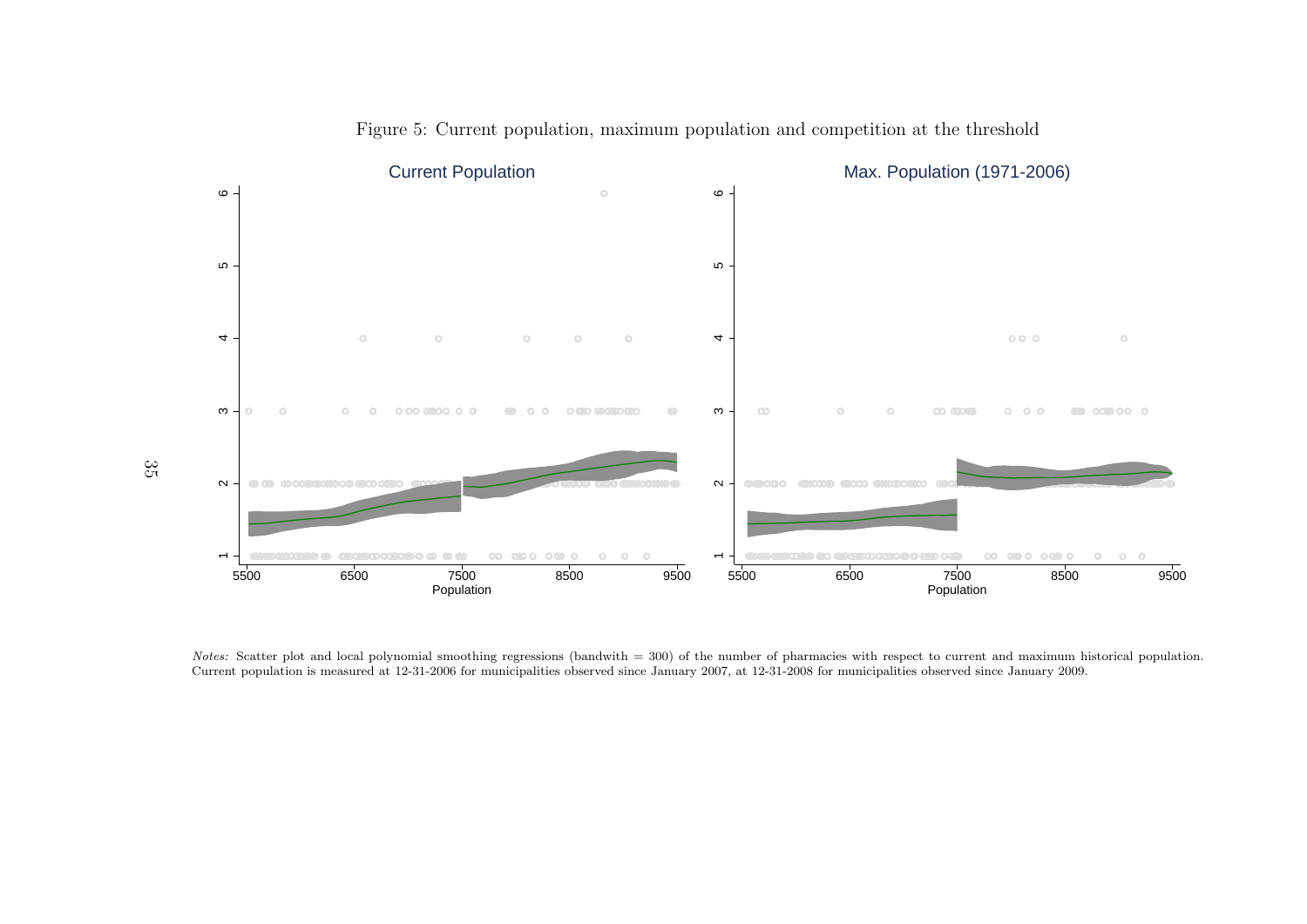| Panel A: Polynomial Results               |                     |                         |                     |                     |
|-------------------------------------------|---------------------|-------------------------|---------------------|---------------------|
|                                           | Polynom. $1^{st}$   | Polynom. $2^{nd}$       | Polynom. $3^{rd}$   | Polynom. $4^{th}$   |
|                                           | $\pm$ 2,000 inhabs. | $\pm$ 2,000 inhabs.     | $\pm$ 3,000 inhabs. | $\pm$ 3,000 inhabs. |
| Difference at the threshold $(\rho_{h0})$ | 0.518               | 0.605                   | 0.774               | 0.722               |
|                                           | $(0.195)$ ***       | $(0.247)$ <sup>**</sup> | $(0.260)$ ***       | $(0.316)$ **        |
| Constant                                  | 0.619               | 0.644                   | 0.584               | 0.609               |
|                                           | $(0.136)$ ***       | $(0.184)$ ***           | $(0.193)$ ***       | $(0.237)$ **        |
| No. of Obs.                               | 209                 | 269                     | 417                 | 569                 |
| Panel B: Additional Results               |                     |                         |                     |                     |
|                                           | Mean Difference     | $\%$ Pharma = 100       | With Controls       | Local Linear Reg.   |
|                                           | $\pm$ 1,000 inhabs. | $\pm$ 2,500 inhabs.     | $\pm$ 3,000 inhabs. | bandwidth 2,000     |
| Difference at the threshold $(\rho_{h0})$ | 0.514               | 0.743                   | 0.807               | 0.569               |
|                                           | $(0.116)$ ***       | $(0.244)$ ***           | $(0.297)$ ***       | $(0.195)$ ***       |
| Constant                                  | 0.542               | 0.048                   | 0.047               |                     |
|                                           | $(0.081)$ ***       | (0.114)                 | (0.102)             |                     |
| No. of Obs.                               | 85                  | 109                     | 182                 | 1548                |

Table 3: Competing <sup>p</sup>harmacies on the two sides of the maximum hystorical population threshold.

Notes: OLS estimates of equation (8):

#### $S_c = \rho_{10} + V_c' \rho + \rho_{h0} K_c + \zeta_c$

where c denotes a city,  $S_c$  is the number of pharmacies in a city;  $V_c$  is a vector whose elements are two polynomials (one for each side of the threshold) in the absolute difference between the maximum historical population of the city and the threshold, as defined in equation (7);  $K_c = 1(P \circ p_c \geq \kappa)$  is a dummy taking value 1 for cities on the high side of the threshold. Robust standard errors in parentheses. \*\*\*  $p<0.01$ , \*\*  $p<0.05$ , \*  $p<0.1$ . Panel A reports results obtained with polynomials of different order. In Panel B, column 1 reports the mean difference in the number of <sup>p</sup>harmacies belonging to cities that are within <sup>a</sup> window of <sup>p</sup>lus or minus 1000 inhabitants from the threshold; column 2 restricts the sample to cities in which Pharma has <sup>a</sup> 100% coverage with <sup>a</sup> polynomial of third degree and <sup>a</sup> window of <sup>p</sup>lus or minus 2500 inhabitants; column 3 is based on <sup>a</sup> third degree polynomial with <sup>a</sup> window of <sup>p</sup>lus or minus 3000 inhabitants and includes as controls the average monthly number of newborns, <sup>a</sup> dummy taking value 1 if the city is in <sup>a</sup> urban area, <sup>a</sup> dummy taking value 1 if the city is in Northern Italy, and per capita disposable income at the city level; column 4 reports estimates based on <sup>a</sup> local linearregression with bandwidth equal to 2000.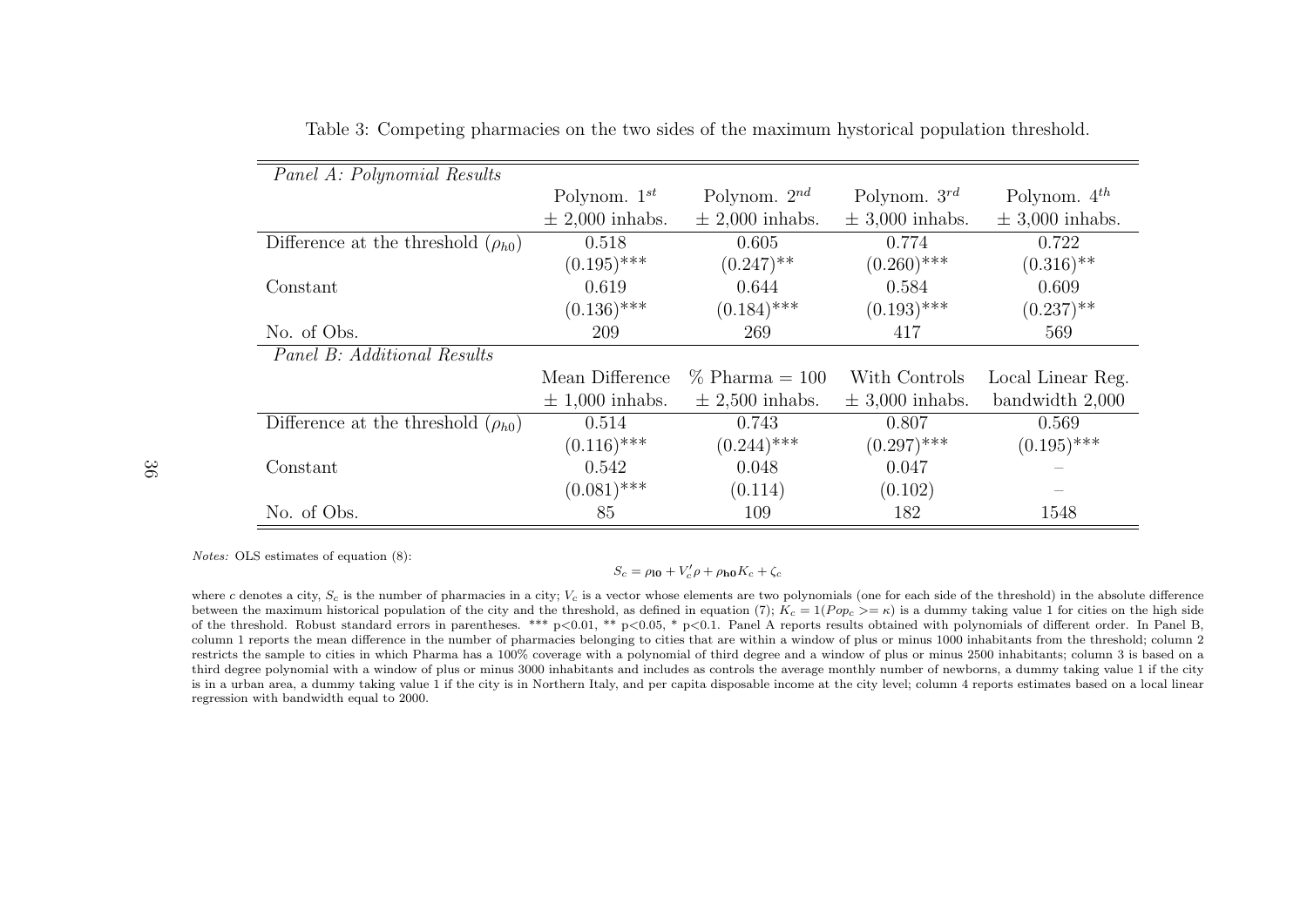

Figure 6: Continuity tests for covariates

Notes: Scatter plot and local polynomial smoothing regressions (bandwith = 300) of "pre-treatment" city characteristics with respect to max. historical population: no. of wholesalers in the province the city belongs to, no. of other shops competing with pharmacies, average monthly no. of newborns, dummy  $= 1$  if the city is in an urban area, dummy  $= 1$  if the city is in Northern Italy, average p.c. disposable income.







1 2 3 4 5 6 7 8 No. of Pharmacies Below 7500 inhabs.  $\overline{B}$  Above 7500 inhabs.

 $\circ$ 

Ŋ

 .2 .4 .6 .8 1 Cumulative Distribution Function

 $\circ$ 

 $\infty$ 

**Cumulative Distribution Function**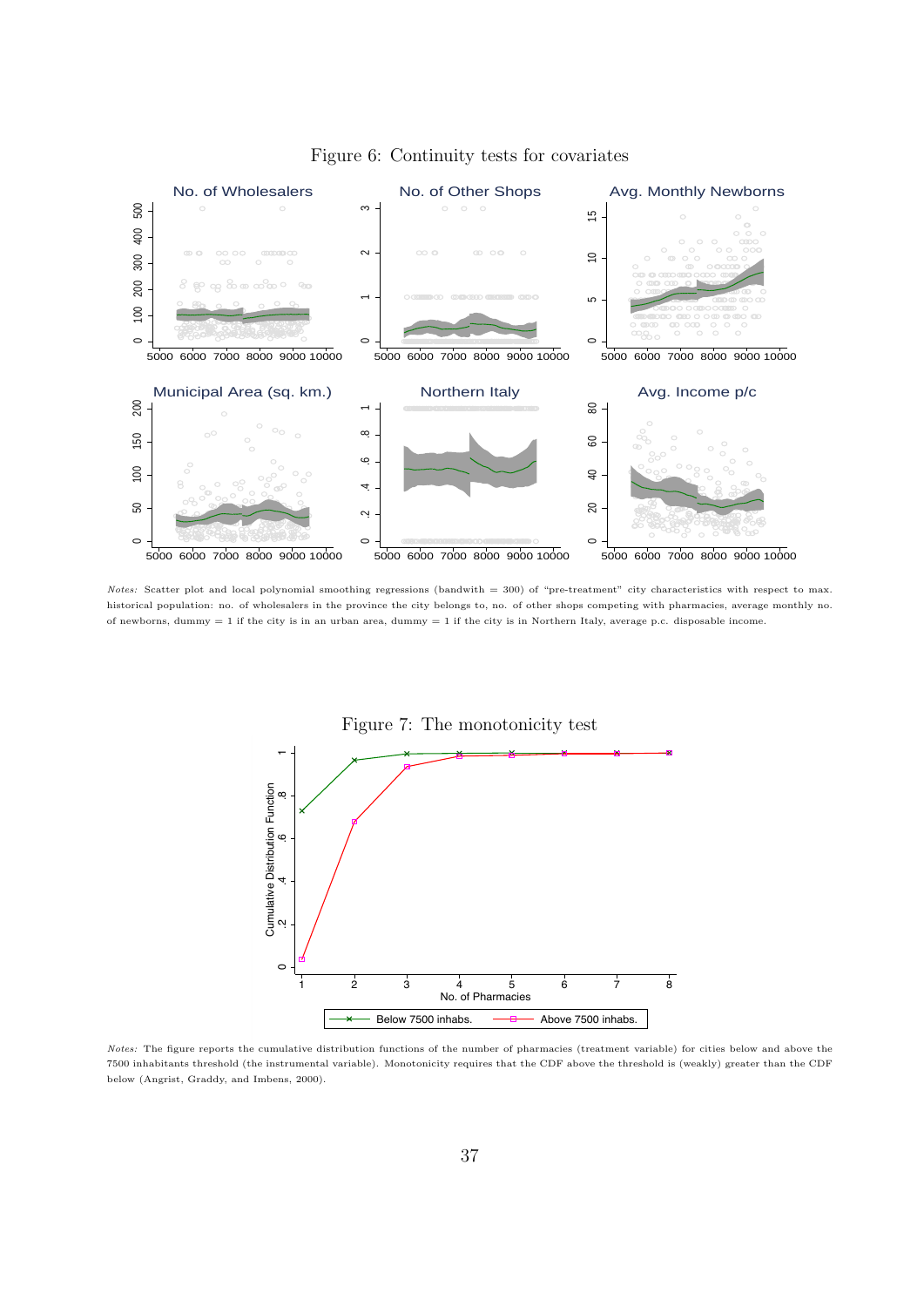Figure 8: Effect of Newborns on Prices of Hygiene Products, Diapers and Milk Powders at the Threshold - Kernel-weighted Local Polynomial Smoothing Results



a. Hygiene Products

Notes: Each Panel shows the scatter plot and local polynomial smoothing regressions (bandwidth = 400) of the effect of newborns on prices of hygiene products, diapers, and milk powders with respect to maximum historical population.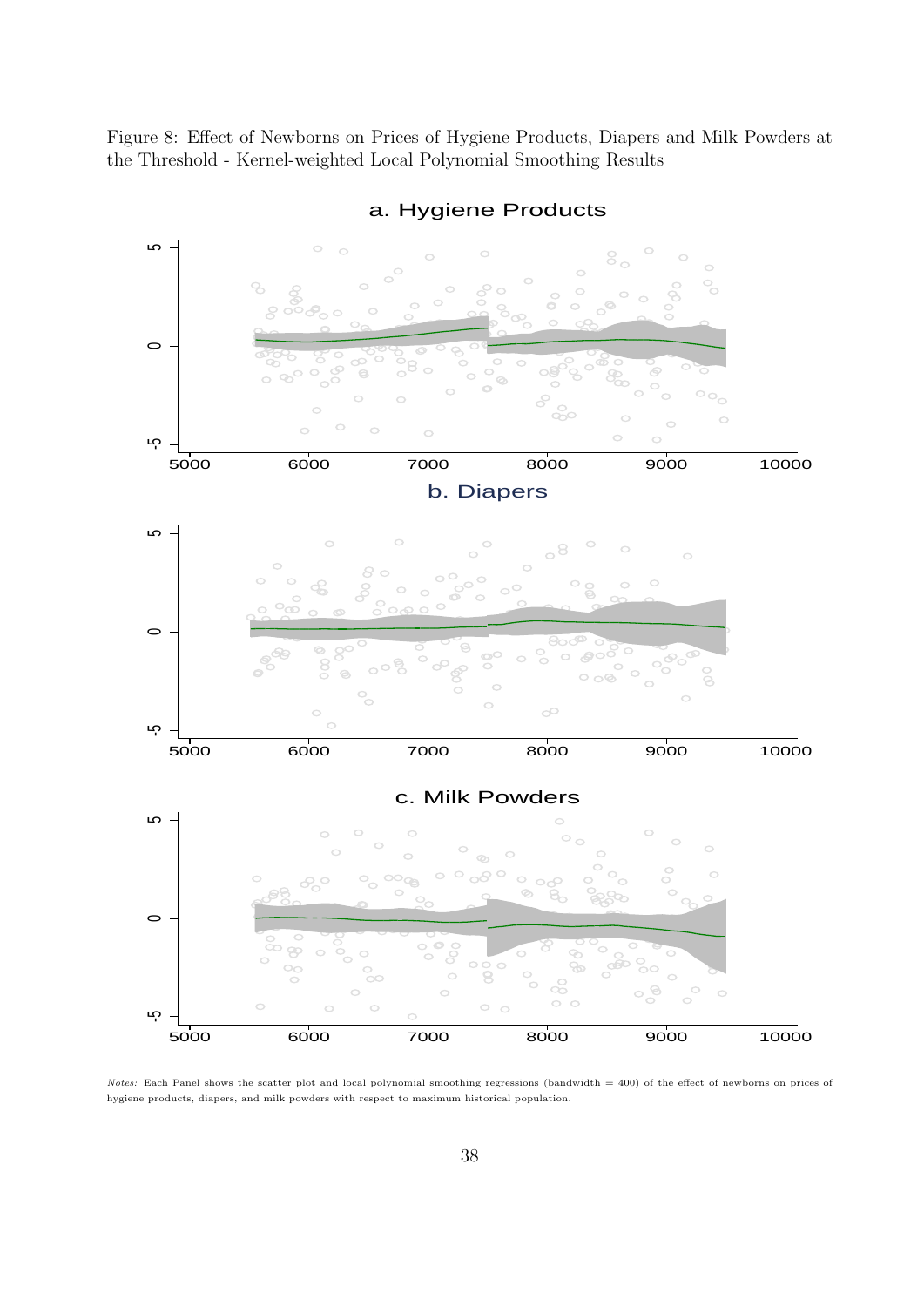|                                                           | 1st Ord. Poly  | 1st Ord. Poly    | 1st Ord. Poly |
|-----------------------------------------------------------|----------------|------------------|---------------|
|                                                           | $\pm$ 2000     | $\pm$ 2500       | $\pm$ 3000    |
| $log\text{-}Newborns (\theta)$                            | 1.062          | 1.103            | 0.833         |
|                                                           | $(0.265)$ ***  | $(0.268)$ ***    | $(0.218)$ *** |
| $log-Nborns \times Diaper Dummy (\theta^D)$               | $-0.832$       | $-0.768$         | $-0.676$      |
|                                                           | (0.560)        | $(0.382)$ **     | $(0.318)$ **  |
| $\log$ -Nborns $\times$ Threshhold Dummy $(\theta^K)$     | $-1.208$       | $-0.839$         | $-0.613$      |
|                                                           | $(0.460)$ ***  | $(0.382)^*$      | $(0.320)^*$   |
| $log-Nborns \times Diaper \times Threshold (\theta^{DK})$ | 0.213          | 0.567<br>0.550   |               |
|                                                           | (0.632)        | (0.618)          | (0.526)       |
| Number of observations                                    | 20159          | 26135            | 31943         |
| Number of Cities                                          | 265            | 337              | 413           |
|                                                           | 2nd Ord. Poly  | 3rd Ord. Poly.   | 4th Ord. Poly |
|                                                           | $\pm$ 2500     | $\pm$ 2500       | $\pm$ 2500    |
| $log-Nborns(\theta)$                                      | 1.122          | 0.950            | 1.225         |
|                                                           | $(0.321)$ ***  | $(0.402)$ **     | $(0.408)$ *** |
| $log-Nborns \times Diaper Dummy (\theta^D)$               | $-0.769$       | $-0.779$         | $-0.760$      |
|                                                           | $(0.381)$ **   | $(0.383)$ **     | $(0.383)$ **  |
| $\log$ -Nborns × Threshhold Dummy ( $\theta^K$ )          | $-1.971$       | $-1.831$         | $-1.856$      |
|                                                           | $(0.586)$ ***  | $(0.698)$ ***    | $(0.785)$ **  |
| log-Nborns × Diaper × Threshhold $(\theta^{DK})$          | 0.480          | 0.491            | 0.470         |
|                                                           | (0.586)        | (0.584)          | (0.592)       |
| Number of observations                                    | 26135          | 26135            | 26135         |
| Number of cities                                          | 337            | 337              | 337           |
|                                                           | Local-Linear   | $%$ Pharma = 100 | With Controls |
|                                                           | Bandwidth 2000 | $\pm$ 2500       | $\pm$ 2500    |
| $log\text{-}Newborns(\theta)$                             | 1.041          | 1.008            | 1.103         |
|                                                           | $(0.215)$ **   | $(0.364)$ ***    | $(0.267)$ *** |
| $log-Nborns \times Diaper Dummy (\theta^D)$               | $-1.260$       | $-0.686$         | $-0.768$      |
|                                                           | $(0.547)$ **   | (0.570)          | $(0.382)$ **  |
| $log-Nborns \times Threshold Dummy (\theta^K)$            | $-0.113$       | $-0.769$         | $-0.840$      |
|                                                           | (0.704)        | (0.675)          | $(0.471)^*$   |
| log-Nborns × Diaper × Threshhold $(\theta^{DK})$          | $-1.147$       | $-0.008$         | 0.567         |
|                                                           | $(0.628)^*$    | (1.022)          | (0.618)       |
| Number of observations                                    | 9816           | 11034            | 26135         |
| Number of Cities                                          | $257\,$        | 158              | 337           |

Table 4: Difference-in-Discontinuities Estimates of the effect of recent newborns on prices - Hygiene Products vs. Diapers

Notes: Estimates of the effect of recent newborns on prices based on equation (9) estimated on the sample of pharmacies and months in which both hygiene products and diapers are sold. The controls included in the last column are: the average monthly number of newborns, a dummy taking value 1 if the city is in a urban area, a dummy taking value 1 if the city is in Northern Italy and per capita disposable income at the city level. Robust standard errors clustered at the city and time levels in parentheses.